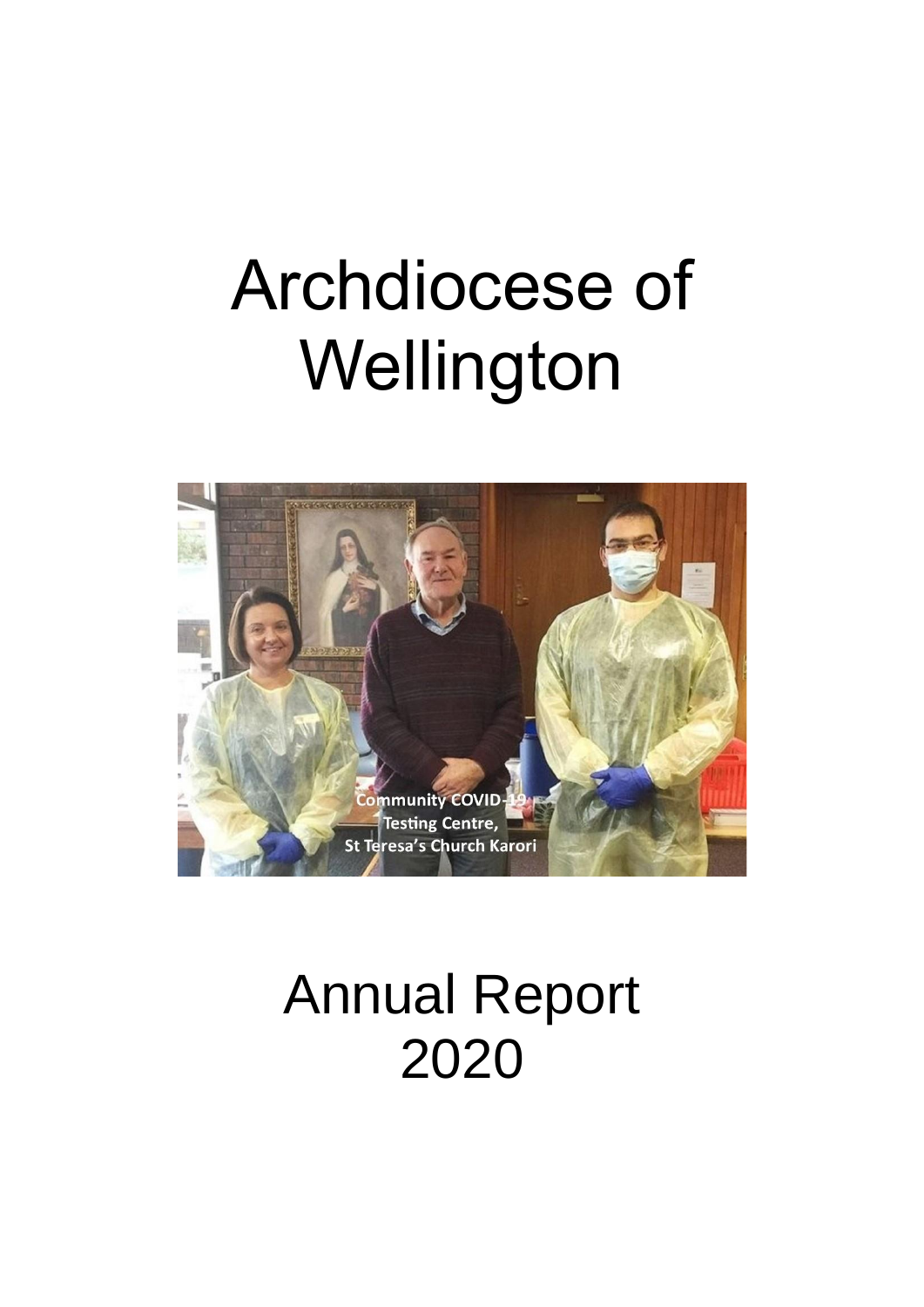

# **Archbishop of Wellington**

PO Box 1937, Wellington 6140, New Zealand

20 March 2021

Dear Friends

On Friday 27 March 2020 Pope Francis conducted "An Extraordinary Moment of Prayer" in St Peter's Square. In the dark and the rain, in an empty square and alone on the platform, he delivered an *Urbi et Orbi* blessing and homily of hope to a world reeling from the COVID-19 pandemic.

"We have realized that we are on the same boat, all of us fragile and disoriented, but at the same time important and needed, all of us called to row together, each of us in need of comforting the other," he said during his homily.

Here in Aotearoa New Zealand as we neared the end of our first week in lockdown, those words were painfully true. "Essential workers" became the people who provided us all with what was needed to sustain our life in that strange state. Suddenly they were our carers, the few people we had contact with during those lockdown weeks. We had a new appreciation of one another and the way in which our lives are so intertwined.

Throughout 2020 our parishes were the first responders to needs in our community which emerged with the advent of COVID-19. Catholic Social Services was on the frontline as was the Society of St Vincent de Paul. The Archdiocesan staff worked hard to support parishes in many different ways, with many contributors. The effects of the pandemic run through all the reports in this book on the work of the Archdiocese in 2020.

Along with the rest of the country, we have emerged from the darkness with the insecurity of knowing that restrictions can return at any moment, and with learning which we have not yet fully understood and decisions to make. As Pope Francis said in a General Audience last year, "we do not emerge from a crisis the same as before. We emerge from a crisis either better or worse than before. It is up to us to choose".

In October 2020 the encyclical *Fratelli Tutti* was published, in which Pope Francis presents a vision for a better world. His message is one of hope, which we can take with us as we go forward into a post-pandemic future:

"I invite everyone to renewed hope, for hope speaks to us of something deeply rooted in every human heart, independently of our circumstances and historical conditioning. Hope speaks to us of a thirst, an aspiration, a longing for a life of fulfilment, a desire to achieve great things, things that fill our heart and lift our spirit to lofty realities like truth, goodness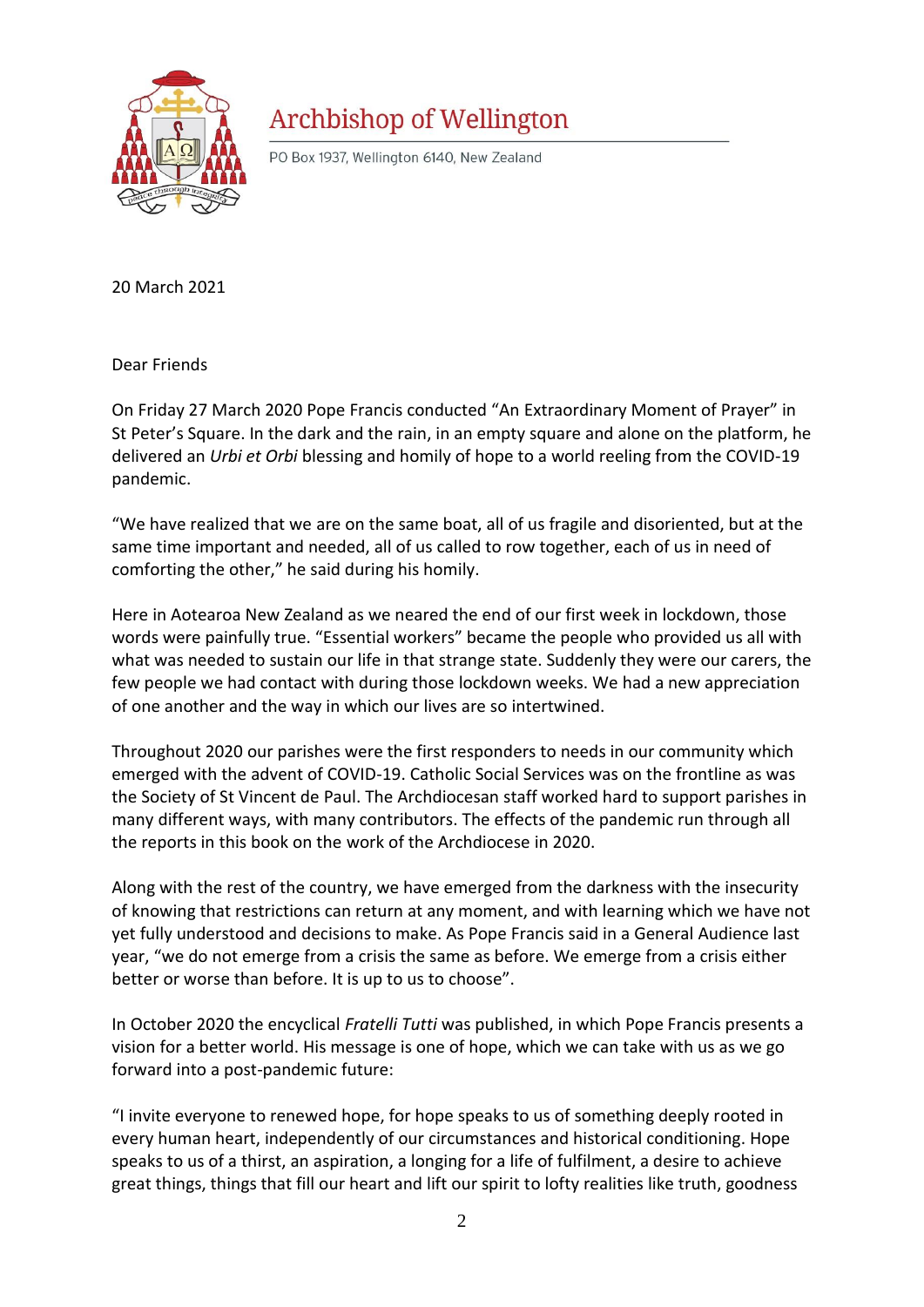and beauty, justice and love… Hope is bold; it can look beyond personal convenience, the petty securities and compensations which limit our horizon, and it can open us up to grand ideals that make life more beautiful and worthwhile. Let us continue, then, to advance along the paths of hope." (Pope Francis, *Fratelli Tutti* 55)

Yours sincerely in the Lord

- bastil Den

 John A Cardinal Dew **Archbishop of Wellington**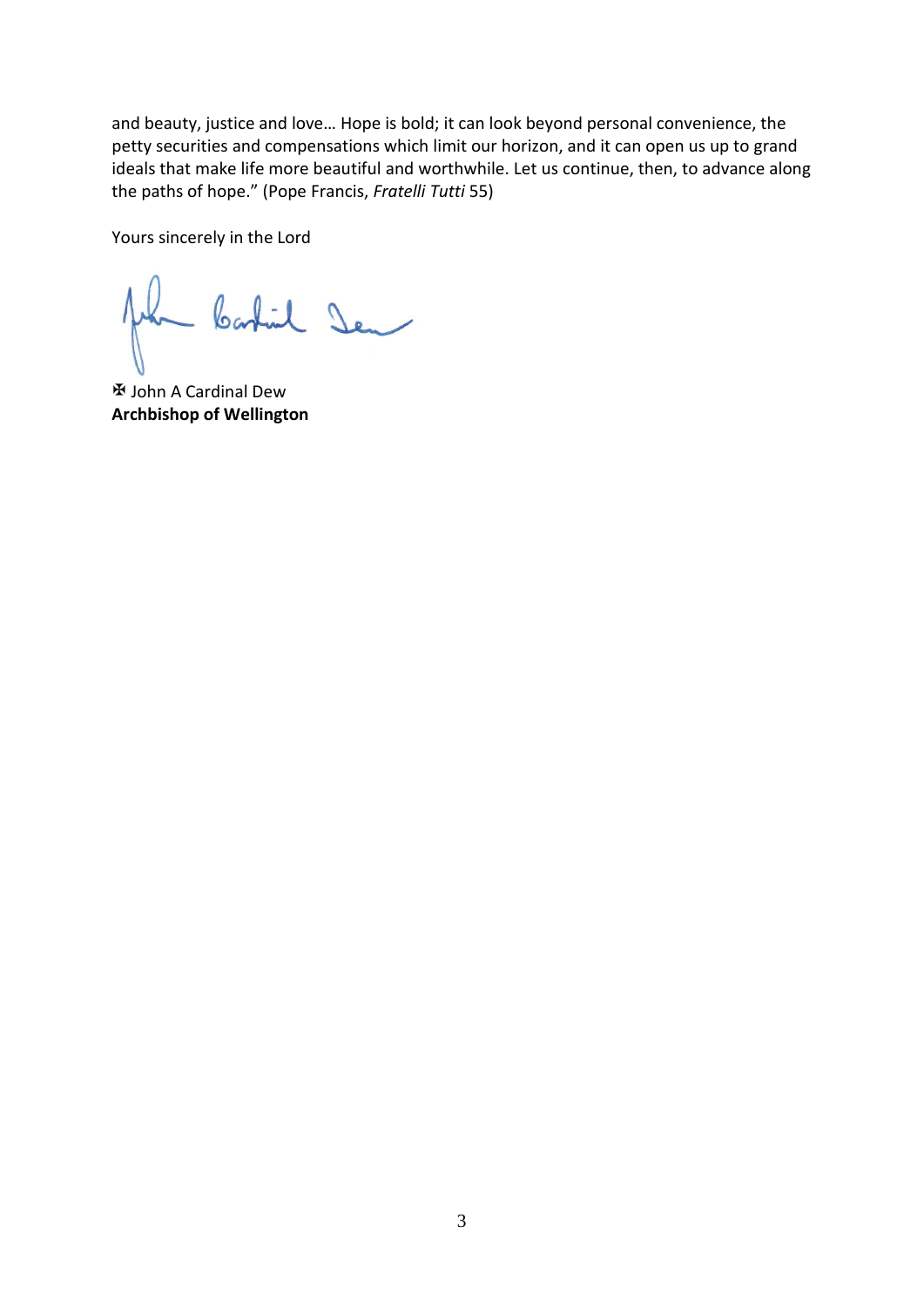# **Contents**

| <b>Office of the Archbishop</b>              | 5               |
|----------------------------------------------|-----------------|
| <b>Vicar-General</b>                         | 6               |
| Vicar for Māori                              | 8               |
| <b>Vicar for Education</b>                   | 11              |
| <b>Advisory Bodies of the Archdiocese</b>    | 15              |
| <b>Council of Priests</b>                    | 16              |
| <b>Archdiocesan Pastoral Council</b>         | 18              |
| <b>Board of Administration</b>               | 20              |
| <b>Ecology Justice and Peace Commission</b>  | 22              |
| <b>Chaplaincies</b>                          | 24              |
| Samoan Chaplaincy                            | 25              |
| <b>Tongan Chaplaincy</b>                     | 27              |
| <b>Filipino Chaplaincy</b>                   | 28              |
| <b>Deaf Ministry</b>                         | 30              |
| <b>Archdiocesan agencies</b>                 | 32 <sub>2</sub> |
| Marriage, Family and Young Church Ministries | 33              |
| <b>Parish Leadership Ministries</b>          | 37              |
| <b>Catholic Social Services</b>              | 41              |
| Safeguarding                                 | 44              |
| Seasons for Growth                           | 45              |
| <b>Office of the General Manager</b>         | 47              |
| <b>General Manager</b>                       | 48              |
| <b>Statement of Financial Administrator</b>  | 50              |
| <b>Archdiocesan Archives</b>                 | 52              |
| <b>Royal Commission Response Team</b>        | 54              |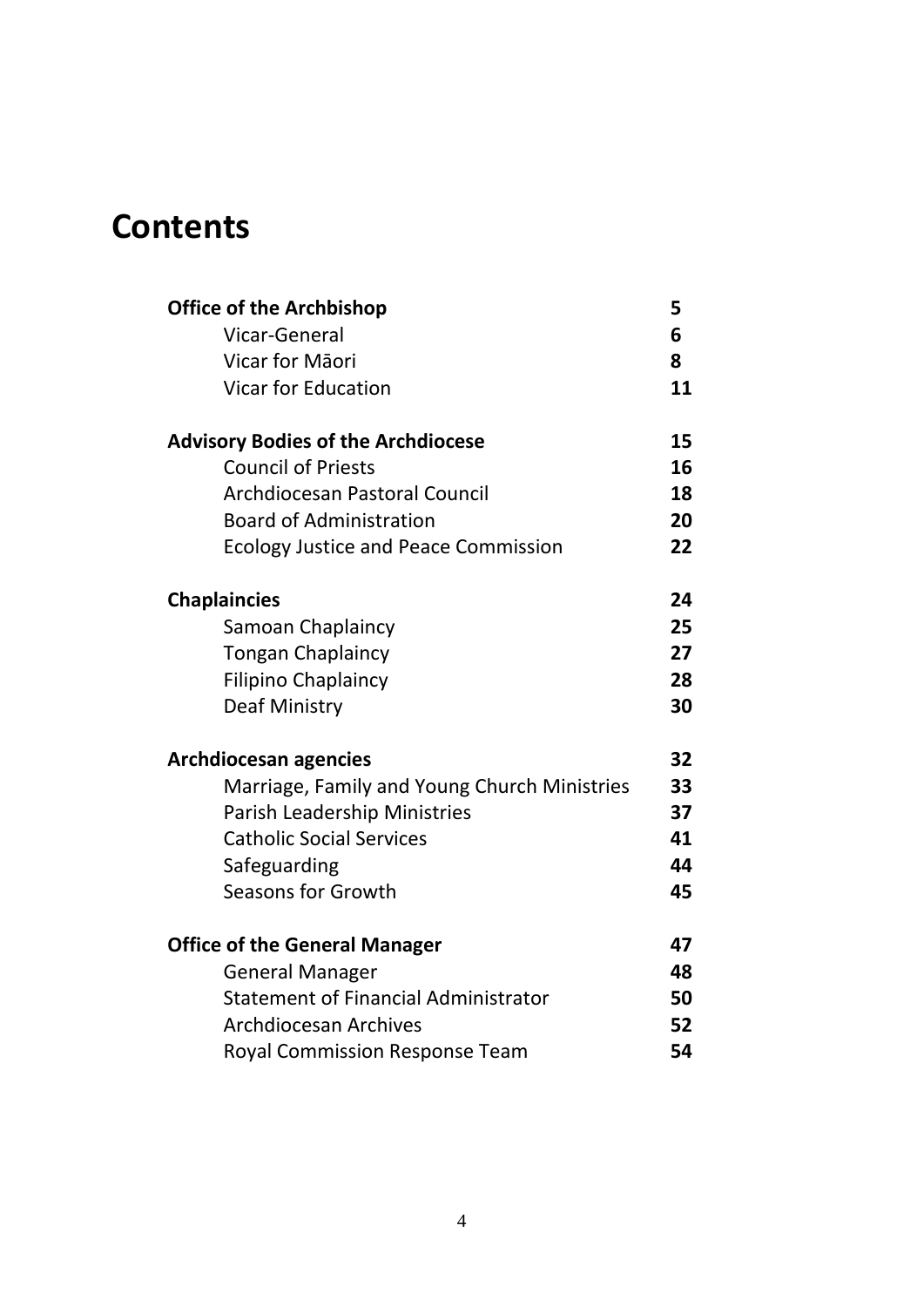# Office of the Archbishop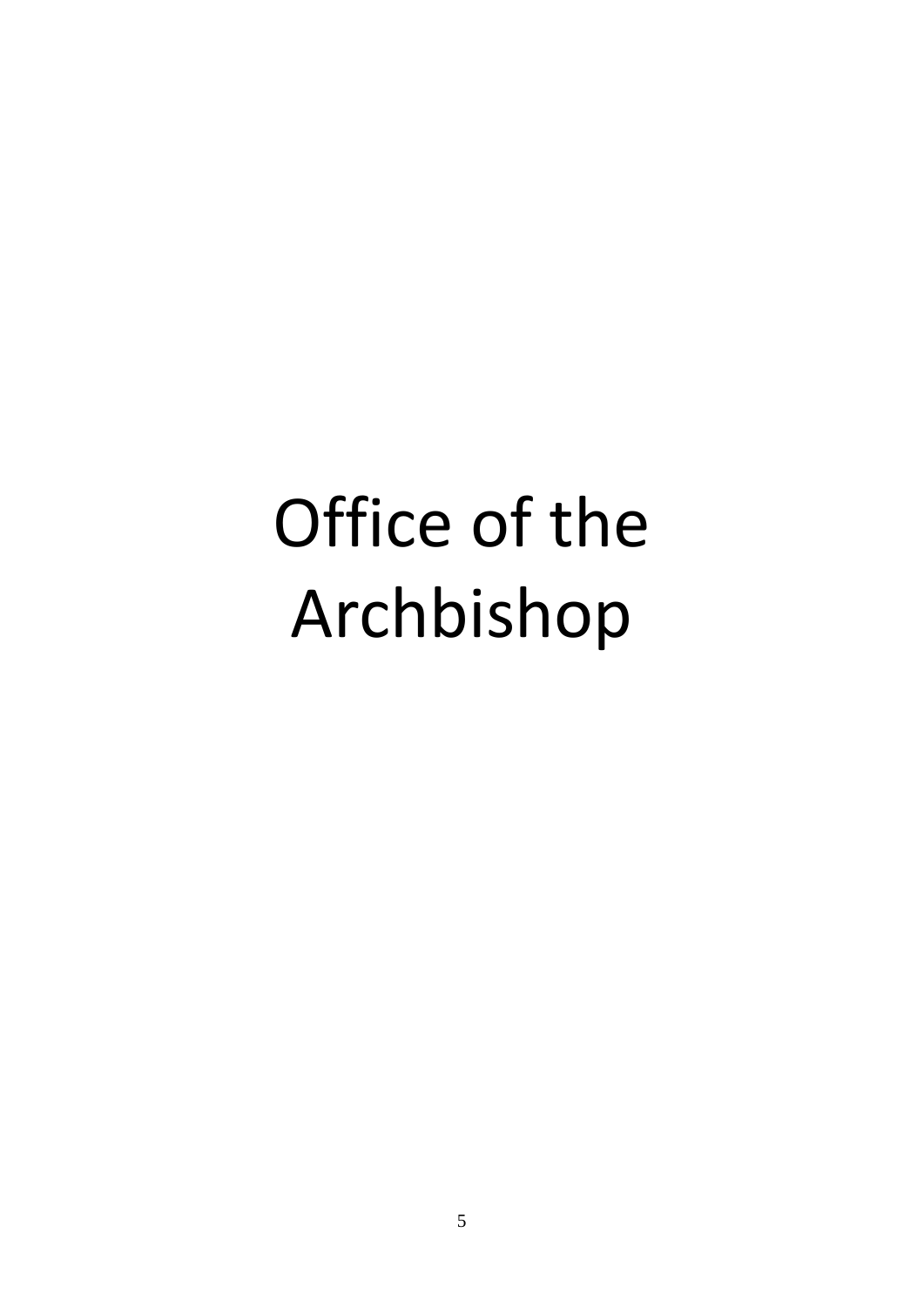# **Office of the Vicar-General Annual Report 2021**

#### **Objectives**

The primary objective of the Vicar-General's role is to assist the Archbishop as necessary to achieve the vision of the Archdiocese and the specific priorities stemming from the 2017 Archdiocesan Synod.

#### **Specific responsibilities**

Ex-officio member of Council of Priests and Consultors

Convenor, Archdiocesan Clergy Appointments Committee

Orientation of International Clergy new to the Archdiocese

Member of the Archdiocesan Ecology Justice and Peace Commission

Parish priest of Te Ngākau Tapu personal parish for Māori

Coordination of ethnic chaplaincies; chaplaincy to Spanish-speaking Catholics.

#### **Aspects of 2020**

*Archdiocesan Synod follow-up*: The planned review of migrant chaplaincies was begun in conjunction with the Parish Ministries Leadership team and will continue into 2021 with the Church Mission team.

*Parish re-configuration and parish property review*: The review response from Cardinal John began to be implemented within parishes with discussions around the future of some properties. Further work on some re-configured parishes boundaries was carried out.

*Orientation of priests new to the Archdiocese*: With the COVID-19 restrictions on crossborder movement several priests due to come to Aotearoa New Zealand from abroad were not able to gain visas during the year. Orientation for international clergy currently here was done on a case-by-case basis. The international clergy regularly meet for friendship and support. Two international clergy left the diocese – one through retirement, the other through transfer by his congregation to another diocese.

*Social Justice, Care of the Poor, Care of the Earth*: I continue on the Archdiocese's Ecology, Justice and Peace commission but transferred to the Bicultural committee. I also continue on the Justice and Peace sub-committee of Caritas Aotearoa New Zealand.

*Vicariate records*: Dorothy Jansen continues to maintain the electronic record of parish statistics, baptisms and marriages. Felicity Giltrap in the Marriage, Family Life and Young Church office continues to oversee marriage preparation and handle marriage papers. The COVID-19 restrictions affected some of the work in these fields.

#### **Safeguarding, police vetting and complaints handling**

I continued advisory work for Brendy Weir, Safeguarding Adviser for the Archdiocese, including in relation to the renewal of police vetting for religious and secular priests ministering in the Archdiocese. I assisted with the handling of some complaints through the Archdiocese complaints process.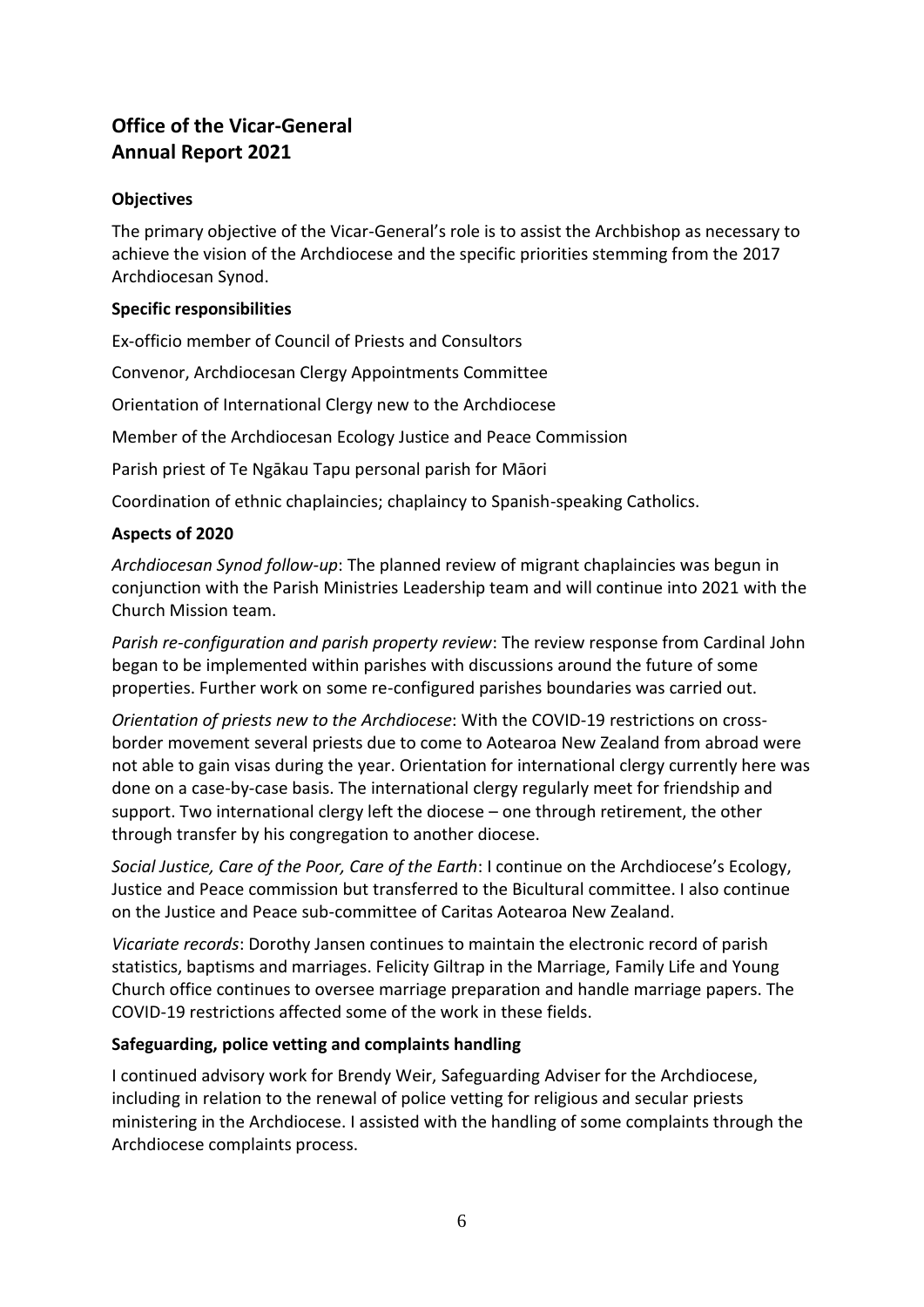#### **Work with Māori**

In conjunction with Vicar for Māori, Dcn Danny Karatea-Goddard, I continued to work as Parish Priest of Te Ngākau Tapu Parish and as part of the Māori Pastoral Care team, Te Ohu Kaimanaaki.

#### **Tasks and challenges for 2021**

Continued Synod implementation; safeguarding policy implementation.

Review of ministry to migrant and ethnic communities; re-write policy on this as a result of the review.

Assisting the work of the Māori Pastoral Care team, especially with sacramental work.

**Msgr Gerard Burns Vicar-General February 2021**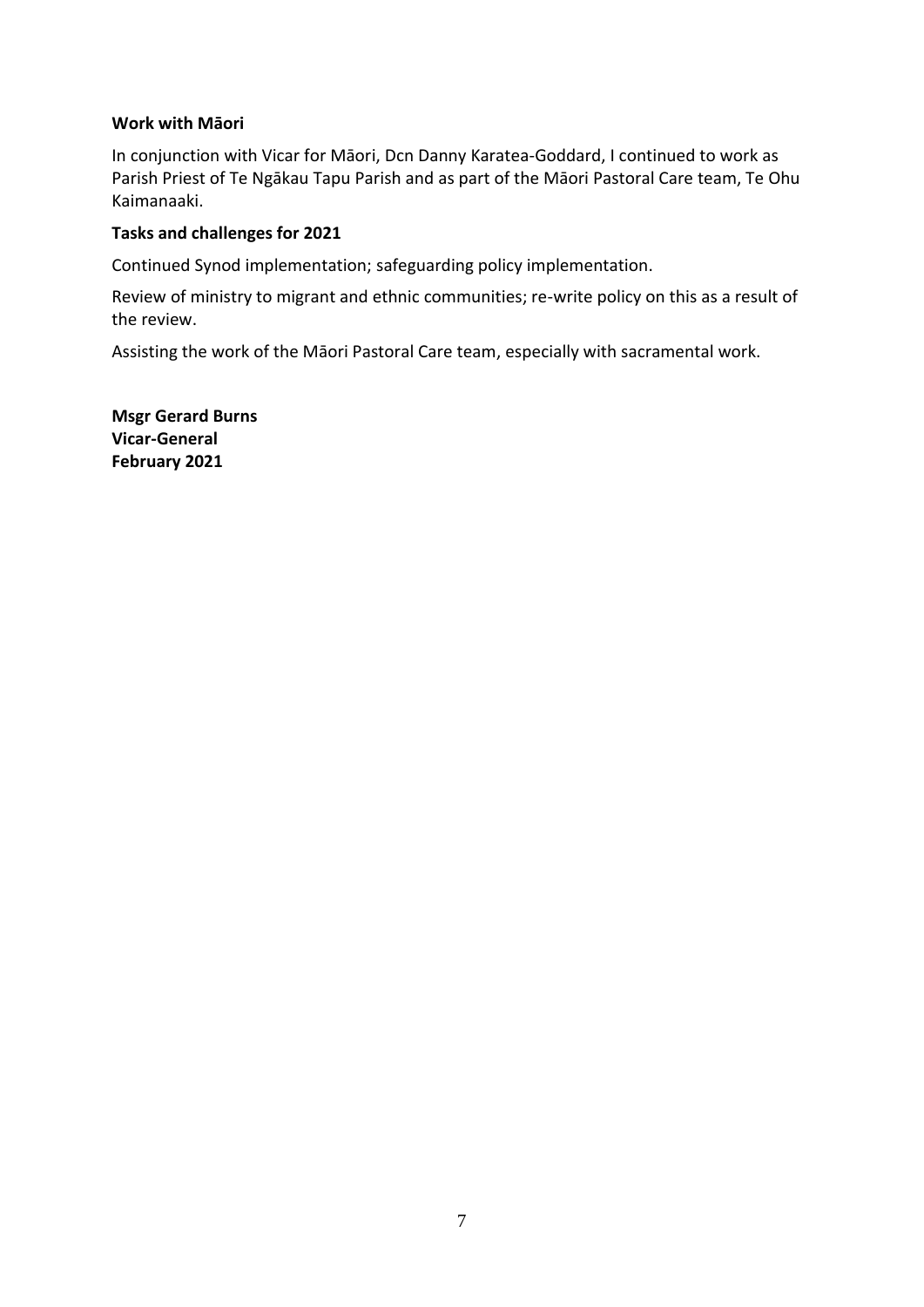# **Māori Pastoral Care Vicariate Annual Report 2020**

In 2020 the Māori Pastoral Vicariate comprised three members, Dcn Danny Karatea-Goddard, Tūranga Māori and Vicar to Māori, Pā Gerard Burns, Parish Priest of Te Ngākau Tapu and Mynetta Erueti, Kaiāwhina Māori.

The 2017 Synod overwhelmingly reaffirmed that the faithful of the Archdiocese of Wellington are committed to meeting the needs of Māori and to Biculturalism.

To this, the Māori Pastoral Care Vicariate have entered into short and long term planning which will not only respond to the 10 specific directions dedicated to 'Go, you are sent…to deepen your bicultural relationship' but to all the recommendations to ensure that *kaupapa Māori* (things Māori) are woven throughout all aspects of life within the Archdiocese.

The *'Go, you are sent…to deepen your bicultural relationship'* Synod Directions and Priorities are summarised as follows:

- The Archdiocese deepens its understanding of *te Ao Māori* (the Māori World) and embraces biculturalism as an integral part of all its activities and decisions.
- The Archdiocese is a voice seeking "*tika me pono*" ("truth and justice") to right the wrongs in the history of Aotearoa.
- The Archdiocese captures the shared story of our history.
- The Archdiocese continues to provide education about our history, including challenging racism in attitude and practice and developing understanding of *mana whenua* and its implications.
- The Archdiocese investigates the specific needs of Māori in the Archdiocese and provides adequate resourcing to support needs, including those of Te Ngākau Tapu (the Personal Parish for Māori).
- Māori participate in leadership in ways which are effective and meaningful for everyone.
- There is provision for Catholic *tauiwi* (settlors) of all origins to learn and participate within *tikanga Māori*.
- Parishes engage with Māori to further develop biculturalism in the liturgy.
- Parishes ensure that churches and other buildings are places where Māori feel at 'home' through the incorporation of *te reo Māori*, artefacts, art and symbols.
- Priests coming to New Zealand from overseas to minister in parishes receive ongoing education in biculturalism.

The 2017 Synod continues to remind us that the provision of pastoral care for Māori cannot be confined to the immediate Wellington city boundaries but must reach to those who live across *Raukawa Moana* (Cook Strait) and in the Wairārapa and Horowhenua.

The Synod voices also called for ongoing catechesis and ongoing support in 'things Māori' *Kaupapa Māori* so that Māori language, culture and perspective is woven throughout all our work in parishes, schools, marae and communities.

The presence of COVID-19 had disrupted many planned face to face gatherings and impacted on our ministry, however it also opened up new possibilities of engagement. Online daily FaceBook *Karakia Katorika* is an example of how we are able to connect to not only Archdiocesan *whānau,* but nationally and internationally.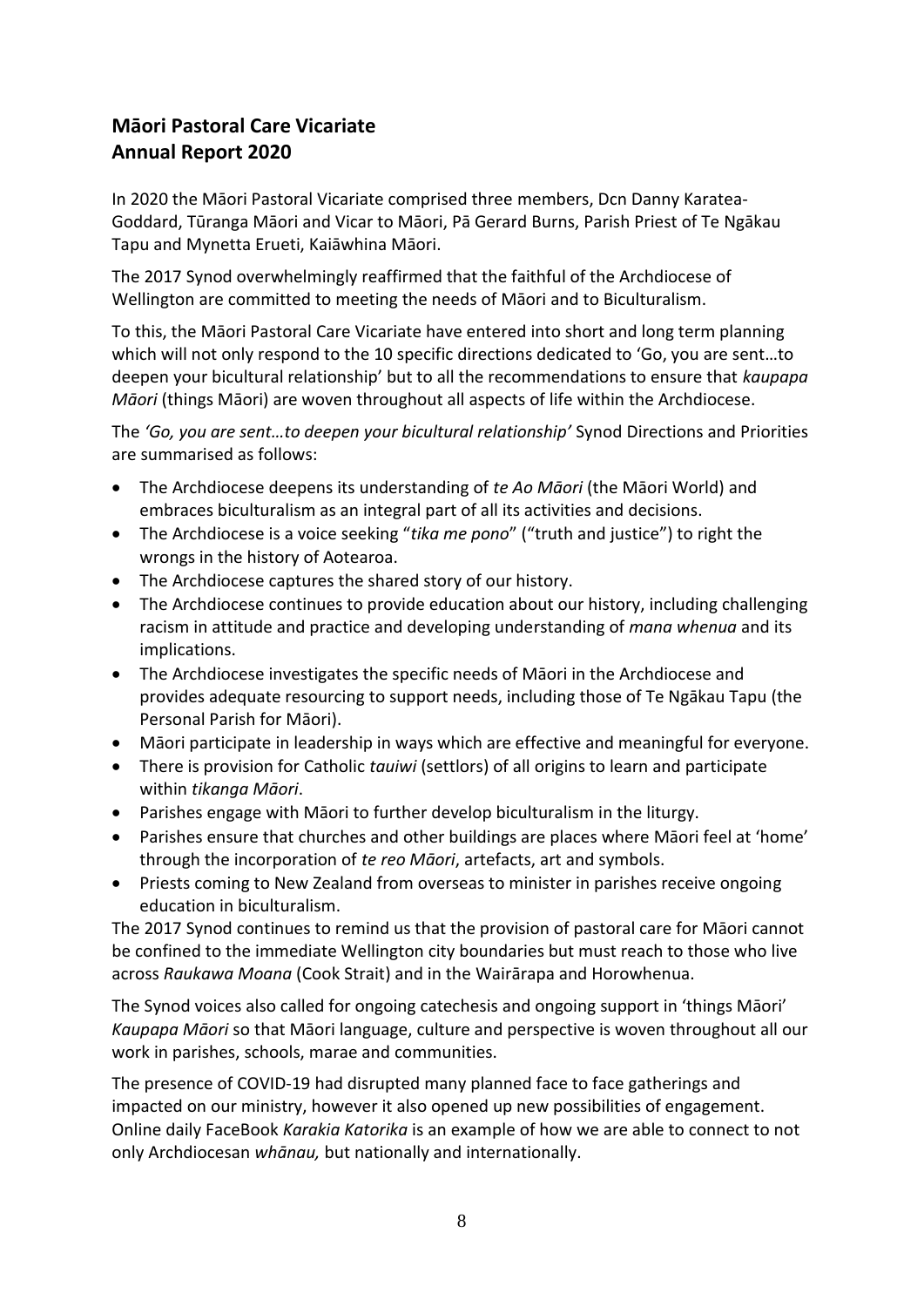In 2021 the Māori Pastoral Care Vicariate will continue to provide advice, guidance and support, quality assurance and moderation, presentations/engagements, catechesis and translations for all things *kaupapa Māori* through the Education Vicariate, the newly formed Church Mission Ministry, Catholic Social Services and the Māori Pastoral Care Vicariate.

Specialist advice and support may be provided directly to parishes and parishioners will be supported for by the Māori Pastoral Care Vicariate as in the past.

In 2020 period the Māori Pastoral Care Vicariate was also able to continue to maintain its annual core pastoral activities by:

- supporting the Kahu-o-te-Rangi (the Archdiocesan Māori Catholic Communities Council) and notes the formal mandate, Te Kaupapa Tikanga o Te Kahu o te Rangi, is now in place
- supporting the Waitangi Day Mass
- participating in Matāriki and Māori Language Week through the provision of resources and community events
- providing advice, guidance and support, quality assurance and moderation, presentations/engagements, catechesis and translations for all things *kaupapa Māori .*
- providing catechesis with a focus on the sacraments of initiation, the ministry of katekita, presentations and support of Boards of Trustees, staff and leadership in schools, seminars and speaking engagements in parishes, the introduction of Māori in the Liturgy into parish communities, the 'Landing the Waka' orientation programme for new and overseas priests to the archdiocese
- providing weekly communications, notices and a quarterly newsletter *– Karere Katorika (this was disrupted during COVID Lockdowns),* to a growing database of over 200 persons
- continued pastoral visits (outside of COVID Levels  $2 4$ ) to Māori Catholic communities and provision of regular Miha Māori and Liturgy of the Word with Holy Communion.

#### **2021 priorities**

- Archdiocesan departments review their respective Māori capability and capacity using an agreed assessment tool with the assistance of the Māori Pastoral Care Vicariate; beginning a planning process to promote a bicultural approach to all our work and promoting the wider use of the Māori language, perspective and cultural practice; beginning to enhance their respective Māori capability and capacity through engaging/ employing staff with Māori capability and capacity and a commitment to learning.
- The Archdiocesan management team, Ngā Pononga, unpacking racism, bias and privilege.
- Archdiocesan Vicariates engage directly with Māori Catholic community and/or individuals with the assistance of the Māori Pastoral Care Vicariate.
- continued and improved communication and outreach to our communities especially in the South Island, Levin and the Wairārapa.
- the provision of Miha in *te reo Māori* (Mass in the Māori language) in Kaikōura, Blenheim and Nelson.
- support of the personal parish of Te Ngākau Tapu (Porirua) and Te Kainga (Kilbernie) in regards to property issues.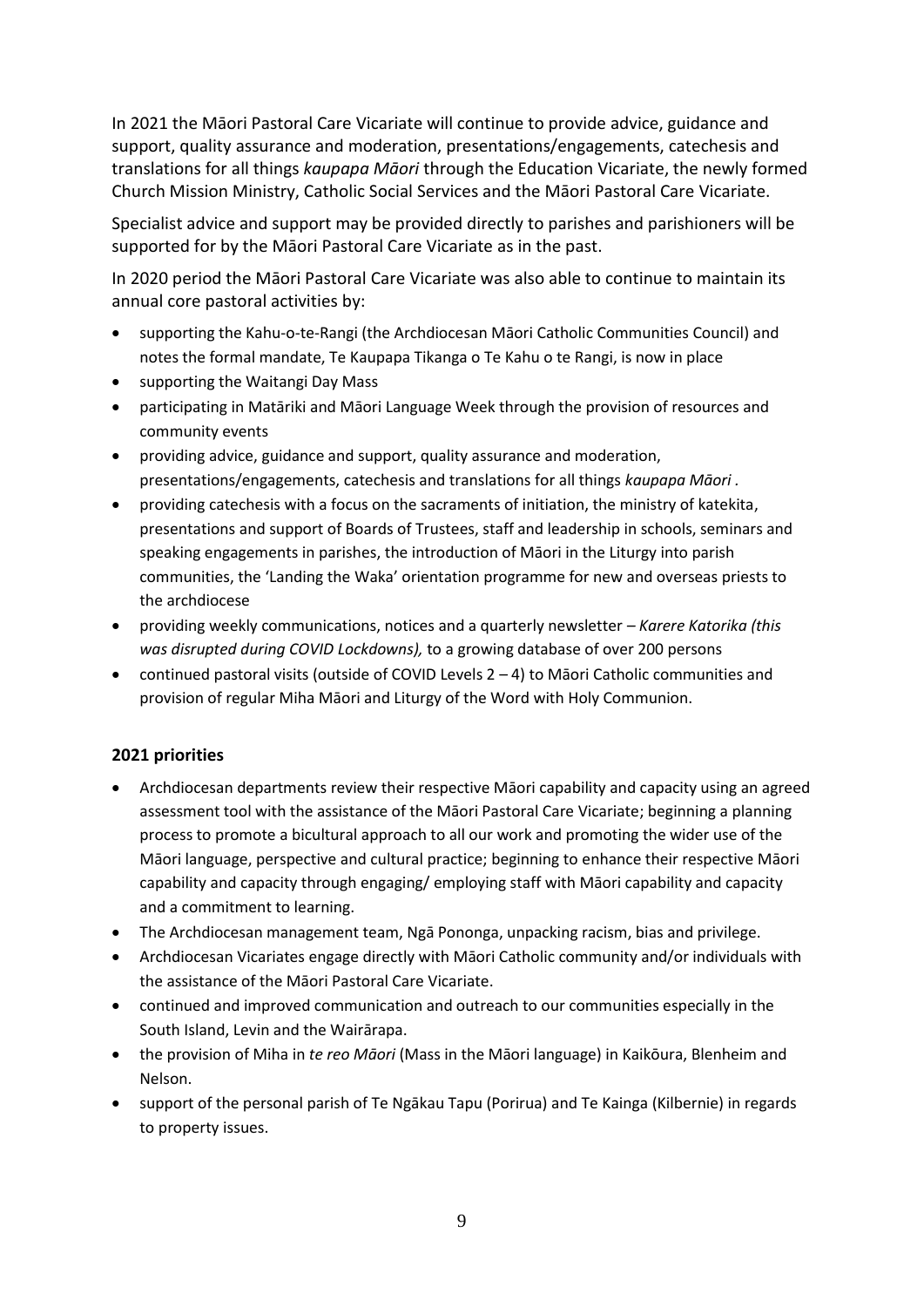The Māori Pastoral Care Vicariate is grateful for the many voluntary hours offered by dedicated parishioners to enable us in our mission. We are equally grateful to the faithful *te hunga whakapono* in the Archdiocese who continue to support Māori pastoral care through prayer, generous good works and affirmation.

*Mō te tika, mō te pono, mō te aroha. Ehara taku toa i te toa takitahi, engari he toa takimano, takitini ke. Haere, kua tukuna koe.* 

For justice, for faith, for love. Our strength does not come from the good works of the one, but by the efforts of the many. Go, you are sent.

In gratitude

**Dcn Danny Karatea-Goddard Vicar for Māori – Tūranga Māori**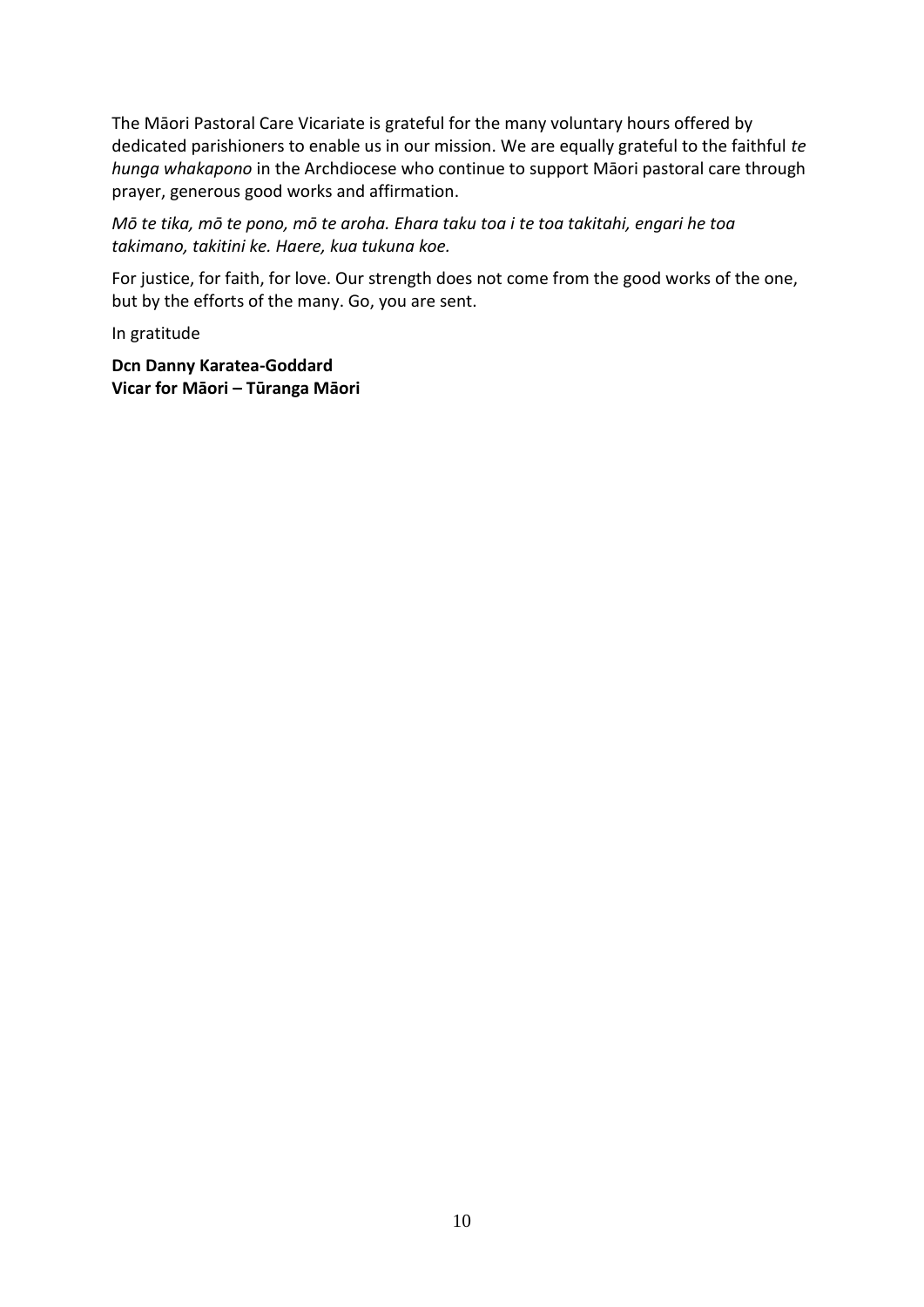### **Vicar for Education Annual Report 2020**

#### **Introduction**

#### *Catholic Education in the Archdiocese of Wellington*

"The Church has in a special way the duty and right of educating, for it has a divine mission of helping all arrive at the fullness of Christian life." Canon 974:1

One of the ways the church engages in this God-given task of helping all arrive at the fullness of Christian Life is through the Catholic School in close collaboration with the parish.

The role of the Vicar for Education is to directly represent, exercise judgement and assist the Archbishop of Wellington, Cardinal John Dew, in education matters within the 46 schools in the Archdiocese particularly in his obligations as Proprietor under Part 33, Integrated Schools Education Act 1989. This report combines all aspects of Catholic education relevant to the nine secondary colleges, five of whom have Religious Order Proprietor Trust Boards and the 37 primary schools.

2020 was no ordinary year. With the COVID-19 pandemic it was a year of significant change, challenges, and interruptions to the way we lived, worked and connected as a Catholic School network and as faith communities. Priorities were reorganised, planning for 2020 was reframed as things had to be done differently and with urgency. The creative initiatives and workable solutions that occurred, both in our schools and our support for our schools and whanau, were inspiring and deeply appreciated.

#### **Catholic Schools – Living Witness, Gospel in Action**

Our Catholic schools are vibrant faith communities and the Church in action for their students and whanau. This has never been more evident than in the challenging time of COVID-19. All modelled the words of Cardinal John's vision statement, teachers and staff are gospel witnesses who inspire, encourage, and support their students to: "Walk the way of Jesus Christ, live the life of Jesus Christ and tell the truth of Jesus Christ".

The Catholic Character focus for 2020 was on wellbeing and wellness for all in our schools and this became very pertinent with the advent of COVID-19, especially for our students. The student voice has since talked about how important hope was, looking out for each other and mental wellbeing. They have also talked about how important the love, support and friendship of their families, teachers and peers has been. A challenging and often frightening situation was used to strengthen, grow resilience, and prepare them for their future years. This reflects the enduring efforts of Boards, principals and staff to create a culture of pastoral care in which to develop resilient, hope-filled, and faith-filled Gospel witness in the world today.

#### **Professional Support for Catholic Schools**

Our schools and Board of Trustees are well serviced by the qualified team of professionals in Catholic Schools Education Services (CSES) and our sincere thanks go to them for the work throughout 2020.

The team in 2020 were: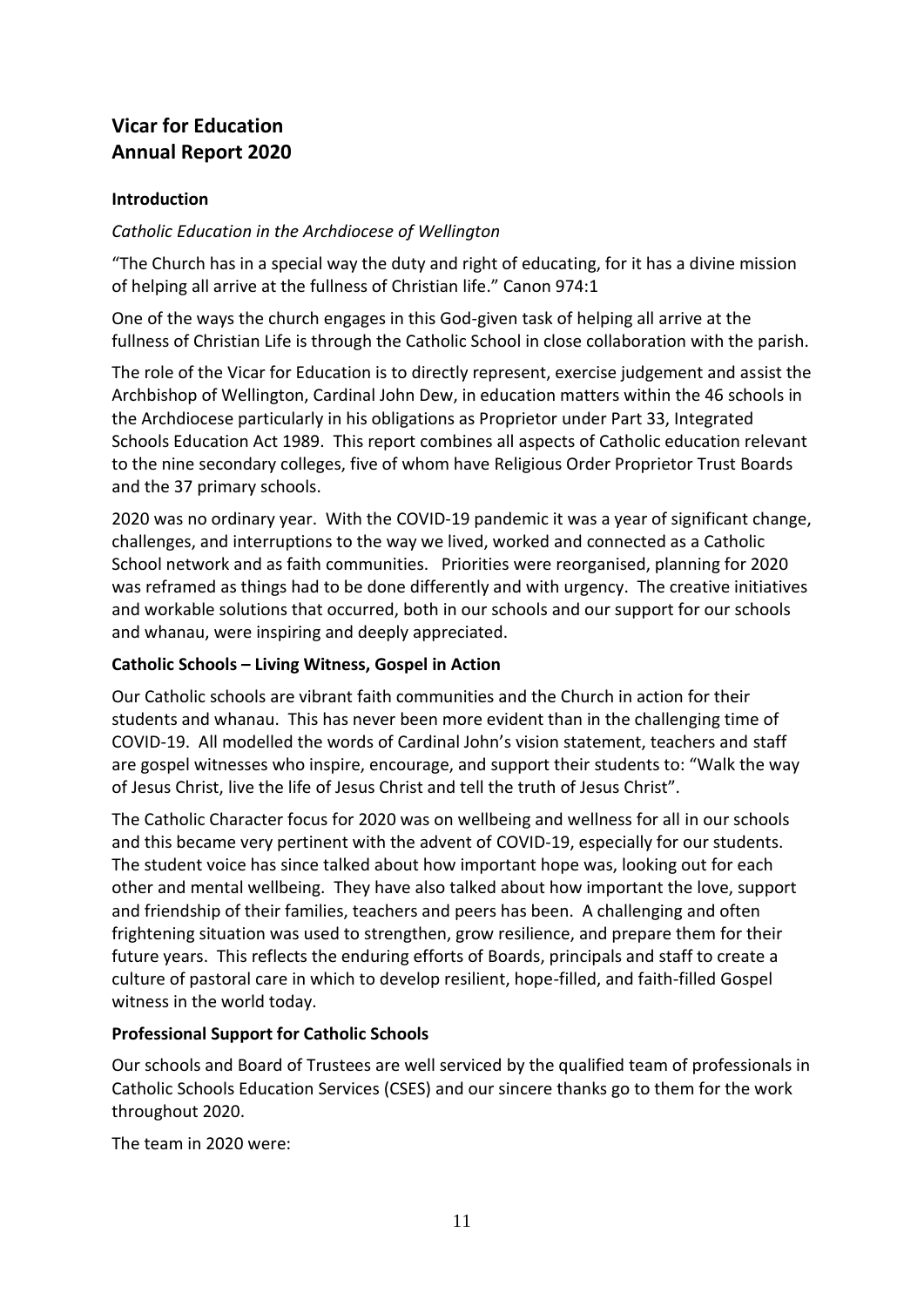| <b>Ginny McCarty</b>     | Administrator                                              |
|--------------------------|------------------------------------------------------------|
| Alan Grant               | RE Consultant - Primary                                    |
| Kelly Ross               | RE Consultant - Secondary                                  |
| Frank Wafer              | Leadership Consultant                                      |
| Mary Cook and Zita Smith | <b>External Consultants for Catholic Character Reviews</b> |

We farewelled, albeit virtually, Alan Grant in May to take up a position at St Bernard's College and thank him for the wonderful contribution he made to our teachers and schools.

Due to the pandemic and lockdowns, much of the professional development offered by CSES changed significantly. The normal programme of professional development and support was impacted upon as schools came under pressure to respond to the needs of families within their communities. The ongoing situation reinforced the importance of schools within their communities and challenged them to live out their Catholic Character in a proactive and visible manner. The increased demands on the schools often made staff feel vulnerable; stretched and exhausted.

Whilst schools successfully put in place robust systems to support distance learning, CSES did likewise and got creative, embracing the situation with enthusiasm and innovation. Although some courses were deferred indefinitely, postponed or cancelled, the number of courses completed was surprisingly good as the graph below shows.



A big focus for CSES during this time was to keep in regular touch with teachers, principals DRSs and Boards of Trustees, offering personal and professional support, encouragement, resources and advice and most importantly pastoral care for people's wellbeing.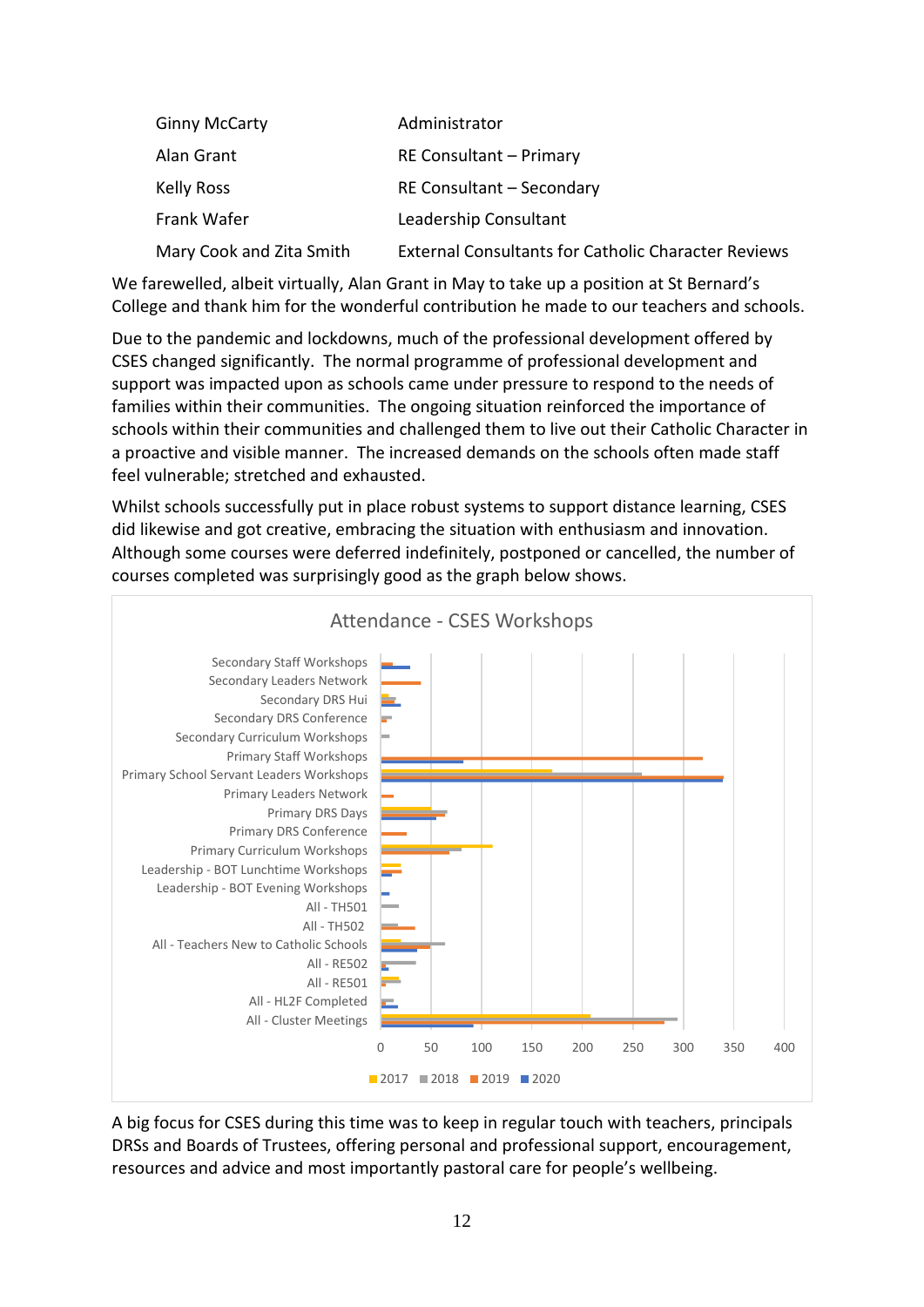A focus and priority for 2021 is to take the learnings from 2020 and create professional development opportunities for our schools which make learning more technologically based, flexible, cost and time effective. This will be essential with implementation of the new Religious Education Years 1-13 curriculum.

The transmission of our faith and realising the core purpose of a Catholic school relies on formed, informed and qualified teachers and authentic Catholic leadership and governance. In addition to the formation of all Board members and staff on Catholic Character, there is the ongoing need to support teachers teaching Religious Education, many of whom have no qualifications. This is an ongoing focus for 2021, working with Te Kupenga, NZCEO and, in particular, Victoria University with the Catechetical Programme to ensure that the best courses can be offered for teachers in a Catholic School.

#### **Education Changes and Implications for our Catholic Schools Network**

Early in 2020, many of the recommendations from the Government document, "Supporting all Schools to Succeed – The Reform of the Tomorrows Schools System" were due to be implemented. Due to COVID-19 this work mainly stopped but will begin again in 2021. Of particular importance is the implementation of enrolment schemes for all schools, including state integrated schools. The Ministry of Education is aware of the need to work with Proprietors on this in a collaborative and collective school approach. However, active engagement and alertness will be necessary. I am deeply grateful for the good relationships with the Ministry of Education personnel and the support and advocacy of the Association of Proprietors of Integrated Schools (APIS).

The legal provisions and conditions under what was the Private Schools Conditional Integration Act (PSCIA 1975) were subsumed into Part 33 of the Education Act 1989. In 2020 all education legislation was centralised into the Education and Training Act 2020 with Schedule 6 containing the legislation pertaining to Integrated Schools. This necessitated much work to rename all existing references on all documents.

#### **The Catholic Education Network**

The number of students in our schools remain stable with approximately 11,150 in total, 6457 in primary education and 4693 in intermediate and secondary. The urban network within the greater Wellington area continues to have variable capacity and demand both in primary and secondary schools. Significant growth areas are in the Kapiti, Richmond and Nelson regions, with implications for maximum roll increases and associated classrooms to be addressed in 2021.

#### **Conclusion**

Our Catholic education system and our Catholic schools are the jewels in the crown of the evangelising mission of the Church. They have been for many decades and will continue to be for many decades to come but we need to ensure that the services provided to them are robust and strengthen the delivery of authentic Catholic education.

A significant and ongoing challenge is the transmission of institutional knowledge. That is, understanding our story, handing on our "taonga", working together to realise the core purpose of a Catholic school.

There are challenges ahead but our collective strength, vision and common purpose will support us through these. This quote sums it up, "I envisage that 2021 will continue to have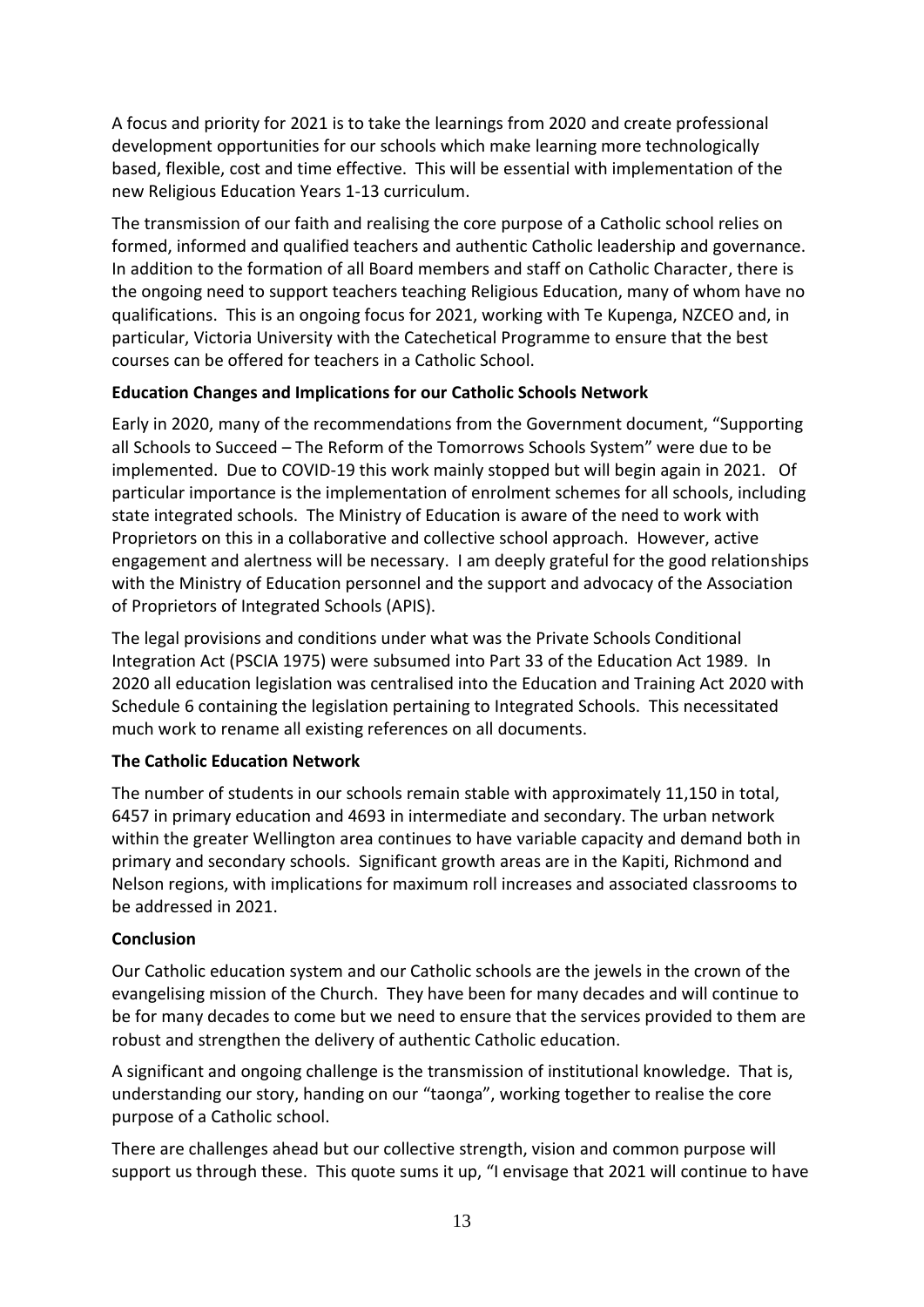its challenges, but I am assured by: '*I can do all things through Christ who strengthens me'.* Philippians 4:13.

At the core of all the good that is happening in Catholic education is a deep appreciation for the people, the wonderful inspiring teachers, principals, boards, parish leaders, all gospel witnesses imbued with the Spirit of the Risen Lord.

It is with deep gratitude that we honour these wonderful people and wish them abundant blessings for 2021. We especially express deep gratitude to Cardinal John for his commitment to Catholic education and spiritual leadership for our people. We are blessed to have you and it is a privilege to serve you all.

Ngā manaakitanga, kia kaha.

**Jenny Gordon Vicar for Education February 2021**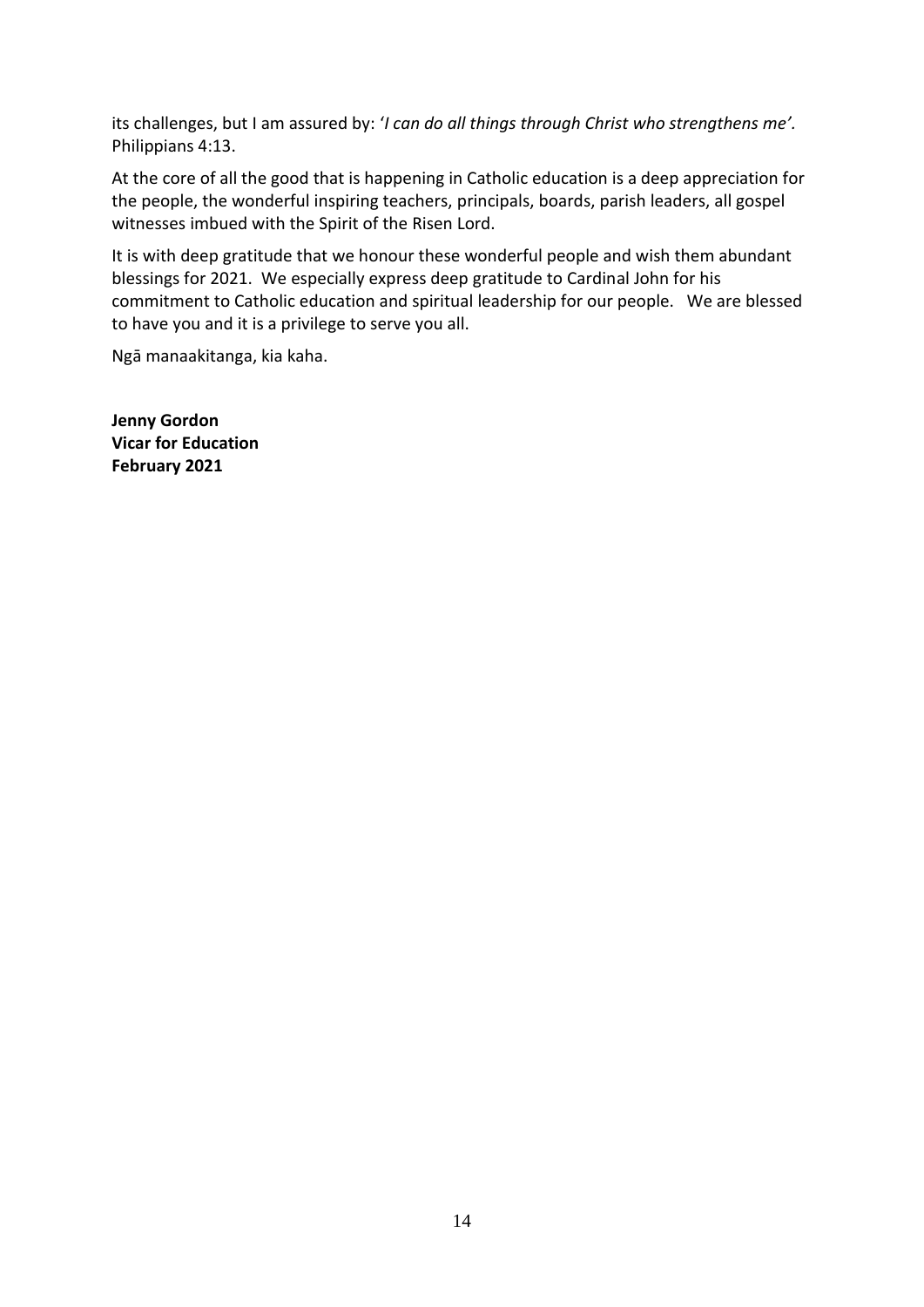# Advisory Bodies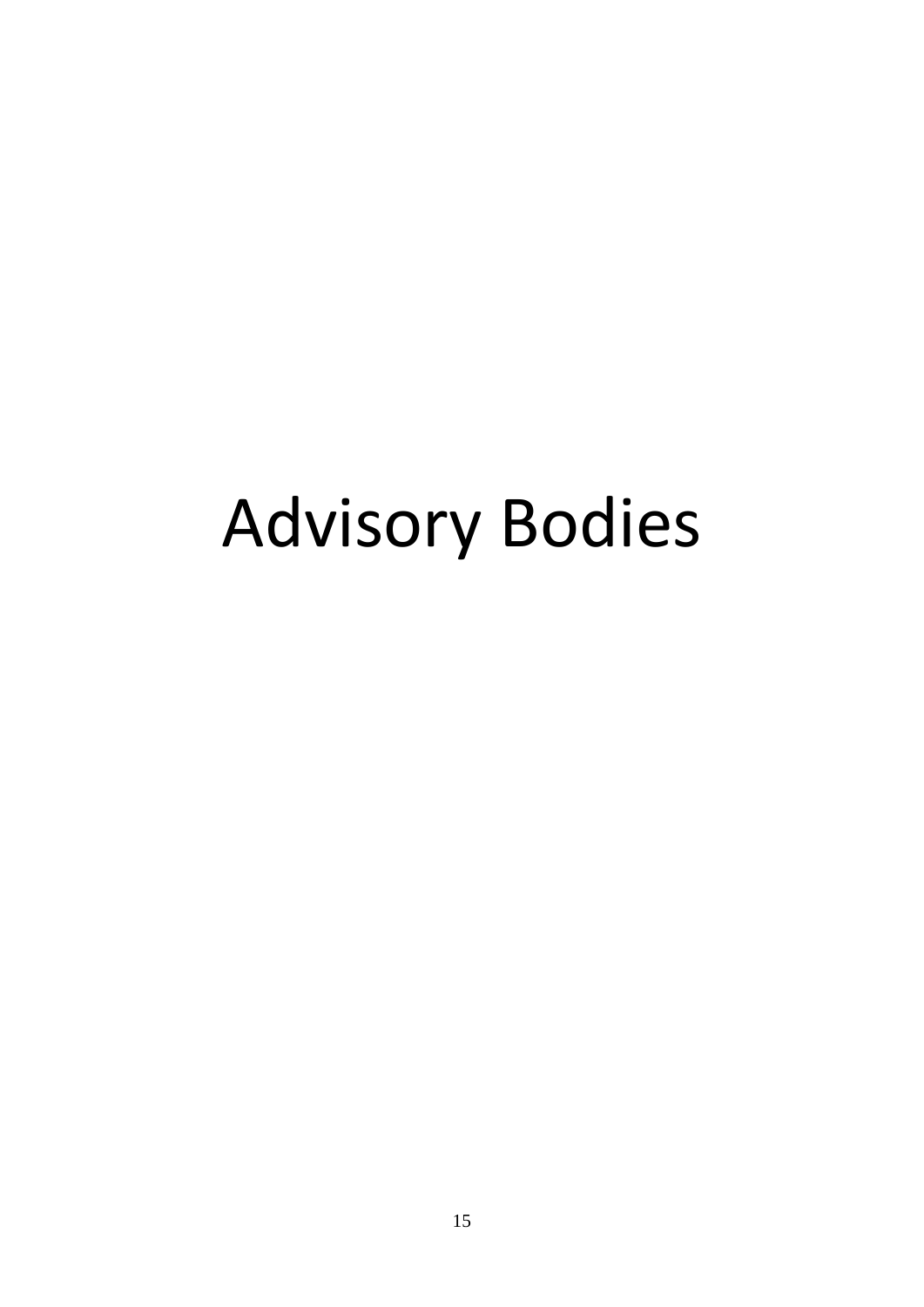# **Council of Priests Annual Report 2020**

*The Council of Priests is one of the three Canonical Bodies in the diocese. Its task is to assist the Bishop in his governance of the diocese, so that pastoral welfare of that portion of the people of God entrusted to the bishop may be more effective promoted. (cf. Canon 495).*

#### **Membership**

Cardinal John Dew (president), Msgr. Gerard Burns (Vicar General, ex ex-officio member), Reverends Joy Thottankara, Peter Roe SM, Kevin Mowbray SM, Ron Bennett, Andrew Kim, Raymond Soriano, Maleko Api-Tufuga, Michael McCabe, Giltus Mathias CP, Seph Pijfers (chair).

#### **Looking back at 2020**

As with many other canonical, administrative, and pastoral bodies throughout the Archdiocese, 2020 was a year of significant disruption and uncertainty. The newly appointed Council of Priests was not able to have its first meeting until July of 2020. This represented the first of only three meetings for the year. To this end, the curtailed beginning of 2020, with ongoing challenges of COVID-19 lockdown levels, coalesced with carry over items from 2019 and the initial bedding in of responsibilities, roles, and relationships for council members.

Within a wider global context, the Council of Priests agenda reflected a complex and uncertain situation within in our Archdiocese. Clergy numbers and appointment processes present deep challenges to maintain existing parish structures/mass times for much longer. These same pressures also make it difficult for clergy to gather and have time to discuss important changes affecting their lives. Equally, many parish communities are grappling with the implications of parish property reviews and mounting compliance obligations. Updates on the Royal Commission of Inquiry into Abuse in Care emphasise the ongoing journey of healing necessary for future church integrity and essential safeguarding measures to be bedded in. Deep gratitude is extended to Cardinal John in bearing witness on behalf of the New Zealand church by his courageous and compassionate presence at the Inquiry.

Reports from the new Archdiocesan general manager, John Prendergast, signalled the need for further restructuring within Archdiocesan administration. For the Council of Priests, these discussions underscored a need across the Archdiocese, to find a balance between good resource management and a willingness to focus on pastoral priorities as a missionary church. These messages were reemphasised by Cardinal John at a combined Canonical Bodies meeting in September. His words, and our discussions, drew attention to the need for a deeper collaborative, strategic approach by the canonical bodies if they wish to steward the archdiocese effectively.

Despite the dark clouds of the COVID-19 pandemic and the subduing complexity of changing times in 2020, it was clear to the Council of Priests, there is a beating heart of love within our Archdiocese. Jesus' light of love within our parish communities continues unabated. Across the boardroom table, stories were shared of selfless gestures made by parishes, priests, lay pastoral leaders as they coordinated pastoral care and support during the lockdowns. Stories of how parish leadership teams are trialling new pastoral approaches to effectively draw their communities together as missionaries. How Our Lady of Kapiti Parish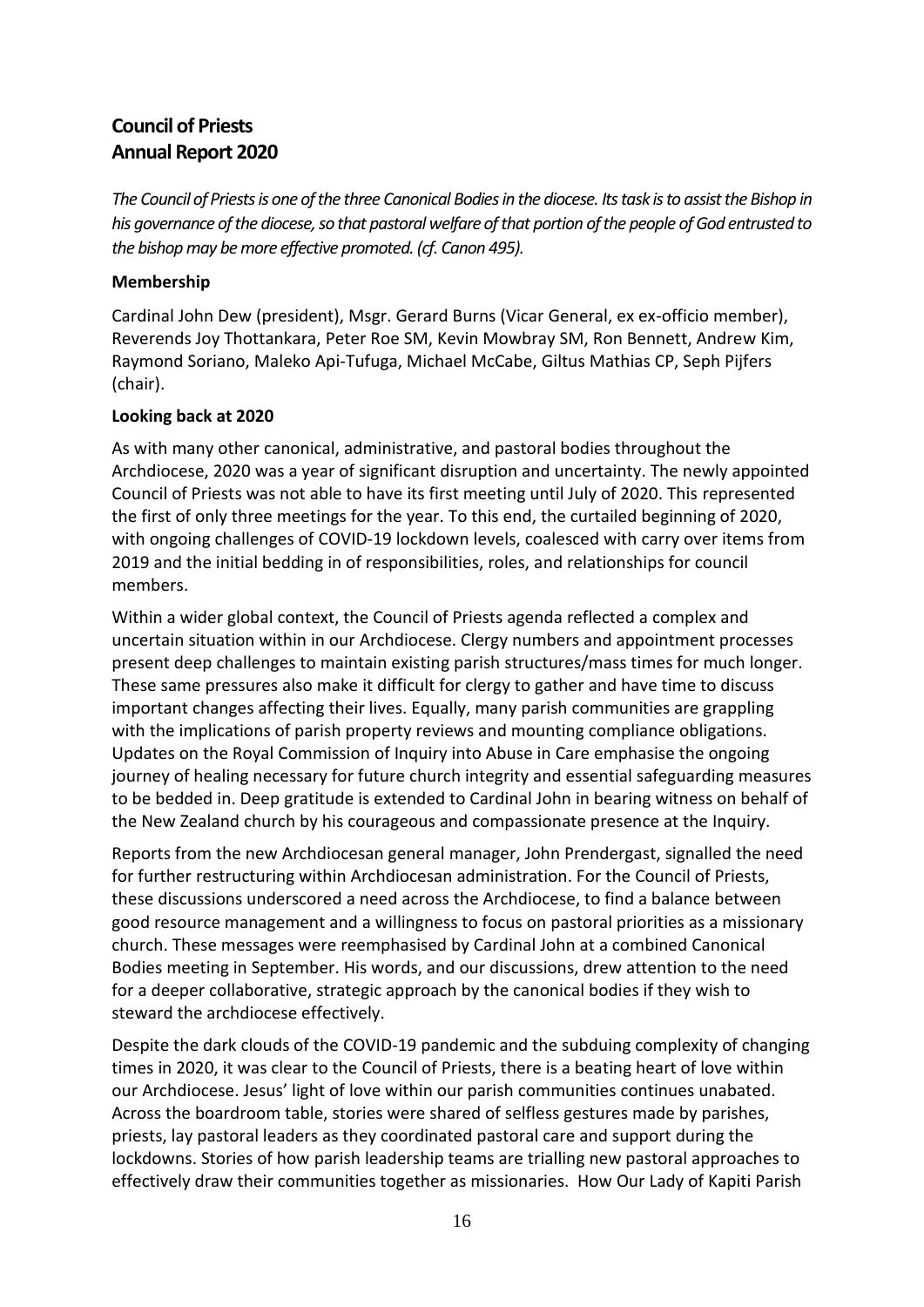was able to effectively collaborate and manage their resources to build a new church and shine forth as a timely beacon of hope.

#### **Looking forward to 2021**

With limited opportunity available in 2020, the Council of Priests has not set formal priorities for 2021. The ongoing uncertainty of the COVID-19 pandemic cautions against vigorous goal setting. However, within our present situation there are opportunities for the Council of Priests to deepen existing Archdiocesan aims. Follow up of the parish property reviews begun in 2019, represent the practical implementation of the 2017 Synod principles as a missionary and outwardly focused church. To bring this work to fruition, the Council of Priests will be actively collaborating with Cardinal John/Coadjutor Archbishop Paul Martin SM and Archdiocesan bodies, to explore how clergy can best support the emerging model of parish within the Archdiocese in 2021. In real terms this will involve the Council of Priests developing a better understanding of clergy needs in a modern, complex parish environment in which their well-being is assured.

To this end, opportunities for clergy to gather and mutually support one another is a priority. The Clergy Assembly planned for April 2021 represents a practical commitment in this regard. Not only to deepen the fraternal relationships among clergy, but to reflect on, and support one another, within the practical aspects of priestly life in a time of transition. Into the future it is hoped that fraternal groupings of clergy within their regions may be formed to better support and offer feedback to Cardinal John/Bishop Paul and the Council of Priests. In time too, it is hoped there will be a reworked appointment process to distribute a limited clergy presence equitability across the archdiocese. To compliment this, an appraisal process for clergy supporting their sacramental, pastoral, and personal giftedness within a team environment will be essential. Preliminary discussions on all these matters have already begun. It is hoped that 2021 will be a year in which discussions already underway, will be realised into tangible examples of practical support for priestly and parish life.

**Fr Seph Pijfers Chair, Council of Priests February 2021**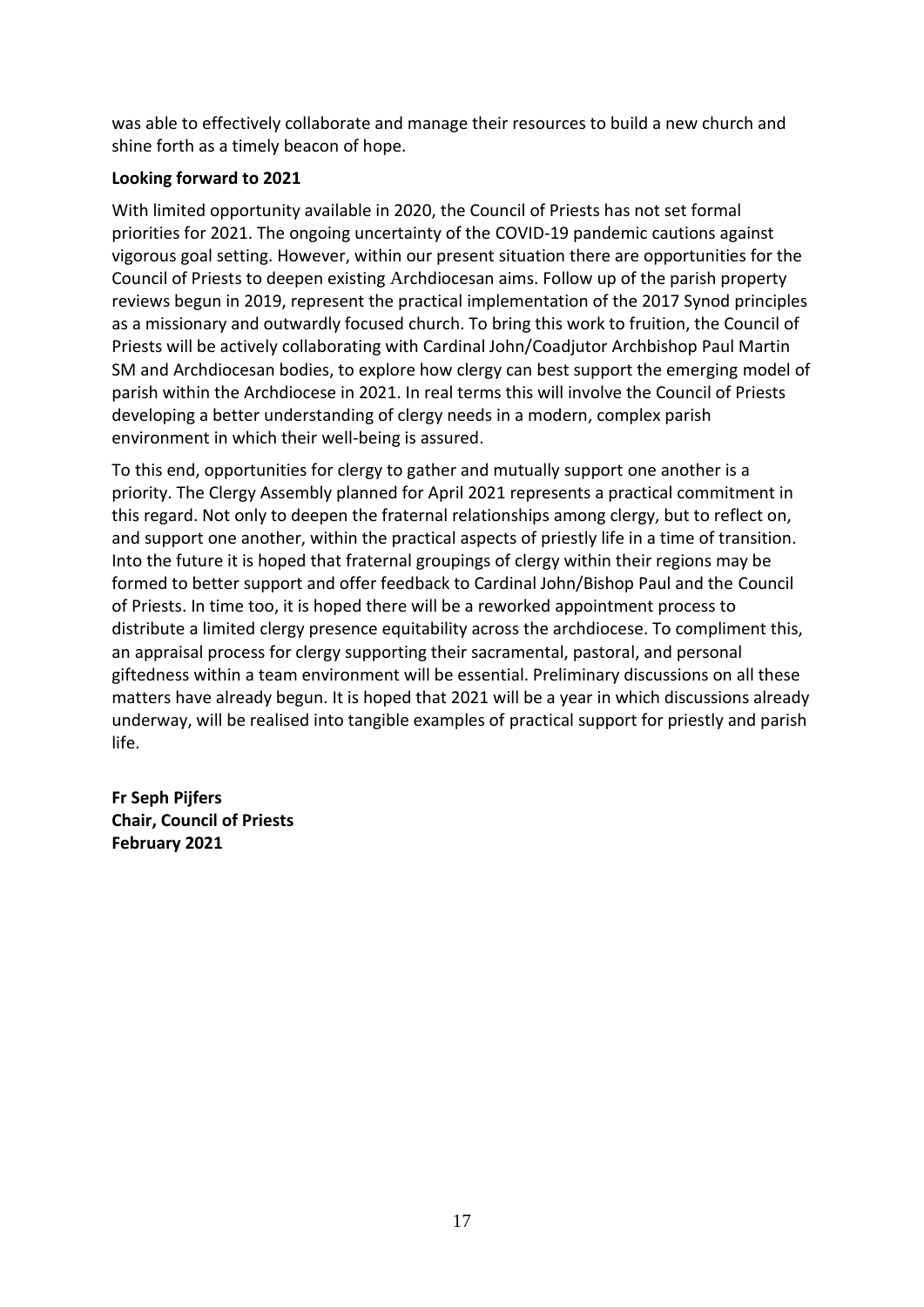# **Archdiocesan Pastoral Council Annual Report 2020**

Members: Cardinal John Dew, Mary-Ann Greaney (secretary), Bernie Dodds (minutes), Jonny Boon, Fr Cirilo Barlis, Kathryn Miles (Chair), Michael Gribble, Clint Ramoo, Erwin Palado, Vicky Raw, Lauano Atu Ilaoa, Deacon Danny Karatea-Goddard, Falefou Sio, Maria Archer, Debi Marshall Lobb, Geoff Mettrick.

The work of the Archdiocesan Pastoral Council in 2020 was affected by COVID-19, with the May meeting being cancelled and the November meeting being replaced by the annual meeting of the Archbishop's canonical advisory bodies (the "ABCD meeting"). Meetings took place in February and September, and Council members participated in the ABCD meeting in November.

#### **Year of Mission**

*Mission Expos*: The Mission Expos in the North and South Island were intended to be the opening steps in keeping Mission to the fore in the Archdiocese for the entire year. The North Island Mission Expo at Bishop Viard College on 14 March was very successful. Mary-Ann Greaney and her Parish Leadership Ministries team organised workshops, booths and activities, food stalls, and a sports tournament involving teams from the Colleges and a Priests team for the day-long event. The event was particularly successful in bringing together people from different parts of the Archdiocese, and in allowing organizations in the Archdiocese to profile their work. The advent of the lockdown meant the South Island Mission Expo at Garin College had to be postponed until sometime in the future. Some of the ten workshops which would have been run during the South Island Mission Expo were conducted when COVID-19 conditions allowed, with good turnout.

*Prayer resource*: In response to a proposal from the Council, Maya Bernardo, Barbara Rowley and Sharon Penny developed an online prayer resource to help parishioners understand *Evangelii Gaudium*. The resource is simple and able to be used individually or in groups in six stand-alone modules. People will, in effect, have read *Evangelii Gaudium* when they have worked through all six modules.

*Other activities*: the Council sought to encourage in parishes:

- Different (new) ways of doing mission in a parish and community setting
- Using the Retreat in Daily Life
- Thinking of "Mission" as a verb
- Encouraging people to become spiritual directors especially young leaders.

#### **Co-responsibility**

A session on co-responsibility was held in September, with small groups discussing two questions: What enables/promotes co-responsibility? What are the barriers to coresponsibility?

In answer to the first question the groups concluded that leadership in best done as a team, with the priest as an integral part of the team. We need to be open to the invitation to participate and understand it as part of our baptism. In answer to the second question, the groups noted that sometimes people want change but systems and structures work against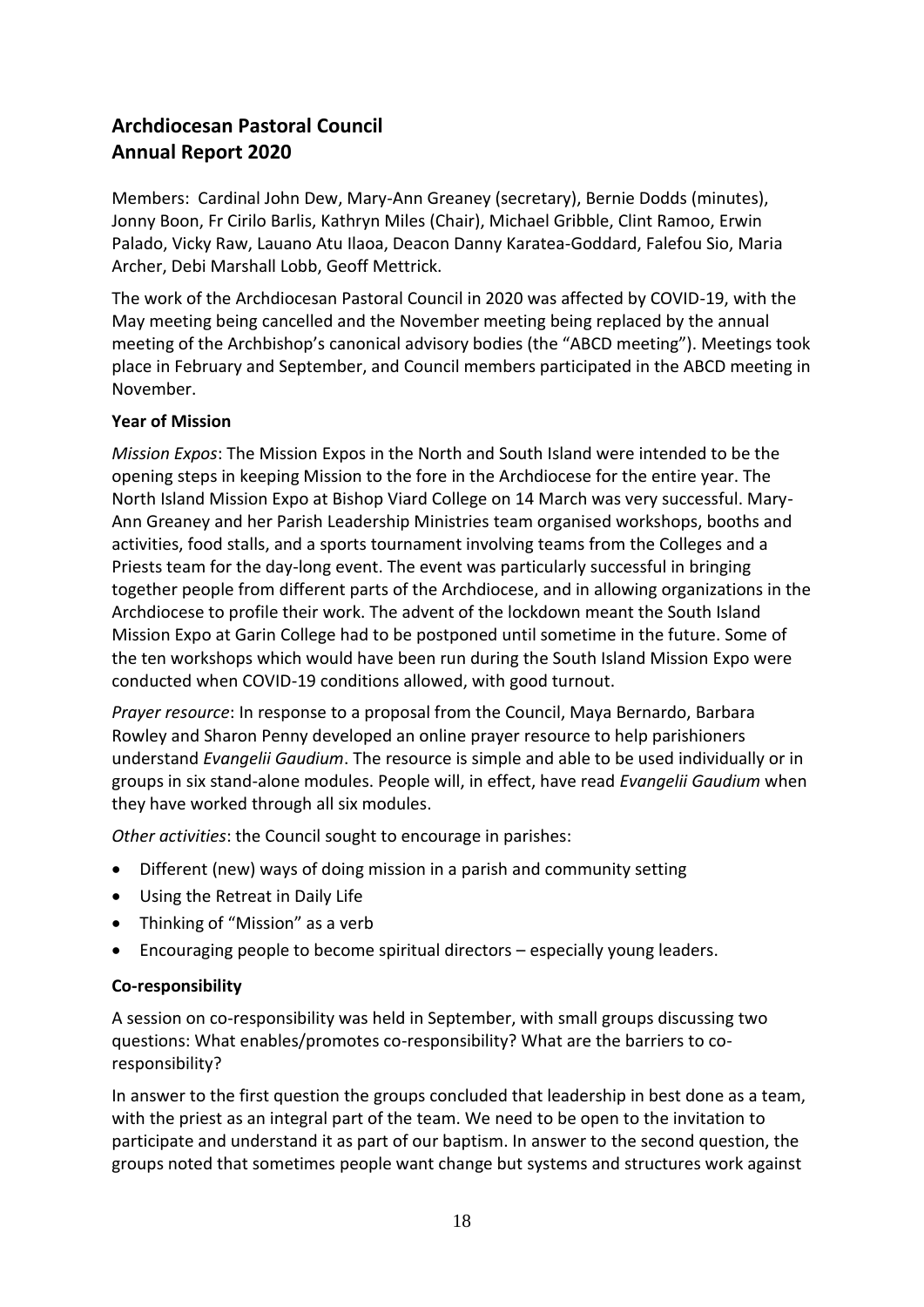it. Some people won't act unless it is in response to the priest. Others are very time-poor and find it difficult to participate.

The conclusions of the groups will be further studied in 2021.

#### **Parish Property Reviews**

The Council reflected upon the proposals for parishes concerning their properties and offered its advice about individual parishes to Cardinal John.

#### **Visits to parishes**

The Council decided that visits to parishes should take place on the Friday evening of each of its meetings. A successful meeting was held at Sts Peter & Paul Church, Johnsonville, in February. COVID-19 prevented other planned gatherings. These will continue in 2021, with the first for the year being at Sacred Heart Church, Petone (Te Wairua Tapu Parish).

#### **Fitzgerald awards**

Cardinal John outlined the history of this award which was given to parishioners to acknowledge their work for the Archdiocese and/or their parishes. The awards were named after a prominent early Catholic and Doctor. They were presented for the first time in 2000 and then again in 2010. The Council agreed that the awards should be given regularly, particularly to people who have lived the mission in their parishes. The Council will take responsibility for organizing the awards.

#### **Presentations**

The Council received input from Fr John Quang SVD, a member of the Divine Word Missionaries working in the Parish of the Holy Spirit – Te Wairua Tapu. Fr John talked about the mission of his order, of going to the frontiers, of mission being to tell the story of God. Prophetic dialogue is used to try to hear the voice of the Spirit of God calling us forward and helping us to establish relationships with others, especially those without faith community or affiliations, or those who are poor and marginalized or of different cultures or different faith traditions or of secular ideologies.

The Council also welcomed Judy Dixon and Teresa Homan, trustees of the Upper Hutt Housing Trust, who talked about the work of the Trust. It was formed in 2016 to assist the homeless in the Hutt Valley, and manages homes on behalf of landlords by arranging tenants, collecting rents and maintaining properties. They currently have some 23 houses on their books.

#### **Thanks**

Thank you to Mary-Ann Greaney for her support of the Archdiocesan Pastoral Council over a number of years, and to the Parish Leadership Ministries team for their support of APC activities.

**Archdiocesan Pastoral Council February 2021**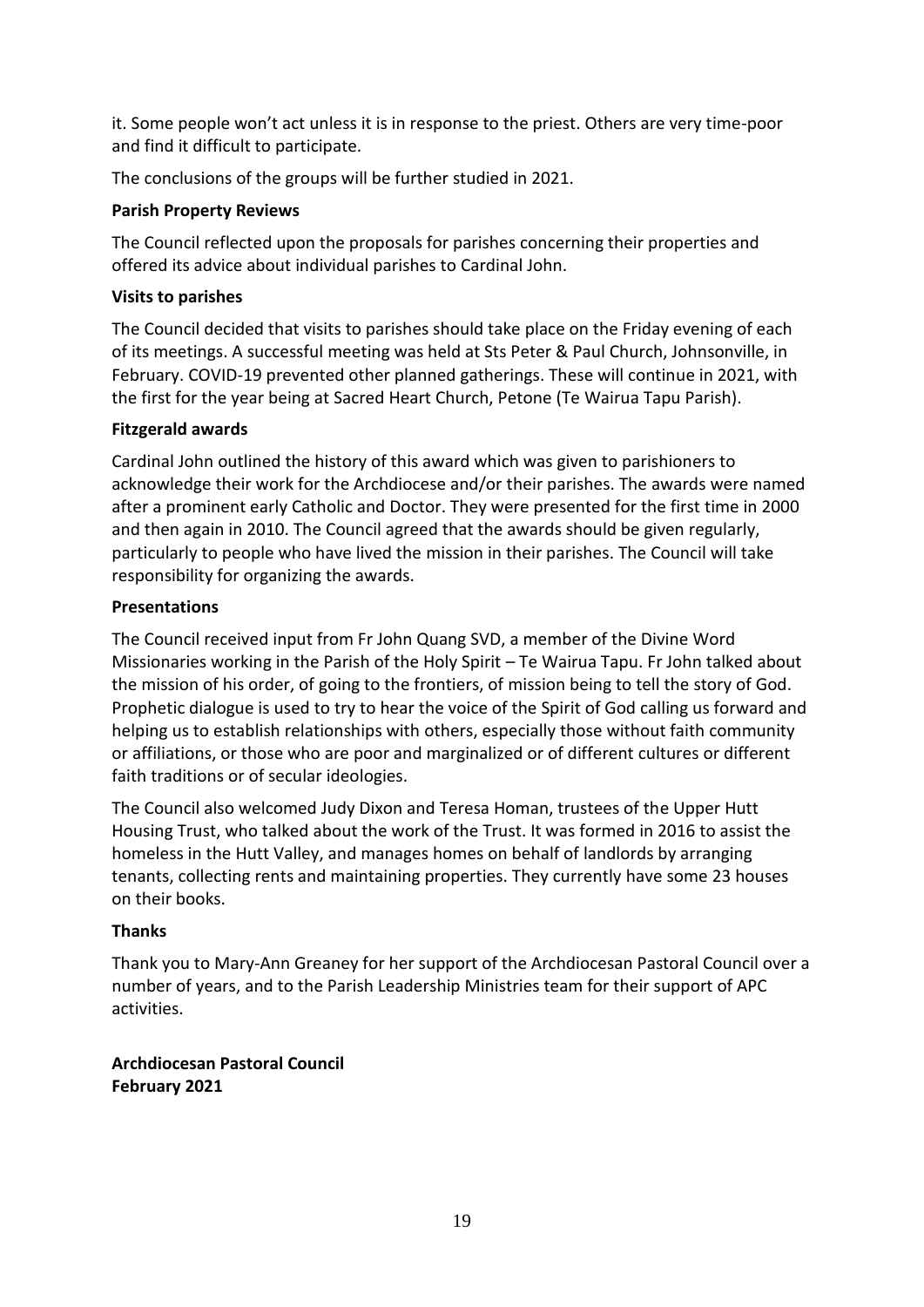# **Board of Administration Annual Report 2020**

#### **Role of the Board of Administration (BOA)**

The Board of Administration (BOA) is an advisory body to the Archbishop and is the canonical Finance Committee of the Archdiocese (canons 492 and 493). As such the Board has responsibility for the annual budget and the financial reporting of the Archdiocese, and for advising the Archbishop on major financial decisions. The Board is also responsible for policies and advice on finance, governance, risk management, employment and legal compliance. Canonically the BOA works collaboratively, and as a team, with the canonical Financial Administrator (the General Manager) and other staff in the Archbishop's office.

#### **Board Membership in 2020**

Maureen Johnson and Kathy Moriarty retired from the Board during 2020. They have both been wonderful stewards of Catholic parish, diocesan and school bodies over many years, and it is a pleasure to add my thanks for their service.

John Sullivan joined the Board, and we welcome his particular expertise in property management and finances, and parish governance. As Deputy Chair, Vince Arbuckle continues to provide invaluable wisdom and support.

#### **2020 in Review**

COVID-19 was, of course, the central event of 2020 – for the world, New Zealand, our families and workplaces, schools and parishes.

New Zealand was fortunate to have strong leadership across many sectors making bold decisions to keep people safe. This included our Cardinal, priests and parish leaders who moved quickly to adapt the way we live together as a community of faith. It was a striking reminder that Church is about people rather than buildings. We have all found extra ways of living our faith with each other, and even learned some new skills such as the dreaded Zoom meetings.

John Prendergast took up the role of General Manager and Diocesan Financial Administrator in early 2020, just as the seriousness of the pandemic began to become apparent. The entire staff of the Archdiocese quickly pivoted to meet the challenges of working safely, and often remotely, to support the work of parishes, schools and pastoral services.

The financial impact of the pandemic put extra focus on the long-term issues with the Archdiocese's financial position. We were grateful, and relieved, that parish giving recovered strongly later in the year, but other income sources have been impacted with low interest rates affecting trust funds, and the need to pause some planned giving initiatives. We also acknowledge that parishes have begun assessing their own future property and financial requirements, and some have already embarked on major earthquakestrengthening projects. Our school network continues to face significant challenges in raising sufficient funds for all their operational and capital needs.

We therefore took the difficult decision to restructure roles within the Archdiocese in order to reduce our financial deficit while also progressing the goals of the 2017 Synod. Unfortunately this has resulted in some early retirements and redundancies, which were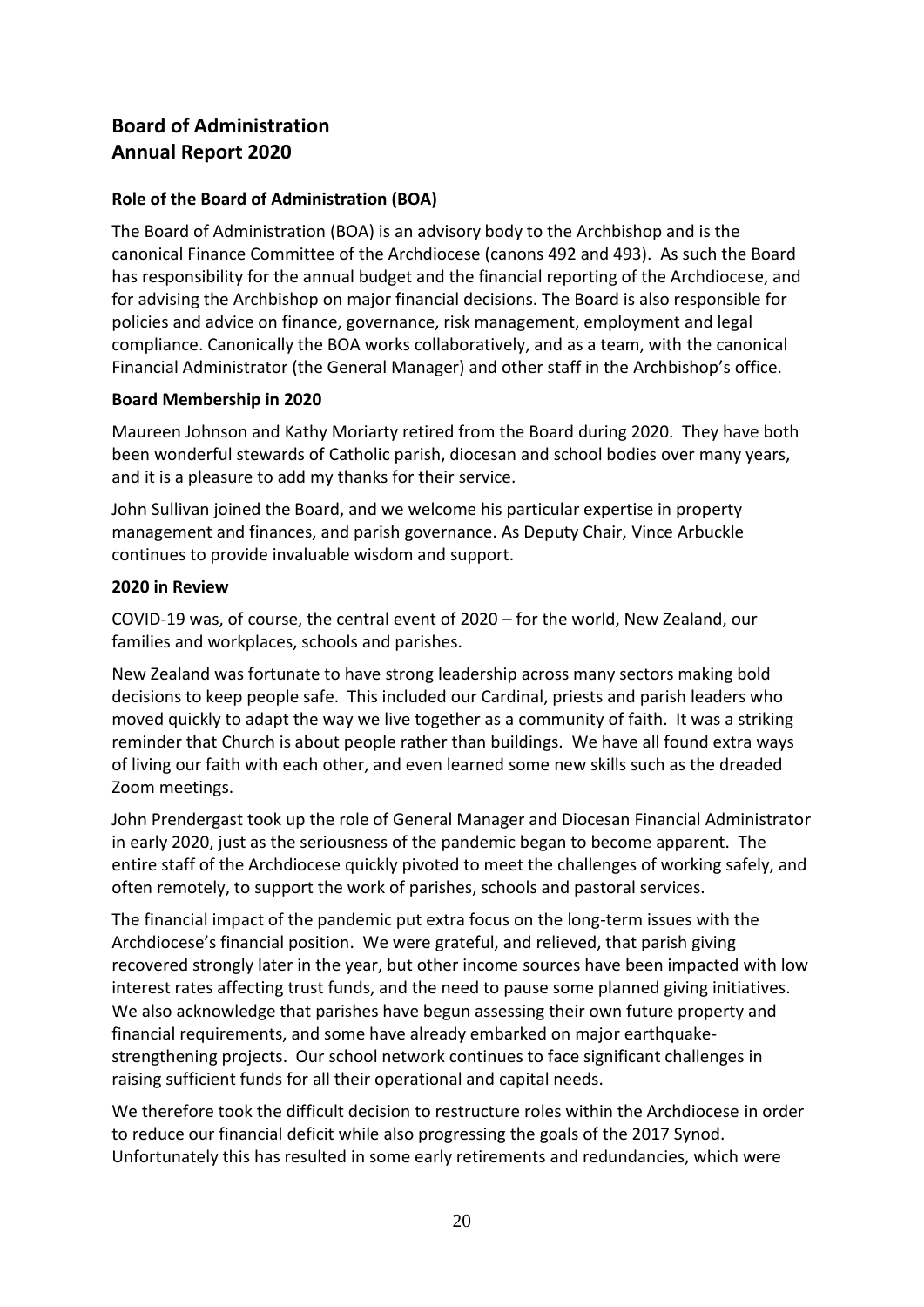keenly felt in a close-knit, mission-led team such as ours. I want to thank all staff for the way they are navigating the process with care for others.

The Royal Commission of Inquiry began hearing evidence from victims of abuse in state and religious institutions during 2020. Their evidence has been distressing and often shocking, and their courage in sharing their experiences is humbling. The Archdiocese has committed significant resources to support the work of Te Rōpū Tautoko, which is coordinating the response of all Catholic dioceses, orders and organisations.

#### **The outlook for 2021**

While New Zealand has had relatively few infections and deaths from COVID-19 to this point, it will continue to impact all our lives through 2021. A positive effect is a greater general awareness of the importance of good hygiene practices: washing hands, coughing into an elbow, and staying home when sick, which will reduce the impact of other illnesses such as influenza on our elderly or vulnerable parishioners.

Improving the Archdiocese's financial position will require careful control of spending *and* a focus on developing new revenue opportunities. This will take time – years, not months – but I remain optimistic about the outcome for a simple reason: the Church is needed and necessary.

#### **Thanks**

It is usual to thank Board members and staff for their contributions during the year, and I do so again wholeheartedly. The generous sharing of professional skills for a common purpose is a treasure.

This year, in addition, I would like to record our deep appreciation of Cardinal John's leadership through all the extraordinary challenges of 2020. In spite of all of the meetings, the travel, the papers and the problems and the issues, he has affected everyone he encounters with a quiet grace and good humour anchored in the mission of the Church. Paul Martin's appointment as Coadjutor Archbishop of the Archdiocese is an important and welcome step in sharing the Cardinal's administrative burdens.

**Victoria Casey Chair, Board of Administration February 2021**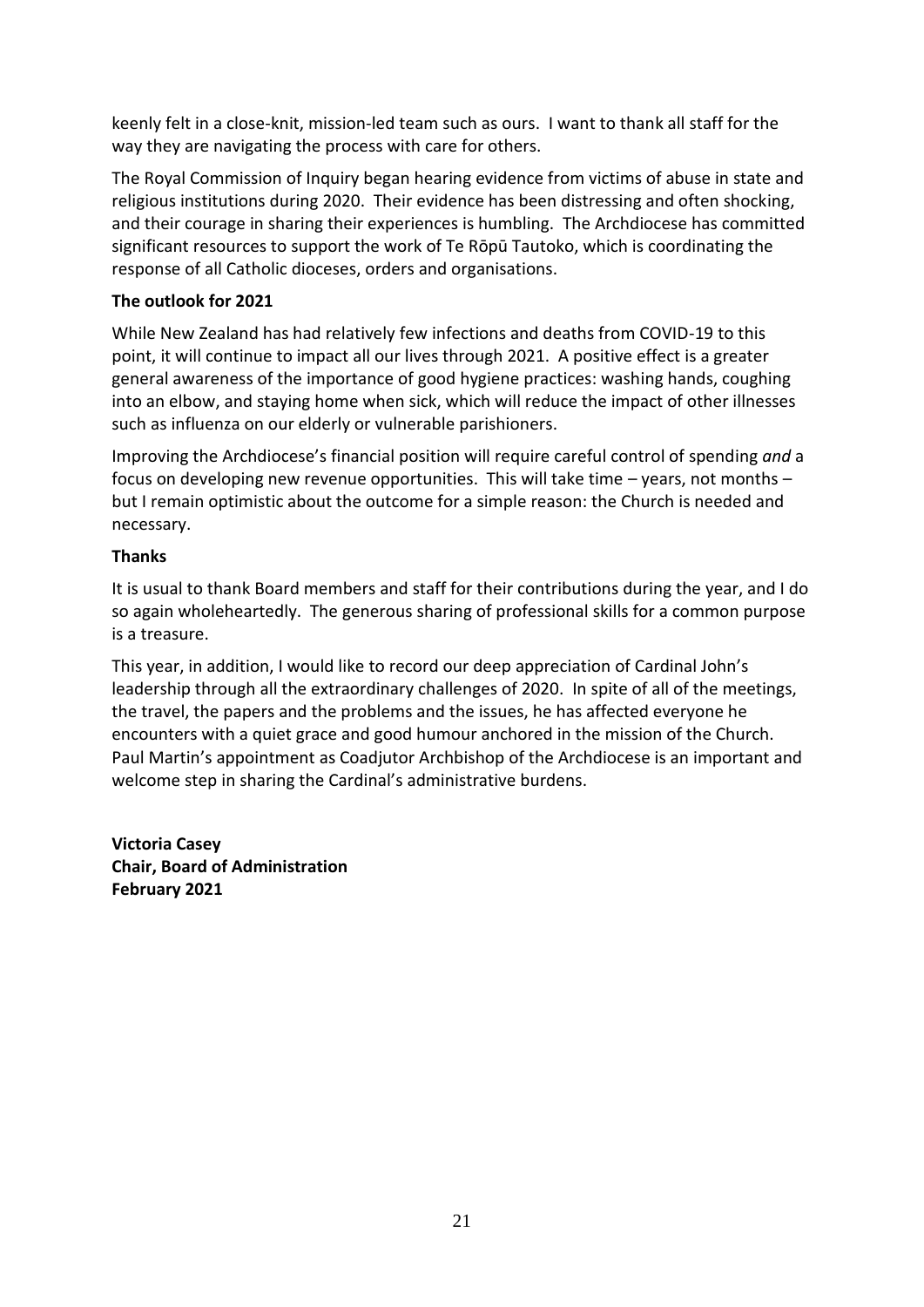# **Archdiocesan Ecology Justice and Peace Commission Annual Report 2020**

This was the second year of the new mandate and structure for the Ecology, Justice and Peace Commission of the Archdiocese of Wellington. Like other groups of the Archdiocese, the Commission and its Committees had to adapt to respond to and allow for COVID-19 impacts and restrictions.

Most meetings in 2020 were held online. While this brought new challenges as we learned to engage through technology, we also found that it reduced the geographic gap between North and South Island membership. Each meeting continued to start with at least 20 minutes prayer and reflection on Catholic Social Teaching. A reduced online formation day was held in October.

The Commission decided in 2020 that the role of its Parish Communication and Engagement Committee was better absorbed into the work of all existing Committees. The Commission disestablished this Committee in April, and the members moved to the other three Committees.

#### **Activities of 2020**

Some of the highlights of the Commission and its Committees in 2020 included:

*Election Forum:* A livestreamed election forum on 2 September 2020 at St Mary's College on environmental and climate change issues *Whakarongo ki te Tangi a Papatūānuku-Hear the cry of the earth* which was led by young people of the Archdiocese led by Xyryll Gayagoy who put well-informed questions to representatives of six political parties, including three party leaders. As the event took place in COVID-19 level 2, around 50 people were able to attend in person, and it was watched live by about a further 80 participants. The video of the event has now had 524 views. It was chaired by Dr Areti Metuamate of Te Kupenga and Cardinal John delivered an opening address.

*Covid-19 response:* Commission Chair Sr Ruth Coleman and EJP Advisor Lisa Beech participated in regular Archdiocesan coordinating meetings during the first COVID-19 lockdown with other Archdiocesan agencies, assisting where we were able to, particularly in communications.

*Laudato Si' formation in parishes:* The *Laudato Si'* parish formation programme was able to go ahead, despite COVID-19 restrictions, in Ōtari and Upper Hutt parishes at the beginning of Lent, and in Nelson during the Season of Creation. While attendance was undoubtedly affected by COVID-19, each parish had a committed working group, who have joined together for further activities in the Season of Creation, and in planning for 2021.

*Mission Expo:* The Ecology, Justice and Peace Commission had a presence at the March 2020 Archdiocesan Mission Expo in Porirua, offering a stall and a workshop entitled *From Catholic social teaching to Catholic social action.*

*Bilingual Masses:* The Bicultural Relationships Committee continued to host bilingual Masses at Sacred Heart Cathedral Chapel at its March and September meetings, which provided formation for Committee members and opportunities for participants in normalising the use of Te Reo Māori in Mass.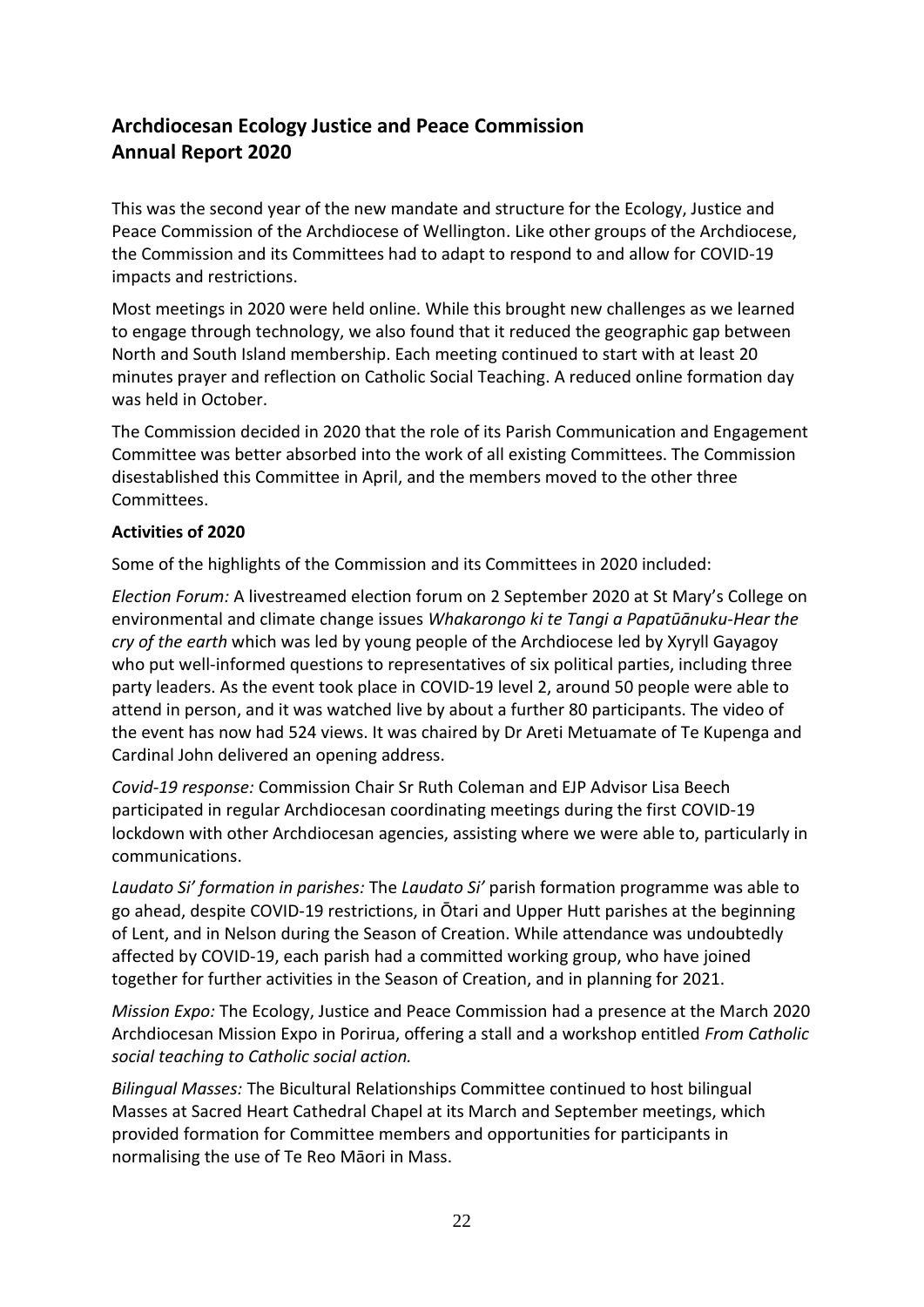*Laudato Si' 5th anniversary:* Plans for an ecumenical youth forum to mark the 5th anniversary of Pope Francis' encyclical *Laudato Si'* in May 2020 had to be cancelled because of the COVID-19 lockdown, but the Integral Ecology Committee marked the occasion with a series of reflections published on the Archdiocese of Wellington website.

*Responses to racism:* In the context of increased awareness of racism during the Black Lives Matters protests in the United States, and similar concerns in Aotearoa New Zealand, Cardinal John asked the Bicultural Relationships Committee to identify some practical actions to "challenge racism in attitude and practice" (Synod recommendation 5d). The Committee began work on developing a workshop on racism, which was used in a shortened form at the Commission's formation day.

#### **Submission made to Parliament in 2020**

*Budget Policy Statement:* The Poverty Committee's written and orals submissions focused on the necessity of implementing the recommendations of the Government's Welfare Expert Advisory Group to raise benefit levels, to meet the Government's child poverty goals.

#### **2020 Commission members**

Sr Ruth Coleman (chair), Nick Borthwick (deputy-chair), Danielle Webb, Jim McAloon, Mgsr Gerard Burns, Rex Begley, Estelle Henrys, Telesia Alaimoana, Margaret O'Connor, Fr Tom Rouse, Tafadzwa Dhlakama (appointed Aug 2020), Lisa Beech (EJP Advisor), Jack Leason (resigned March 2020), Deb Lawson (resigned July 2020)

Sr Ruth Coleman completed her term as Ecology, Justice and Peace Commission Chair in October 2020, but agreed to remain on until the appointment of Jim McAloon as incoming Chair in February 2021

*Integral Ecology Committee:* Jim McAloon (Convenor), Catherine Gibbs, Xyryll Gayagoy, Sophie Hale, Fr John Pettit (appointed May 2020), Tafadzwa Dhlakama (appointed Aug 2020), Estelle Henrys (from June 2020), Mgsr Gerard Burns (until June 2020)

*Bicultural Relationships Committee:* Rex Begley (Convenor), Danielle Webb, Sr Elizabeth Julian, Helen Fisher, Mgsr Gerard Burns (from June 2020), Te Po Hohua (appointed Aug 2020)

*Poverty Committee:* Nick Borthwick (Convenor), Fr Tom Rouse, Steve O'Connor, Margaret O'Connor, Mary Margaret Schuck, Ana Ayora, Telesia Alaimoana (from June 2020), John Kennedy-Good (from June 2020)

The Ecology, Justice and Peace Commission honours the work of Mary Margaret Schuck, an invaluable member of the Poverty Committee, who died in November 2020. She was an exemplar of applying Catholic social teaching in political debate about social policy and real life experiences of poverty and injustice in the benefit system.

**Lisa Beech Advisor, Archdiocesan Ecology, Justice and Peace Commission February 2021**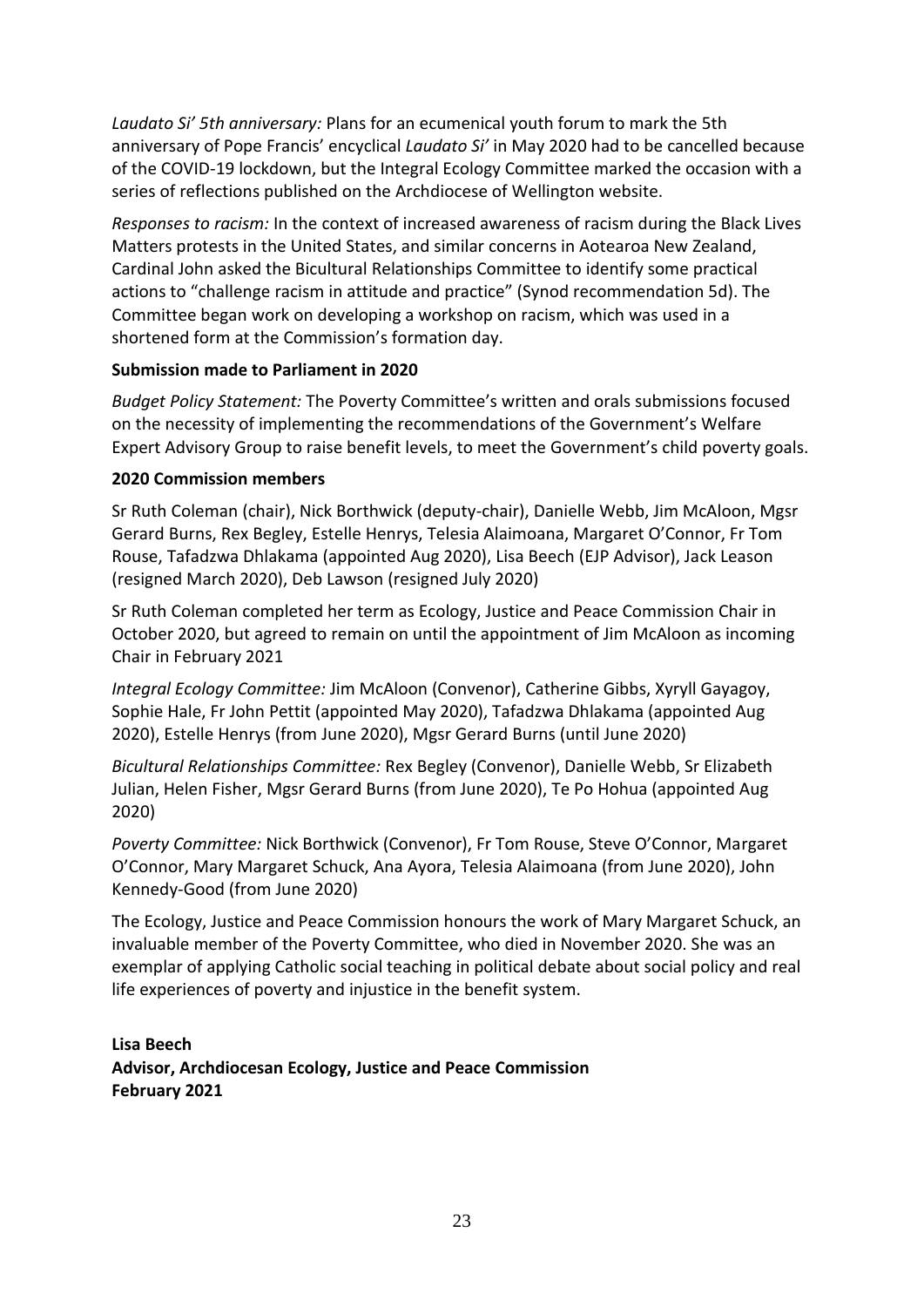# Chaplaincies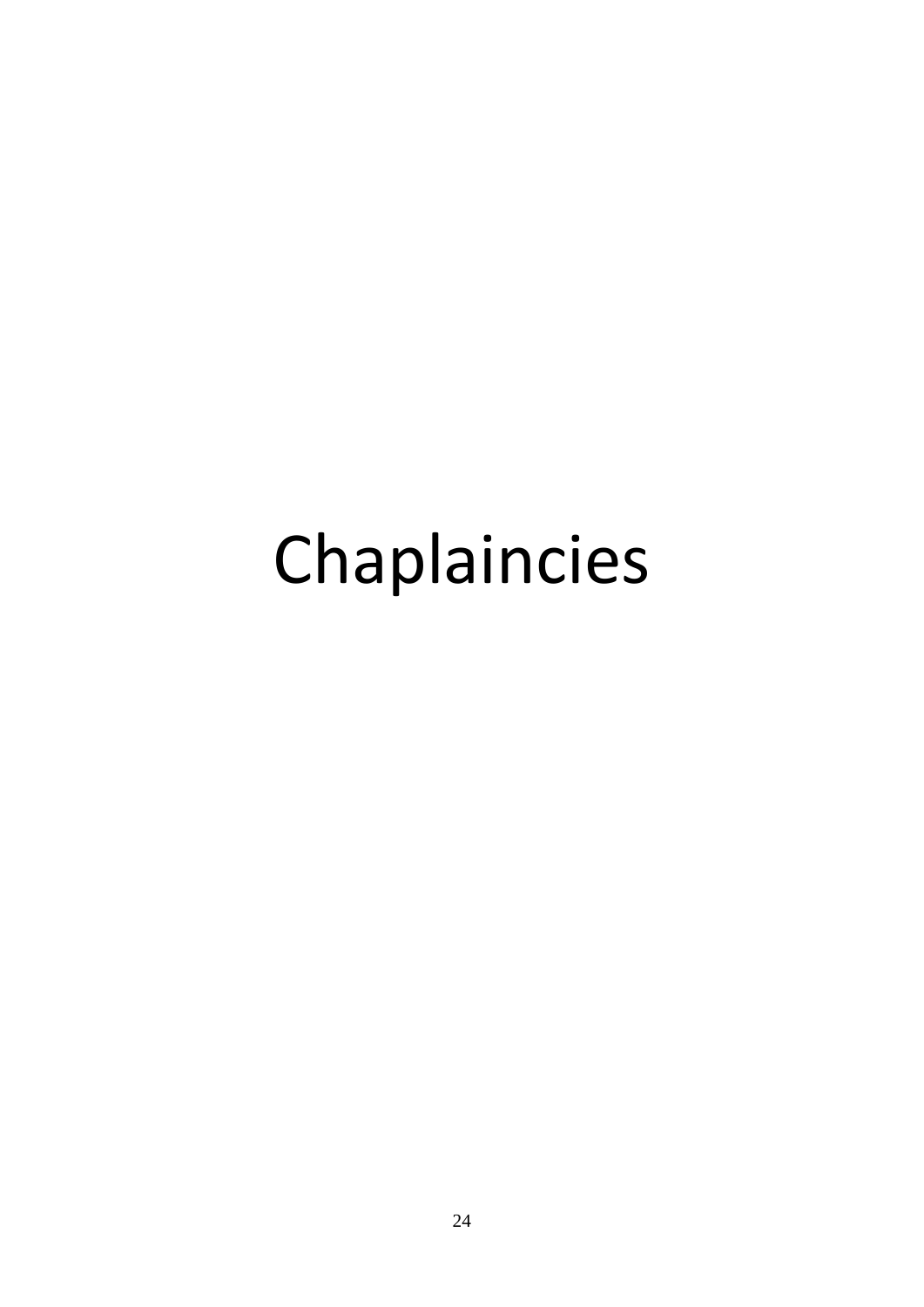# **Samoan Chaplaincy Annual Report 2020**

#### **Key priorities for the Year 2020**

- The primary priority was to start with the reviewed programmes that were offered since the arrival of the Ministry of Faith Priests to help with the delivery of these programmes.
- One of the programmes we looked at was the provision of Samoan Masses for Parishes with two or three Communities/Aulotu.
- The provision of Samoan Masses and ongoing formation for the Samoan communities.

#### **Activities in relationship to my priorities**

The year started off well with our usual gatherings in January for seminars, reflection, sharing and prayer for various groups such as Sunday School Teachers, Youth Groups and the last week of January for the whole Chaplaincy.

On the first Sunday of February the whole chaplaincy came together for a Samoan Mass to officially begin our yearly programmes. In past years these Masses have been led by Cardinal John Dew and we are grateful that he continues this tradition. This Mass is also an opportunity to bless new office holders and renew those who are continuing with their services in whatever position they are serving their communities in.

The year started well and then the pandemic struck. New Zealand got locked down and everything got cancelled or postponed. It was something we had never experienced before. Not only could we not have Masses, but we could not continue with any of the programmes pencilled in for the year. We managed to adapt and played our part in controlling this pandemic. Finally, we were able to restart our Masses when the country moved to Level One, but unfortunately the decision was made to move the country back to Level Two and everything was put on hold again. During the Lockdown I started ringing people, especially the elders and those over 65+. It was to maintain that connectedness with the people especially the older ones who often don't have computer access.

Eventually we moved out to Level One again and we were able to start doing some of our work and programmes. There was a meeting for the chaplaincy about the continuation of programmes and Masses. Some communities decided to cancel all their Masses for the rest of the year. This came about because of their wish to safeguard members of the communities who are over the age of 60. Some decided to continue with their Samoan Masses. In that meeting the decision was left to individual communities. Three aulotu decided to resume Samoan Masses, Stokes Valley, Naenae and Porirua while the rest of the aulotus decided to postpone theirs until the 2021. Except for the Strathmore aulotu - since the place at Strathmore was to be closed, they wanted to have their last Mass in November as a thanksgiving and a farewell for the place they have been involved with for years. This community is moving to Saint Anthony, Seatoun.

#### **Key priorities for 2021**

At this stage 2021 is uncertain as the pandemic is still ravaging the whole world. The Chaplaincy Team met on the 14<sup>th</sup> January and discussed how this year will look with our programmes. It was decided to cancel the programmes that were supposed to happen in January 2021. This is to ensure we are looking after the welfare of our people and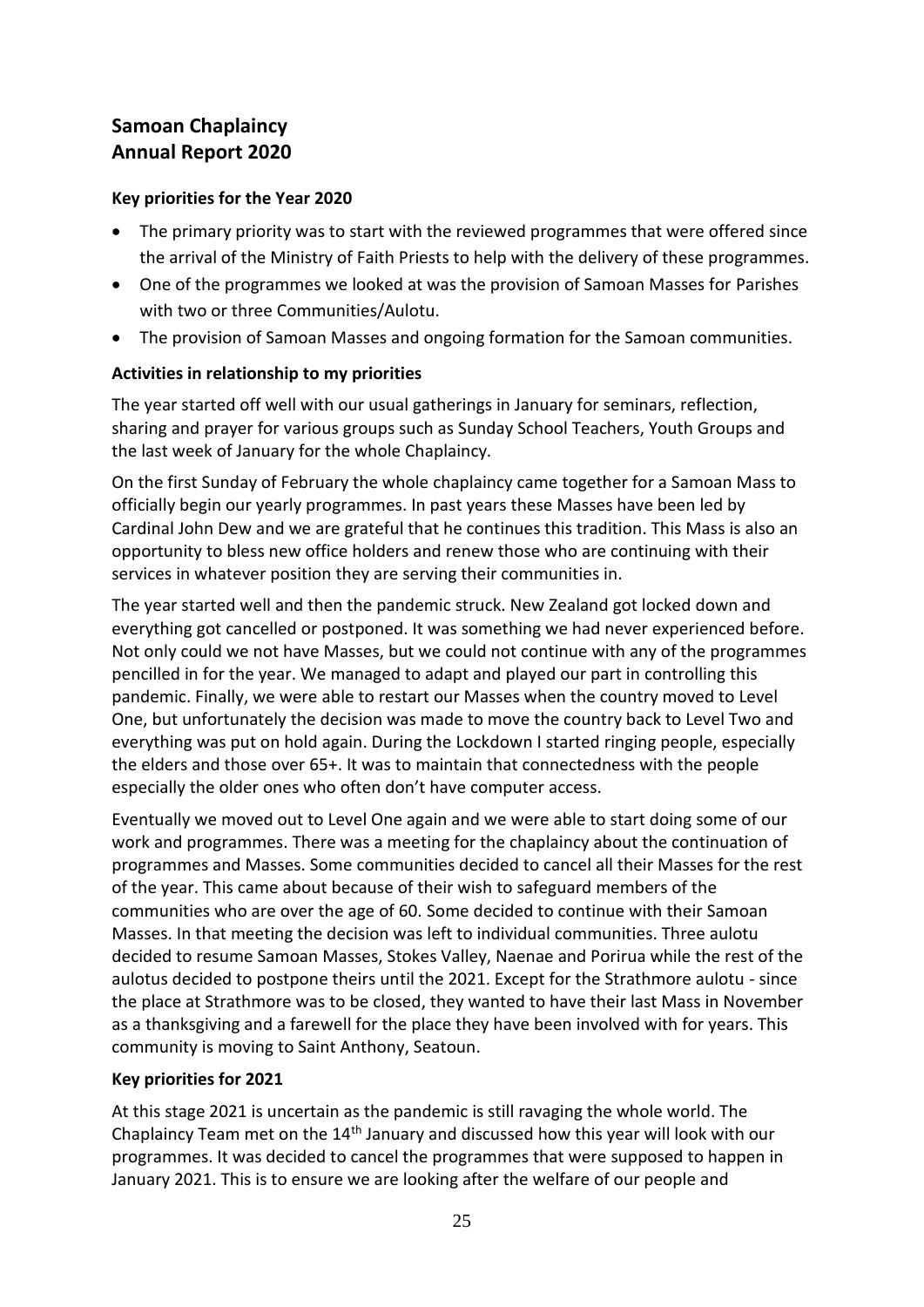communities. The decision was made to prepare for our beginning of the year Mass and programmes will be delivered to individual community/aulotu to minimise big gatherings as we journey through this year. The hope is there will be a vaccination that will bring things some normality before resuming our normal programmes.

**Mika Teofilo Lay Pastoral Leader Samoan Chaplaincy February 2021**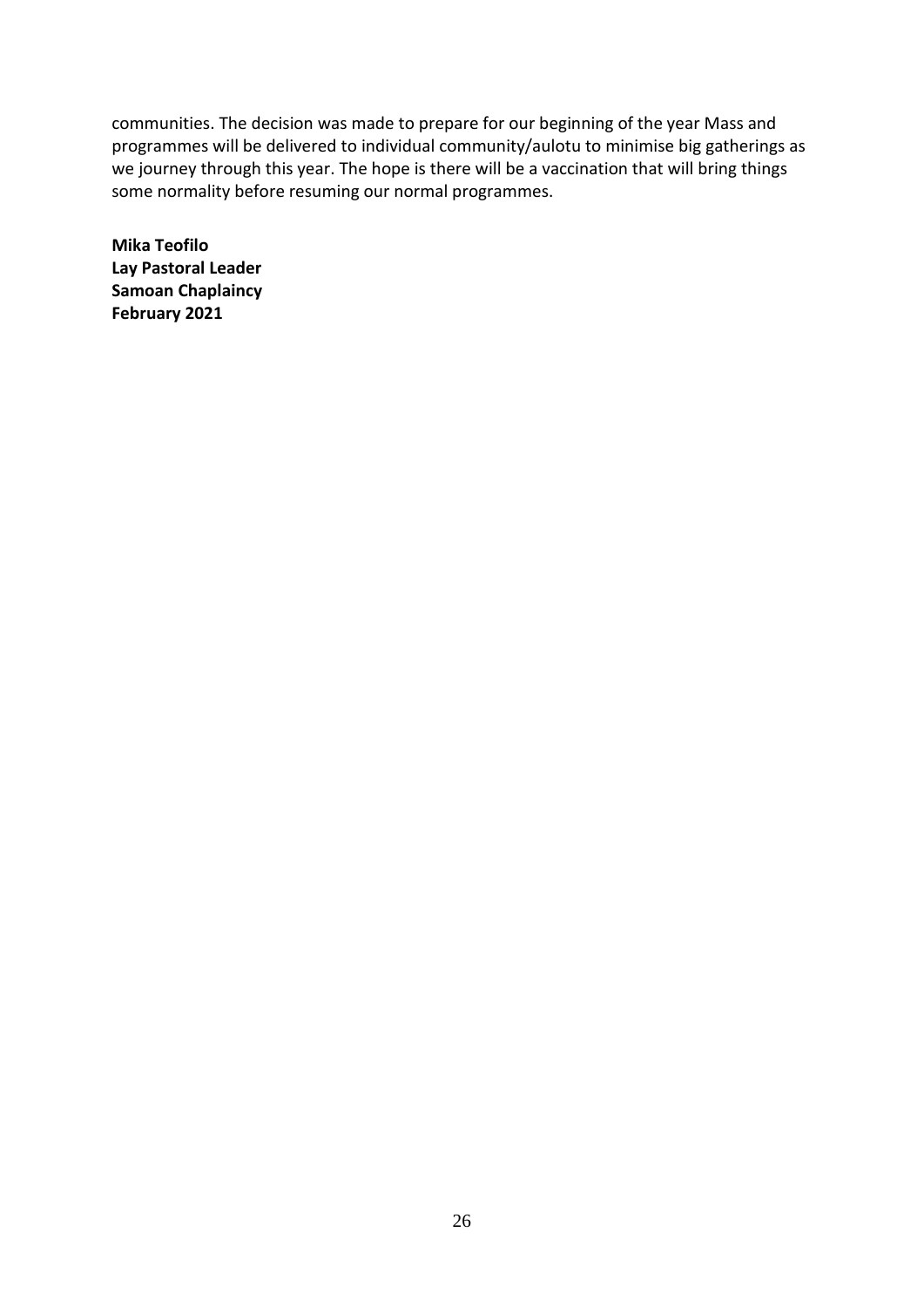### **Tongan Chaplaincy Annual Report 2020**

#### **Highlight of 2020**

Fr Sanele Finau's farewell was the memory we all will never forget. Fr Sanele Finau was working alongside with us for 14 years. Throughout his time in Wellington he had been looking after 5 Tongan Communities: St Joseph's Community (Levin), St Therese's Community (Karori), St Joseph's Community (Upper Hutt), St Patrick's Community (Kilbirnie) and Star of the Sea Community (Blenheim).

It was an unforgettable year, making memories with Fr Sanele Finau. We acknowledge all his hard work and faith, supporting us Tongans in everything we have done.

With his absence we dearly miss our monthly Tongan Masses.

#### **Coronavirus COVID-19**

In 2020, a year full of fear and anxiety for us all; but a blessing filled with love, joy, peace, patience, kindness, goodness, faithfulness, gentleness and self-control.

Lockdown gave us the opportunity to reflect on these gifts so that we could adjust our "new normal" to be stay patient, kind and especially safe.

#### **Achievements during 2020**

Fr Sanele loved to visit the sick and elderly within our Tongan Communities and overall parish.

We celebrated our Youth with a mass lead by Fr Sanele for the year.

Leaders from each Tongan community were gathered together on a retreat organised by Fr. Sanele to renew their roles and responsibilities within individual communities. This retreat was focused on providing our leaders with the values and lessons that he taught us so that they are prepared for the future.

Since Fr Sanele Finau's absence, all the Tongan Communities have returned back to their own parishes and priests to continue their work and faith.

From all the Tongan Communities would proudly like to congratulate Bishop of Christchurch Paul Martin SM on becoming the new Coadjutor Archbishop of Wellington. God bless him on his new role and his journey alongside Cardinal John Dew.

"I would also like to give a big thank you to you Cardinal John Dew and all the workers at the Catholic centre; to Fr Ron and Fr Tikoua especially to the rest of the priests and people of St Therese parishes, Karori; St Anthony parish, Seatoun and Miramar parish; a big thank you to the leaders and the secretary of the Tongan communities. May God bless you all," from Fr Sanele Finau.

**Malo 'aupito Lavinia Tu'iketei Secretary**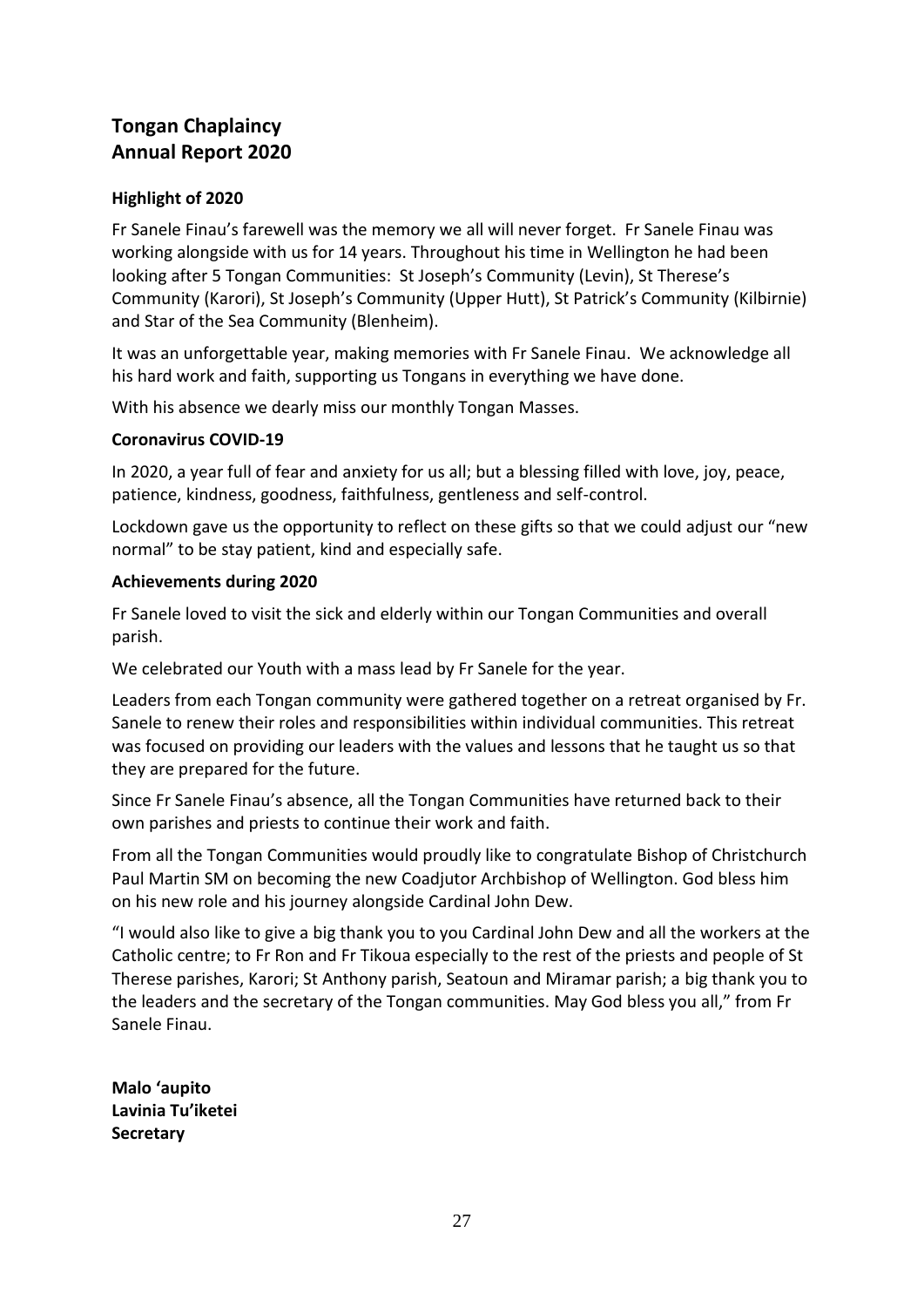# **Filipino Chaplaincy Annual Report 2020**

This report covers the Filipino Chaplaincy programmes and activities for 2020. In response to the effects of the COVID-19 lockdown, the Chaplaincy had special programmes that supported affected Filipino migrant workers in the Archdiocese. We also continued to realise our vision of providing pastoral care to the Filipino Community that celebrates Filipino Catholic values and traditions and is focused on migrant settlement, evangelisation and integration into their parishes.

#### **Summary of Activities in 2020**

The vision-mission of the chaplaincy is summarised in three focus areas, which are: settlement, evangelisation and integration. Settlement is promoting an atmosphere of welcome to the new migrants and helping them settle in New Zealand. There were very few new migrants in New Zealand due to COVID-19 restrictions so our focus during the year was on migrant workers affected by redundancies and lost/reduced incomes. The Chaplaincy provided these migrants with the following support:

- conducted five visa, work contracts and work placement sessions in coordination with the Porirua Kapiti Community Law Centre and the Ministry of Social Development;
- distributed around 100 Filipino-themed food packs;
- conducted over 30 migrant worker home visits in Porirua, Tawa, Lower Hutt, Johnsonville and Newlands, reaching over 120 migrant workers;
- distributed blankets and clothing given by the Catholic Social Services office;
- celebrated a migrants' mass and encouraged migrants to continue to be active members of the Church by participating in Chaplaincy and Parish activities.

Also part of settlement is helping migrants feel at home in their new home. In line with this, the chaplaincy has continued the following activities:

- Filipino chaplaincy masses every 1st Sunday of the month;
- celebration of special feasts and devotions such as the Feast of the Sto Nino, the Feast of the Immaculate Conception, and the Simbang Gabi novena.

The main tool for evangelisation is through the Chaplaincy's liturgical celebrations and promotion of devotions. In 2020, we also:

- conducted training and formation for liturgical ministers, lectors and altar servers;
- did a pilot group for the Bible Timeline programme in Barangay Sta Teresa in Karori (Otari Parish);
- held live-streamed daily Rosary prayers for the whole month of the Rosary (October), which were held in five Barangays in the Archdiocese (Upper Hutt, Karori, Johnsonville, Blenheim and Nelson).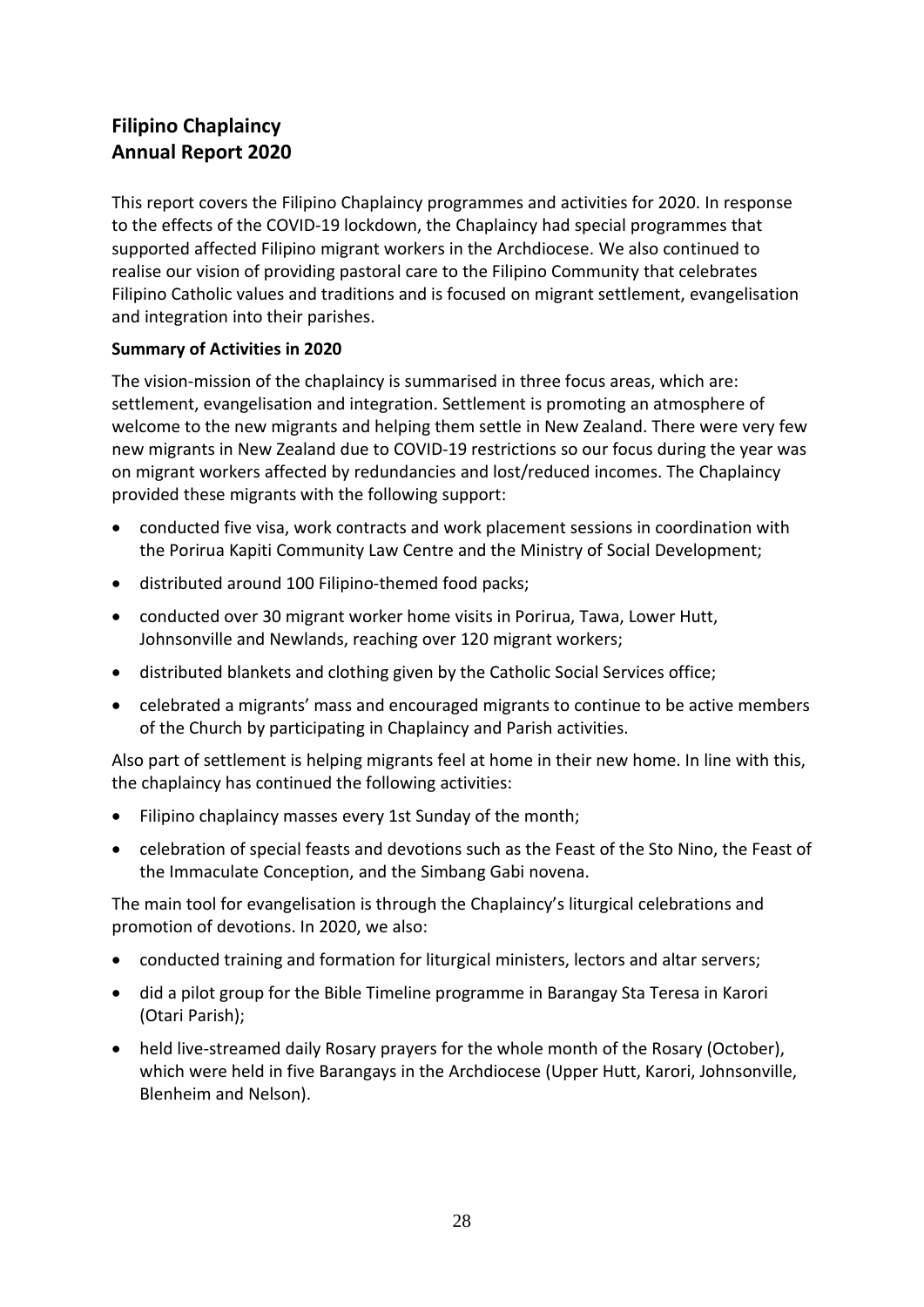The Chaplaincy has utilised social media and the internet in making masses and novenas accessible to the community through live streaming of key events such as the daily Rosary, Immaculate Conception Feast and Simbang Gabi.

In line with integration, the Chaplaincy has maintained relationships and collaborated with parishes and other Filipino religious groups to facilitate Filipinos in the parishes to actively participate in parish activities. In the last year, the Chaplaincy, through the Barangays, organised Filipino-sponsored parish masses during the Barangay feasts in Masterton, Tawa, Upper Hutt, Paraparaumu, Wainuiomata, Blenheim and Karori. We have also engaged with the Pastoral Council of the Our Lady of Valleys Parish to establish a Barangay in the Stokes Valley/Heretaunga area. This kicked off with the first Filipino Mass at St Patrick's Church in Stokes Valley. We actively reviewed Chaplaincy activities to enable Filipinos in the Parish to participate in Parish life.

#### **Our plans for the coming year**

In 2021, the focus of the chaplaincy is on the preparation and celebration of the 500 years of Christianity in the Philippines. The culmination of this historical event will be a special celebration in the Archdiocese of Wellington on Easter Sunday, 4 April 2021, with the theme: "Gifted to Give". This will include a High Mass, a cultural presentation and fellowship. As part of the 500 years' commemoration, the Chaplaincy will also be preparing a booklet highlighting the history and growth of Catholicism in the Philippines, which also includes traditional prayers and devotions that families can use for catechism at home.

**Fr Marlon Tebelin Filipino Chaplain February 2021**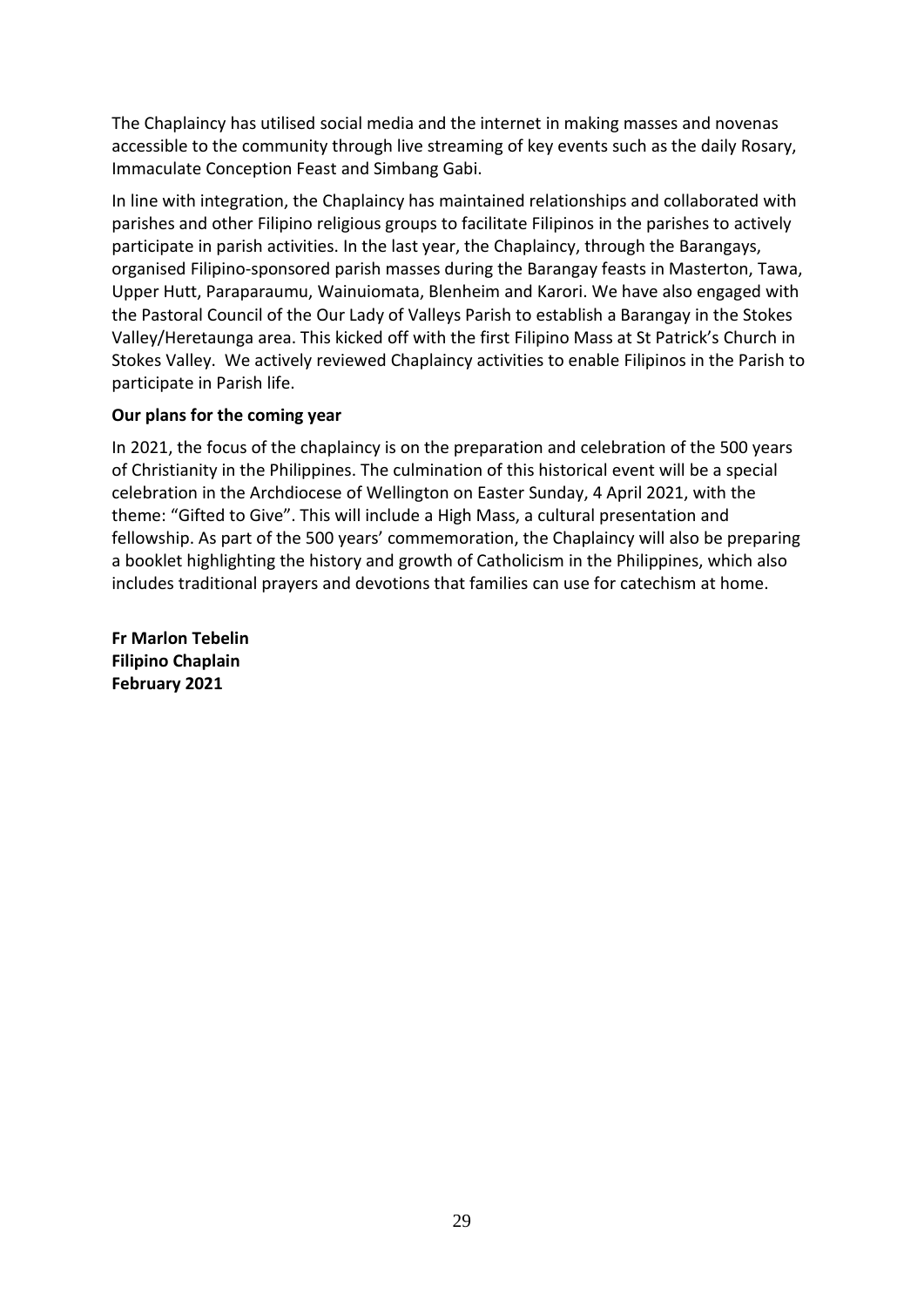# **St Dominic's Catholic Deaf Centre Annual Report 2020**

Quite a few things have been happening in 2020 even with the disruption of COVID-19. The Core Services of the ministry continued in the delayed fashion of life under lockdown:

- *Monthly Interpreted Masses* were available in the Palmerston North and Wellington Diocese
- *Schools visitation* in the Palmerston North and Wellington dioceses Deaf youth support
- *Support for parents and teachers* mainly through contact and resources
- *Visitation* Wellington, Levin, Taranaki, Hawke's Bay (not this year), Whanganui, and Manawatu

#### **Schools visited this year (number of visits in brackets)**

Wellington – Colleges: St. Patrick's College, Kilbirnie (3); Bishop Viard College, Porirua (3); St. Bernard's College, Lower Hutt (3); Sacred Heart College, Lower Hutt (3); St. Mary's College, Thornton (2)

Wellington – Primary Schools: Sacred Heart, Petone (3); St. Theresa's, Plimmerton (3); Holy Cross, Miramar (3); St. Francis Xavier, Tawa (3); Our Lady of Kapiti, Paraparaumu (3); Holy Family, Porirua (3); St. Brendan's, Heretaunga (3)

Palmerston North – St. Peter's College – regularly; Freyberg High School - regularly

New Plymouth – Colleges: Sacred Heart Girls (3); Francis Douglas Memorial College (2)

Taranaki – Primary Schools: St. John Bosco, Fitzroy (3); St. Joseph's, Stratford (3)

#### **Support for parents and teachers**

As well as meeting hearing-impaired and Deaf students and their parents and teachers on my school visitation, our ministry reaches out to them through our Facebook page [www.stdominicscatholicdeafcentre.co.nz.](http://www.stdominicscatholicdeafcentre.co.nz/) During the lockdown restrictions, I kept in touch with teachers and parents and students by email. This year saw the establishment of a special newsletter: 'The Link' for the students and schools I visit.

On the resource front a basic Catholic Signs vocab I use can be found on our Facebook page, along with some common Catholic prayers and parts of the Mass. In the future we will look at adding some popular Catholic songs too. The Facebook page also operates as a noticeboard to inform people of upcoming Interpreted Mass times and events as they come to hand. For those interested in the history of Catholic Deaf Ministry in our dioceses, our entire archive is available to explore on Facebook.

#### **Monthly Interpreted Masses**

These have continued to be a regular feature in the Palmerston North and Wellington dioceses, though these were obviously restricted during lockdown. Parishes covered this year included: St. Mary's, Palmerston North; The Home of Compassion, Island Bay; St. Joseph's, New Plymouth; St. Joseph's, Levin; Sacred Heart, Inglewood; St. Brigid's, Feilding; Sacred Heart, Petone; Our Lady of Lourdes, Palmerston North; Our Lady Help of Christians, Fitzroy; and Our Lady of Kapiti, Paraparaumu. Where possible we try to have Interpreted Masses in areas where I know of Deaf and hearing-impaired children attending local Catholic schools. In this way we make a good connection between parish and school and help parishes become more aware of Deaf and hearing-impaired children and families in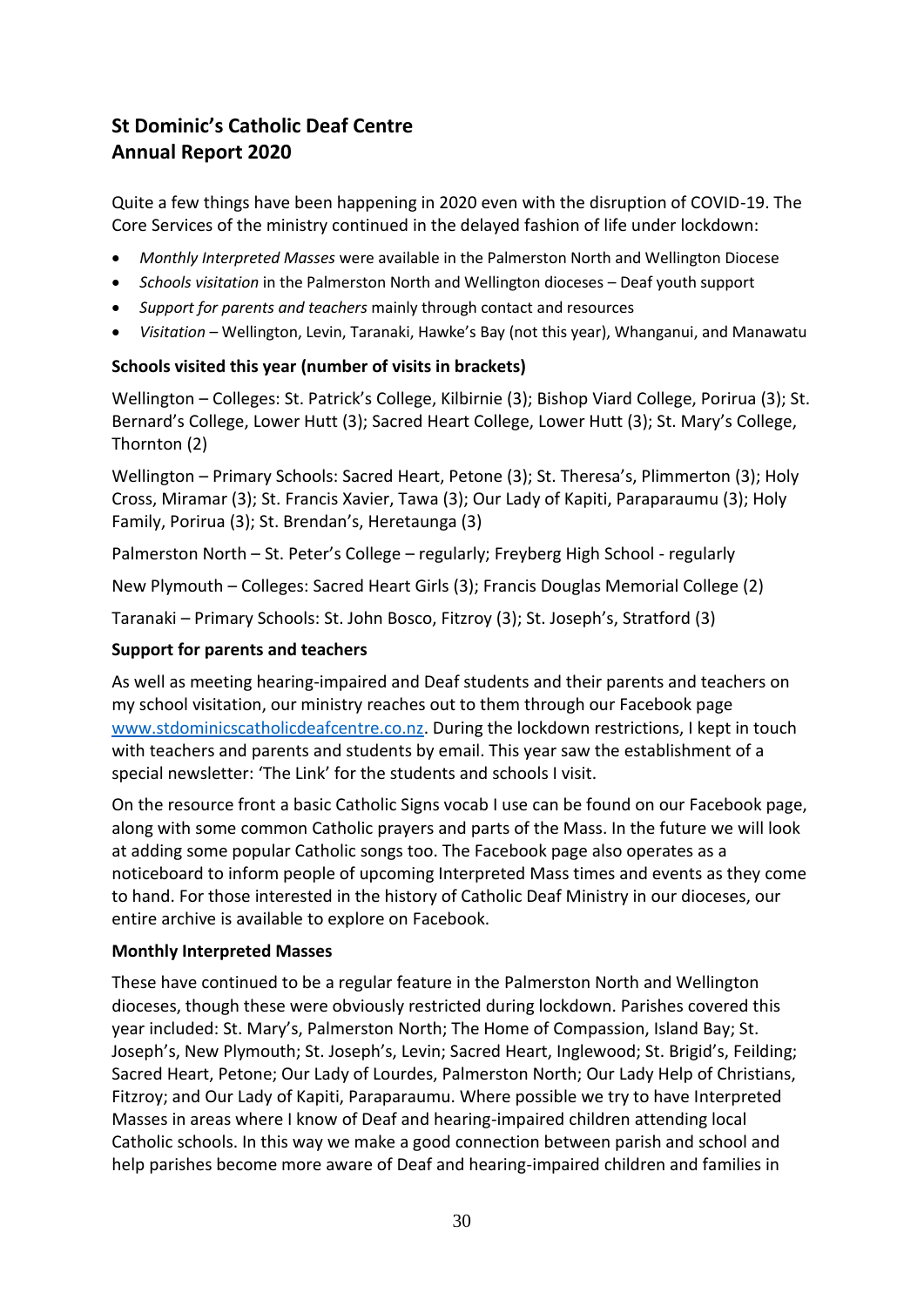their community. Our Wellington team also organizes a Deaf Café experience once a month. This is a great opportunity for some of our older and more isolated Deaf to come together for support and sharing.

#### **Renewed Focus on our Catholic Deaf Culture**

Even though there were a lot of disruptions this year we did have a wonderful Retreat weekend at the Home of Compassion in Island Bay in February.

#### **Visitation**

Visitation remains an important part of a ministry that caters for a diverse target group from birth to death spread over a wide geographical area. Those visited include: ex-pupils of St. Dominic's School for the Deaf; parents of Deaf or hard of hearing children; Deaf parents and their families; older Deaf; and those who have had historic connections with the ministry over the years. During Lockdown, I was obviously unable to visit the elderly and vulnerable, so I reached out to them through contact with their Rest Homes to check on their wellbeing. Others I was able to contact through Skype and email.

**David Loving Molloy St Dominic's Deaf Centre December 2020**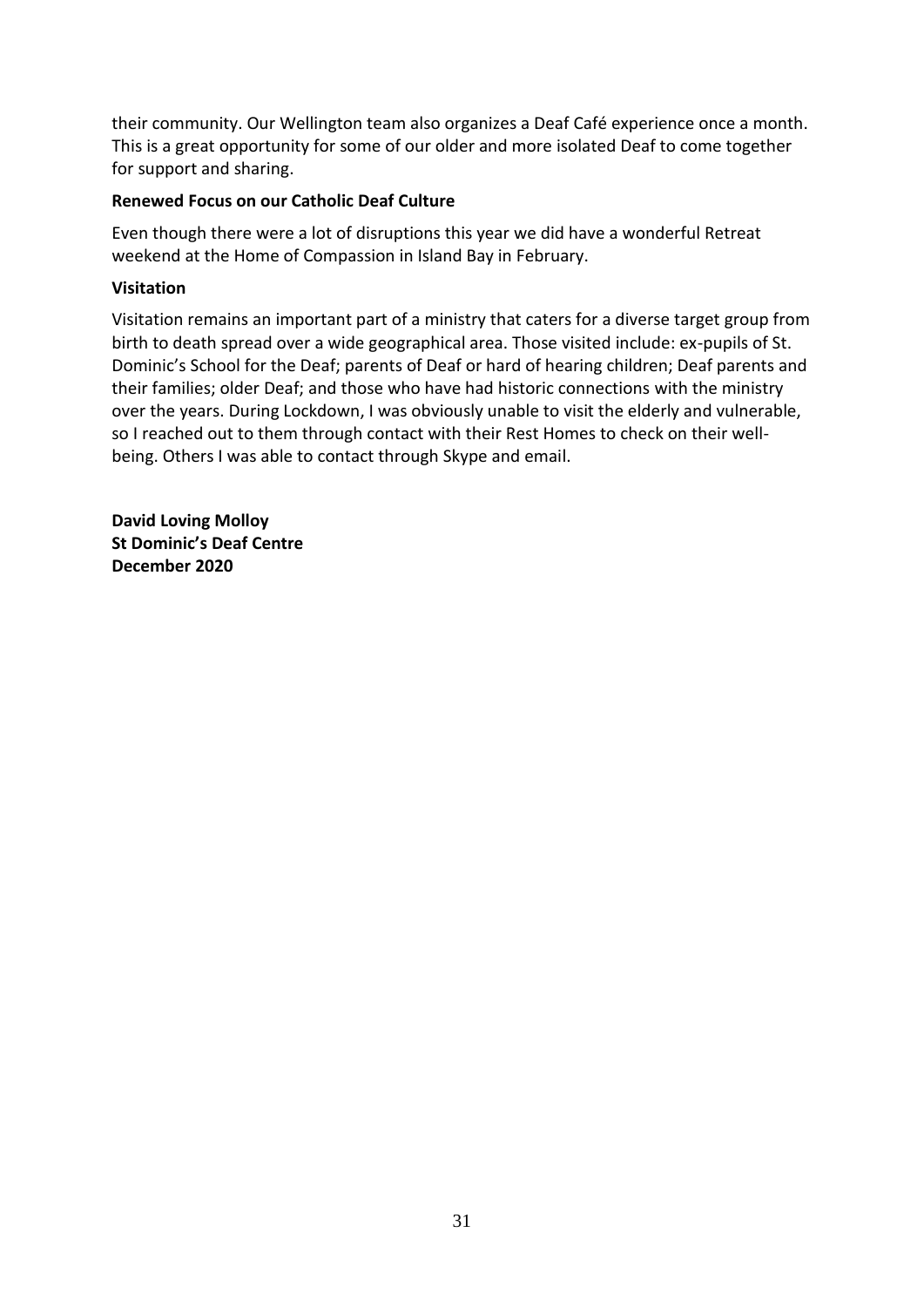# Archdiocesan Agencies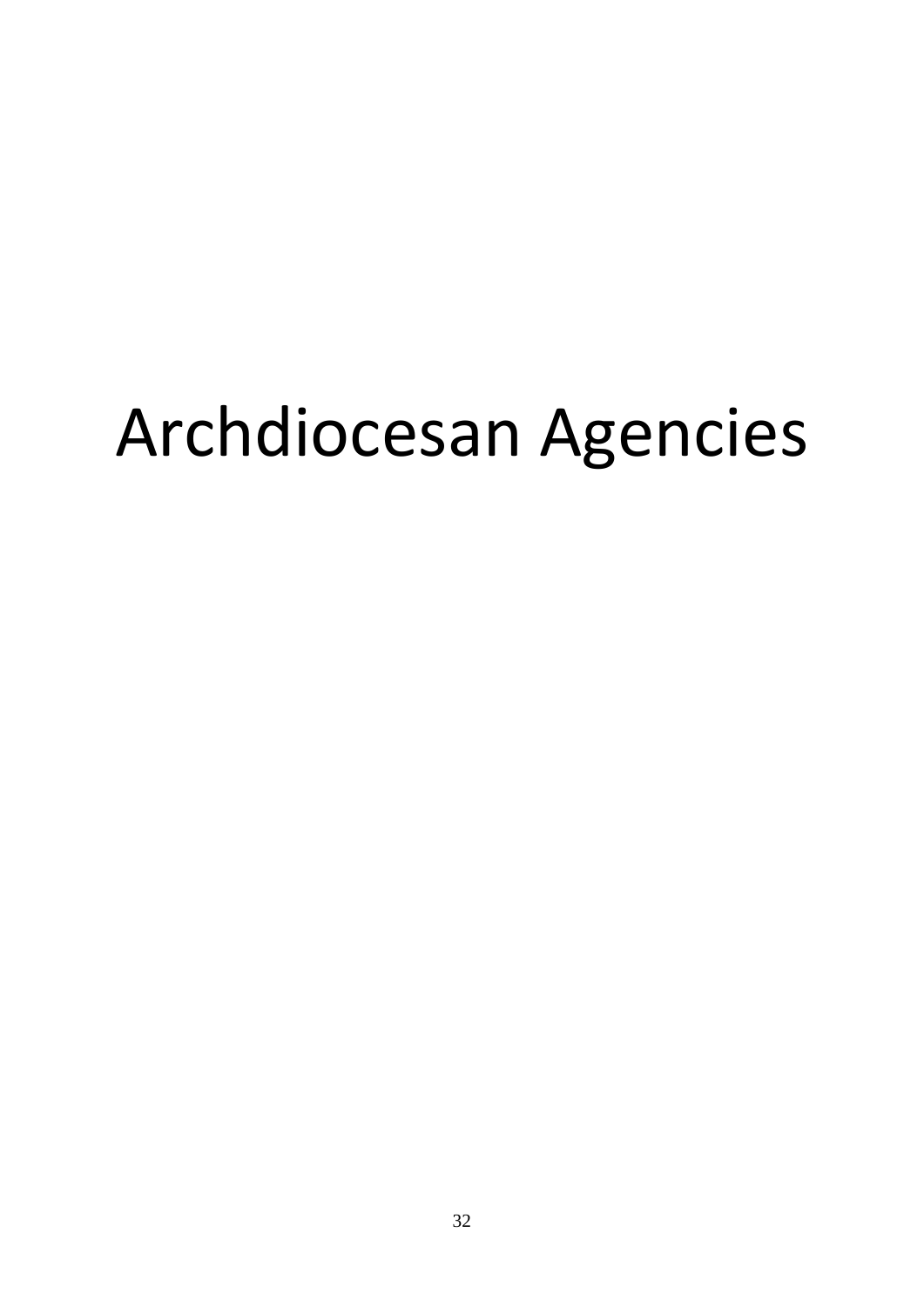# **Marriage, Family and Young Church Ministries Annual Report 2020**

#### **Staffing**

Changes to staffing included the resignation of Young Church Ministry Coordinator, Danielle Webb and the completion of one-year contracts as *YC Tuākana: College Youth Ministers* for Maggie Webb and Reuben Misa. Lucienne Hensel joined the team as our Family Ministry Consultant and three additional *YC Tuākana* have signed up for 2021 (Jacob Madigan, Sophia Nunns-Smith & Teariki Alavi bringing to five the number of College Youth Ministers in the Archdiocese. (Teresa Rayner and John Richards have signed up for a second year in the role.) 2021 will see further changes to staffing with the merging of Parish Leadership and Marriage, Family and Young Church Ministries to become the Archdiocesan Church Mission department.

#### **Our priorities in 2020**

The Archdiocesan pastoral priorities introduced by Cardinal John in 2014 and refreshed by the recommendations of the 2017 Synod continued to guide our ministries in 2020. The year began with promise and a large national conference in the plan before COVID-19 changed everything. The Cardinal's concern for young people and for Catholic education and formation remained our focus but the pandemic's impact on gathering forced us to relook at how we engage people.

#### *What we did in relation to these priorities*

#### **Young Church Ministries**

2020 began for Marian Lima, Danielle Webb and Chris Duthie-Jung with a double Life Teen Summer Camp at Forest Lakes before COVID-19 forced a sudden change of plans. Some of our gatherings moved online (Zoom) and some were cancelled altogether. Before this however we did manage to celebrate our first Archdiocesan Academic Mass for some years, held at St Mary of the Angels. Other programmes through the year included a mix of online and in-person gatherings including: *Sent - Kua Tukuna* (young adult forum)*;* Youth Ministry Network Gatherings; a Youth Ministers' Retreat day; Elephant Issues (topical issue forum); '*Young Catholic Leader'* (YCL) – Yr12 leadership formation camp; '*Seek*' – vocation discernment day; and our final Archdiocesan Young Church Mass for the year.

2020 saw continued active engagement with the national (NZCBC) Council for Young People focused by the ongoing relevance of Pope Francis' *Christus Vivit: Christ Lives!* The Council follows a three-year cycle of major events (World Youth Day, National Youth Gathering, National Conference on Catholic Youth Ministry) and this fell victim to COVID-19 in 2020 with our cancellation of *Takirua 2020: Shaping the Mission* conference which we were to host for the country on ANZAC weekend (24-26 April) at the InterContinental Hotel in Wellington. But a highlight of the year was the transformation of this well-planned conference into two versions of a 24 hour forum entitled, *'Shaping the Mission*'. Over 150 people (young and old) took part in these bringing together college and parish staff for profound input and conversation around today's Catholic context.

Archdiocesan Young Church Ministries continues to act as a coordination, formation, and information hub for young people, but especially for those who minister with young people around the Archdiocese. In 2020 this continued via network gatherings, social media,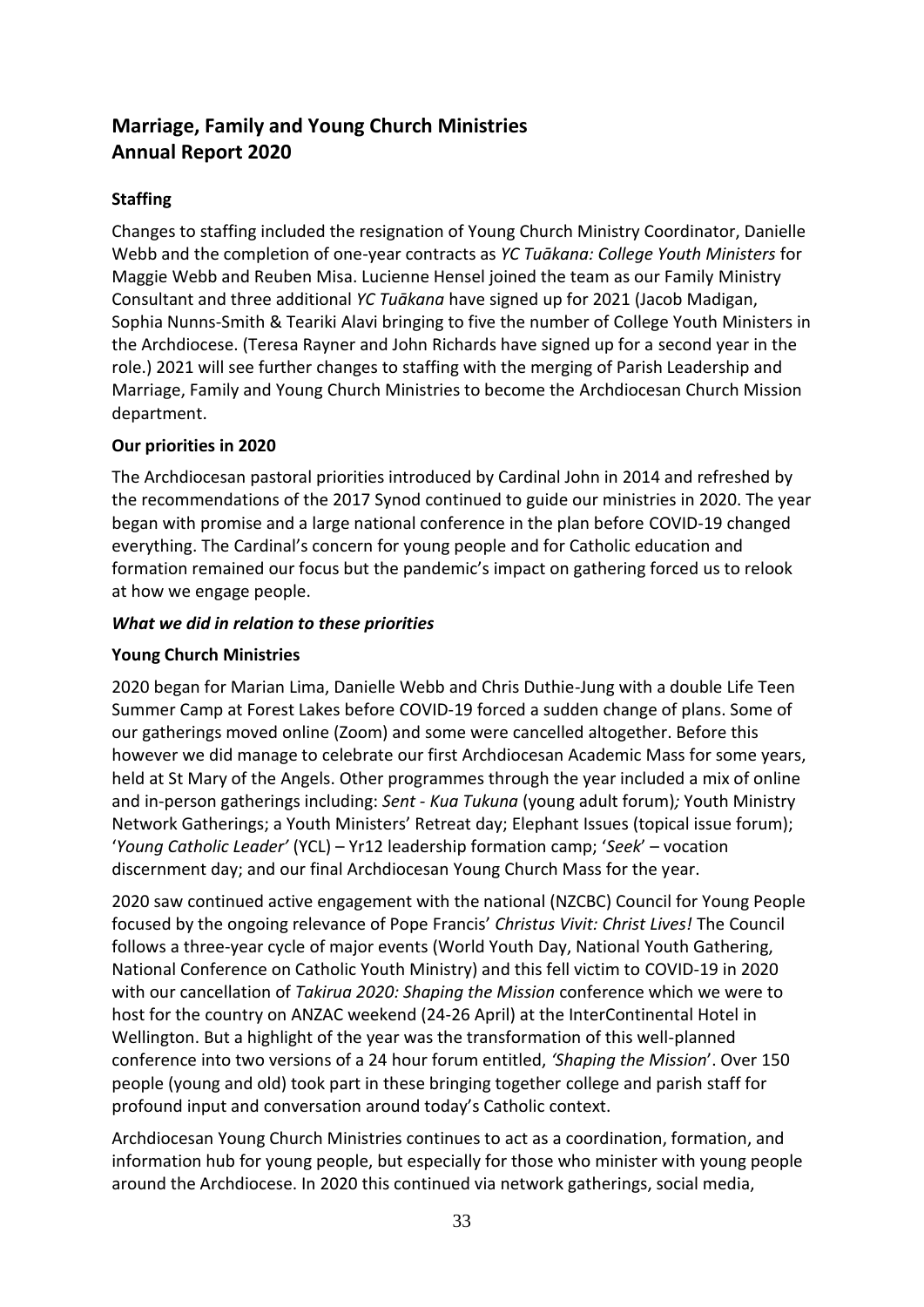newsletters, and general support including, Life Teen (Wellington South - Newtown), parishbased youth ministry, Jesus-4-Real, Focolare, ICPE, Young Vinnies, Challenge 2000, Berrigan House Catholic Worker community, ethnic chaplaincy youth ministries and our Catholic colleges.

Perhaps the biggest success for us in 2020 was the introduction of the *YC Tuākana: College Youth Ministers* programme. Four colleges partnered with us to place youth ministers in Sacred Heart College (Maggie Webb), St Bernard's College (John Richards), St Catherine's College (Teresa Rayner) and St Patrick's College Town (Reuben Misa). Despite lockdowns and scheduling mayhem, all four colleges confirmed the success of the trial by requesting a continuance in 2021.

Ministering with the young in today's Church continues to pose significant challenges as parishes wrestle with the departure of Catholics of all ages but especially the young. The reasons are complex and we continue to explore how to make appealing the concept of faith community in a society in which individuality and independence are preferred.

#### **Family Ministries**

Family Ministries continues to focus on nurturing the faith of parents/caregivers of young children on the premise that they are their children's first educators in faith. In August 2020 we were joined by Lucienne Hensel in the position of Consultant, Family Ministry. Since then, Chris Duthie-Jung and Lucienne have had conversations with an increasing number of Primary School Principals to discuss how best to approach parents in their school communities.

A new programme aimed at parents of new entrant age children is now being proposed to Catholic Primary Schools in the Archdiocese. '*Building Families of Faith*' is offered as a journey to be undertaken in the first 3 years of a child's schooling, leading into the Sacramental Programme in Year 4. Sessions involve warmly welcoming parents of new entrants, encouraging them to connect with the local faith community and to lead and accompany their child on his/her journey in faith. Prayer in the home and an open approach to discussion of issues of faith are strongly encouraged while parents can peruse a wide range of Catholic print resources aimed at parents, families and young children. The point of the sessions is to normalize for parents aspects of faith community inclusion, conversation about faith issues in everyday language, everyday prayer and the expectation of adult faith formation in the months and years to come.

Chris Duthie-Jung and Philippa McManus have built on earlier work by Fiona Rammell to complete a **new Sacraments of Initiation programme** to be rolled out to parishes in 2021. This programme covers the Sacraments of Reconciliation, Confirmation and First Eucharist, and consists of four facilitated interactive gatherings of parents and children (simultaneous but separate) for each Sacrament as well as joint activities for parent and child at home between sessions. Materials provided include children's worksheets and short parent handouts emphasizing key themes.

In 2021, Family Ministries will seek to follow and make available to parishes and schools the programme '*Walking with Families*' – a programme which is being proposed by the *Dicastery for Laity, Family and Life* for the *Amoris Laetitia Family Year* (19 March 2021 – 26 June 2022). Additionally, we plan to make use of resources for the Year of St Joseph to promote faith-filled parenthood.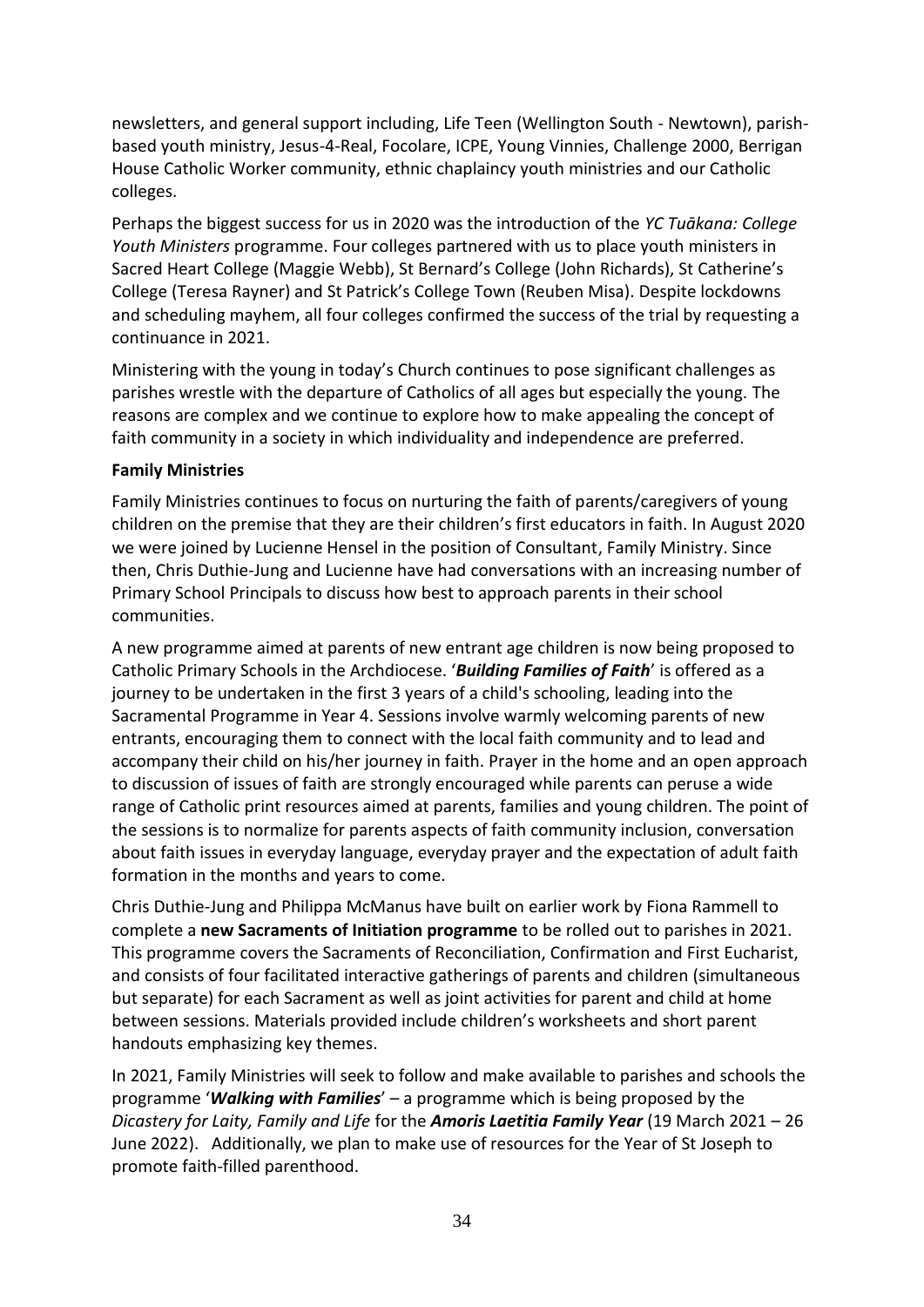#### **Marriage Ministries**

Marriage month was celebrated in February and consisted of three Archdiocesan events specifically designed to **enrich marriages**. St Valentine's Day Mass with Cardinal John drew around 160 and adopted the theme, '*The Mission is Possible with Love*', aligning with the Archdiocesan 2020 Year of Mission. Marriage Sunday followed a week later with many parishes embracing the opportunity to celebrate marriage (e.g. couples speaking at Mass; prayers for married life, etc.). We hosted a moving and enjoyable marriage enrichment evening in Connolly Hall with Yvonne and Brian Pauling and attendees were led through a guided reflection process to enrich their communication skills.

*Marriage preparation* continued in the Archdiocese with 30 couples engaging in the *Commit* Inventory programme which normally preceeds the more comprehensive 2-day *Love is a Decision* (*LIAD*) programme. Our priority throughout the pandemic was to provide core business (programmes) as best we could. This resulted in the *Commit* programme becoming our mainstay marriage preparation programme in 2020 with many couples understandably opting to meet with a facilitator in their home rather than join a group course. Despite this and other lockdown challenges, we were delighted to successfully run our four scheduled *LIAD* courses with a total of 30 couples attending. Referrals to the Australian online course *Smart-Loving* (endorsed by the Australian and New Zealand Bishops) have increased as some couples were separated by distance during the lockdown or opted for an online course because of the changing pandemic response levels. The comprehensive *Smart-Loving* programme has been a welcome addition to our programme in difficult circumstances and has been well received by both couples and officiating priests with its completion report confirming participation. 49 couples contacted Marriage Ministries for advice and pastoral support for marriage related issues in 2020. The Archdiocesan team of volunteer *Commit* facilitators now numbers six couples and four individual facilitators and we currently have three presenting couples for the *Love is a Decision* group course. The Archdiocesan website is proving to be an effective information gateway for couples preparing to be married and the addition of an online booking link for LIAD is working very well. Updating changing information about our courses during the various lockdown levels was vital in 2020.

*Administration of the Archdiocesan marriage records* continues - a time-consuming but necessary task for Felicity Giltrap. The provision of documentation for couples marrying overseas is an essential service in spite of pandemic limitations. Collaboration between Archdiocesan Marriage Ministries and the Wellington office of the Tribunal of the Catholic Church of New Zealand continues to be important for the process of annulments and remarriage enquiries.

The cancellation of our joint NZCBC Marriage Educators and Youth Ministry conference, *Takirua 2020 – Shaping the Mission* was a big blow to our Marriage Educator community, our Archdiocesan pastoral staff and the wider organising committee. Yet the 'recycling' of the kaupapa proved fruitful and, in addition to the two Young Church '*Shaping the Mission*' sessions, a Marriage Ministries version was held to discuss and discern our current mission realities. Featuring impressive contributions from Rhegan Tu'akoi, Isabella McCafferty and Louise Kelleher, our Archdiocesan marriage educators were left with plenty to consider for their ministry.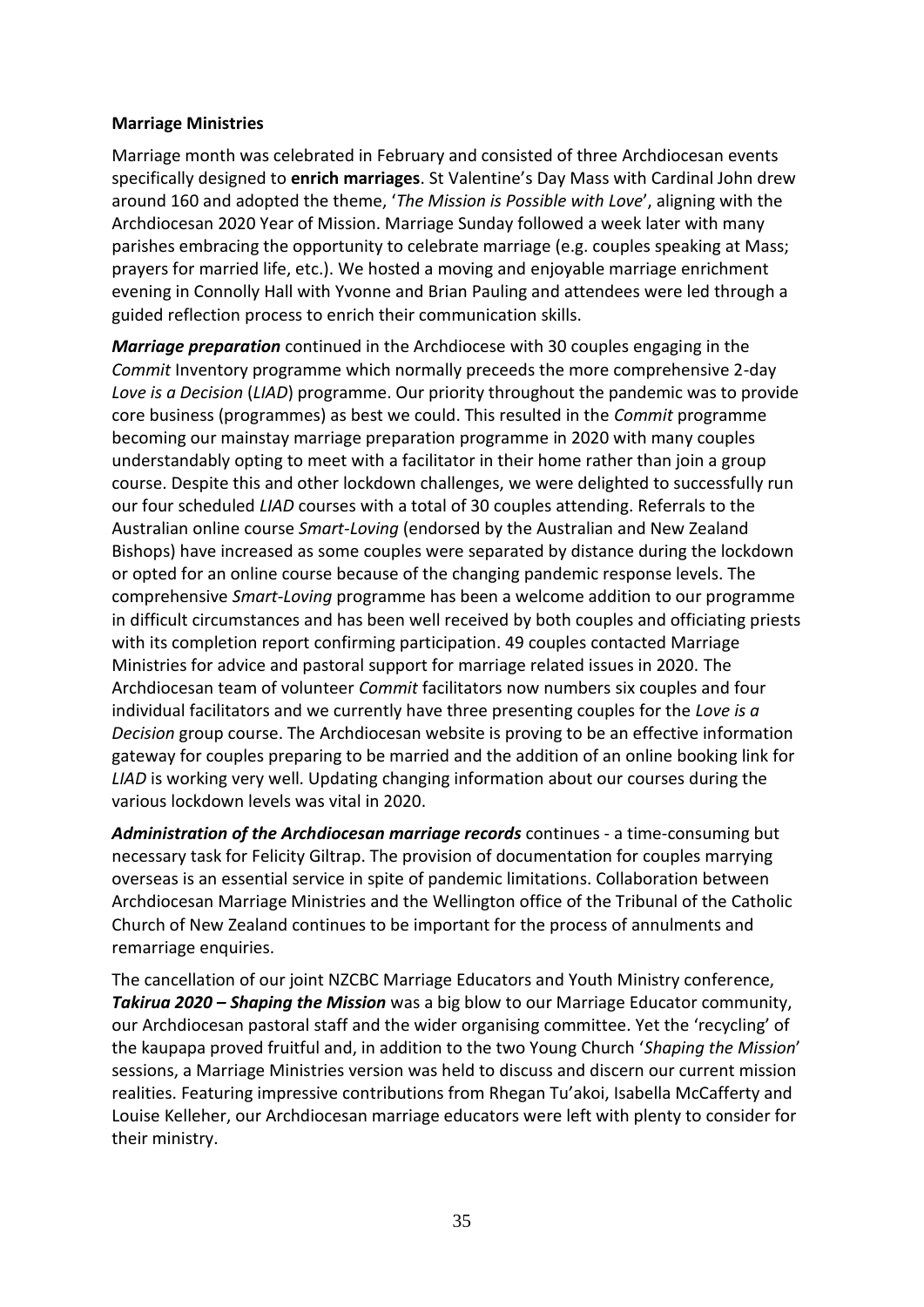#### **Key priorities in 2021**

2021 is to be a year of consolidation as an Archdiocesan restructure brings together *Parish Leadership* and *Marriage, Family and Young Church Ministries* into a new single *Church Mission* team. A significant deficit budget situation has led to a rethink but already new collaborative opportunities are emerging and we are optimistic that we can find new and more effective ways to support Catholic pastoral ministry in our communities.

**Chris Duthie-Jung Director, Marriage, Family and Young Church Ministries February 2021**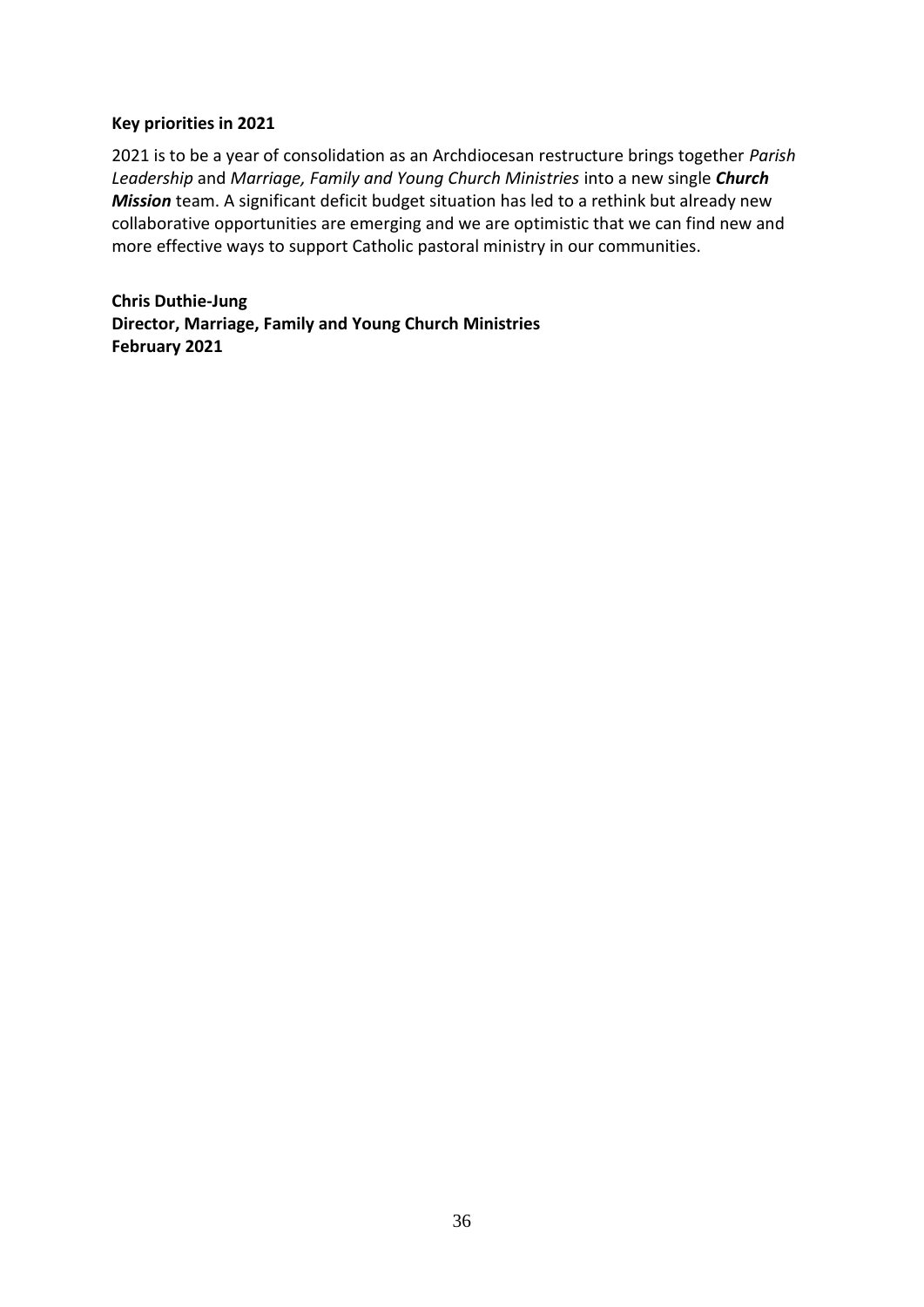## **Parish Leadership Ministries Annual Report 2020**

#### **Introduction**

Parish Leadership Ministries (PLM)'s primary responsibility is to provide for a focussed delivery of resources and services that best reflects the changing needs of parish life as recorded in the 2017 Synod outcomes.

#### **Priorities for 2020**

Develop relationships with critical Stakeholders by including them in the Mission Expo and Year of Mission, growing intercultural competence, and sharing success stories (stories of blessings).

Create diocesan wide formation opportunities by using the Mission Expo to promote credible, robust and accessible formation for mission.

Grow leadership – in number and capacity by building on priorities 1 and 2 and by recognising, affirming, and celebrating people and groups who demonstrate excellent leadership.

#### **The Parish Leadership Ministry included in 2020:**

| Mary-Ann Greaney      | Director                            |
|-----------------------|-------------------------------------|
| Lay Pastoral Leaders  |                                     |
| Joe Green             | Catholic Parish of Wellington South |
| Kitty McKinley        | St Francis of Assisi Parish Ohariu  |
| Debbie Matheson       | Cathedral                           |
| Sharon Penny          | Catholic Parish of Wairarapa        |
| Barbara Rowley        | Catholic Parish of Te Awakairangi   |
| Mikaele Teofilo       | Samoan Chaplaincy Team Leader       |
| Maria (Maya) Bernardo | Formator/Manager Launch Out         |
| Christine Walkerdine  | Parish engagement co-ordinator      |
| Ann Williams          | Secretary                           |

#### **COVID-19**

While COVID-19 disrupted most of the plans set for 2021 it also opened doors for the PLM Team to reflect on how services may be delivered differently. Large numbers of people discovered on-line forums and learnt how to use zoom. Parishes became aware of an urgent need to update their databases, and parishioners everywhere had a heightened awareness of those around them and worked out ways to support their vulnerable neighbours. Telephone trees were set up and many people were delighted to get a phone call. The Church was on a mission and meeting the real needs of people confined to their homes. Because the PLM team were all able to work from home during lock-down we were able to connect and support the initiatives of the people and facilitate networking with the whole diocese for those who wished.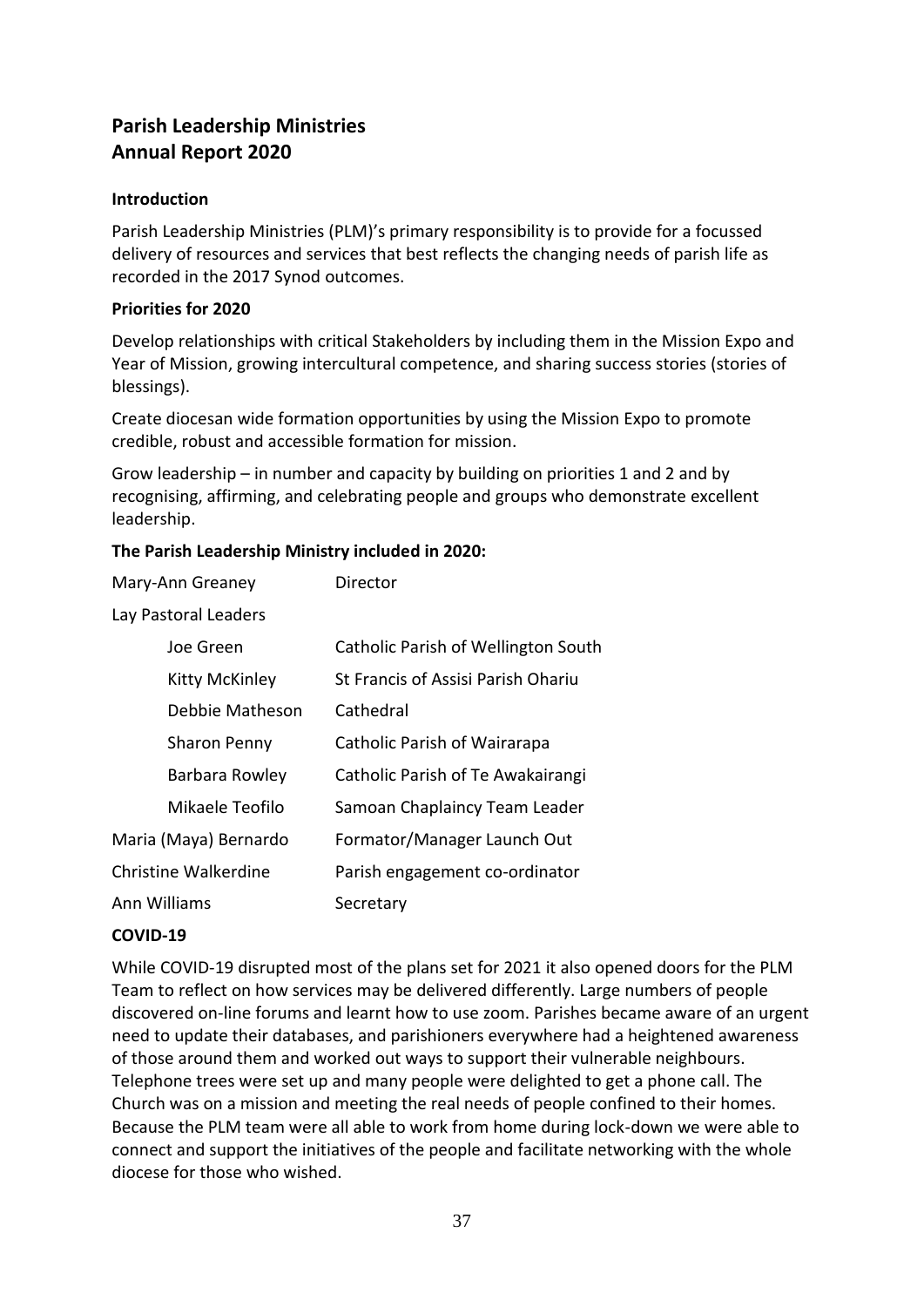#### *Develop relationships with critical Stakeholders by including them in the Mission Expo and Year of Mission, growing intercultural competence, and sharing success stories.*

The Mission Expo was held at Bishop Viard College on 14 March just before lockdown. COVID hit and the South Island event was re-scheduled for Richmond 14 May 2021. Large numbers attended the Mission Expo which was a celebration of 'who we are' and 'what we do'. The Expo provided a wide selection of activities, workshops, entertainment, mission booths, and information for people of all ages. Entry to the event was free and Bishop Viard staff and students were magnificent hosts and showcased the very best of the special character our Catholic schools are known for. The Mission Expo was one of the Synod '17 outcomes and picked up by the Archdiocesan Pastoral Council. The PLM team project managed the event with collaboration from Jean Sloan from the Office of Charitable Giving, Kate Aduna and David McLoughlin from National Communications, Welcom, ethnic communities, and many others. One highlight was a basketball tournament that included our Catholic Colleges and a team of International Priests, several are 'gold card' holders who gave the college students a run for their money and even managed a win. It was wonderful to see the priests in a different context. The basketball tournament was possible thanks to a group of senior students who were led by Catherine Ramoo from St Mary's College. It was a bonus to have our seminarians with us offering entertainment and workshops. Food stalls raised money for missionary outreach of the Filipino, Samoan, and Indian communities. Devonshire teas, BBQ, drinks stall, and barista coffee covered operating costs of the day and enabled a donation to be made to the school and others. The PLM Team are especially delighted to have worked with a zero budget and after all expenses, including air fares for our seminarians, made a small surplus.

The success of the Mission Expo must be attributed to the engagement of many people who minister quietly in the background in every parish and the enthusiasm of our young Catholics who embraced the opportunity to be involved.

Once a month the PLM team arrange to join a parish for a midweek mass, and provide Devonshire tea for all (the team finances this from our own pockets). This is well received and gives the opportunity to connect with parishioners and share what we offer and listen to their stories.

Parish office administrators and secretaries gathered twice for formation, networking and to say, 'thank you'.

The PLM team, led by Maya Bernardo, in collaboration with the Vicar General, is undertaking a comprehensive review of all ethnic communities in the archdiocese. Participating communities include Samoan, Filipino, Fijian, Assyrians, Indians, Tokelauan's, Spanish speaking communities, Africans (Zimbabwe and South Sudanese), Myanmar, and Syro-Malabar. More ethnicities are expected to take part in the review.

#### *Create diocesan wide formation opportunities by using the Mission Expo to promote credible, robust and accessible formation for mission.*

Much of what was planned was put aside and we were unable to capitalize on the Mission Expo. Instead, we brought a variety of groups together via zoom and those who participated were very grateful. During lockdown people were available so were free to join in during the day. We brought together pastoral councils, secretaries, liturgy groups, parish leaders,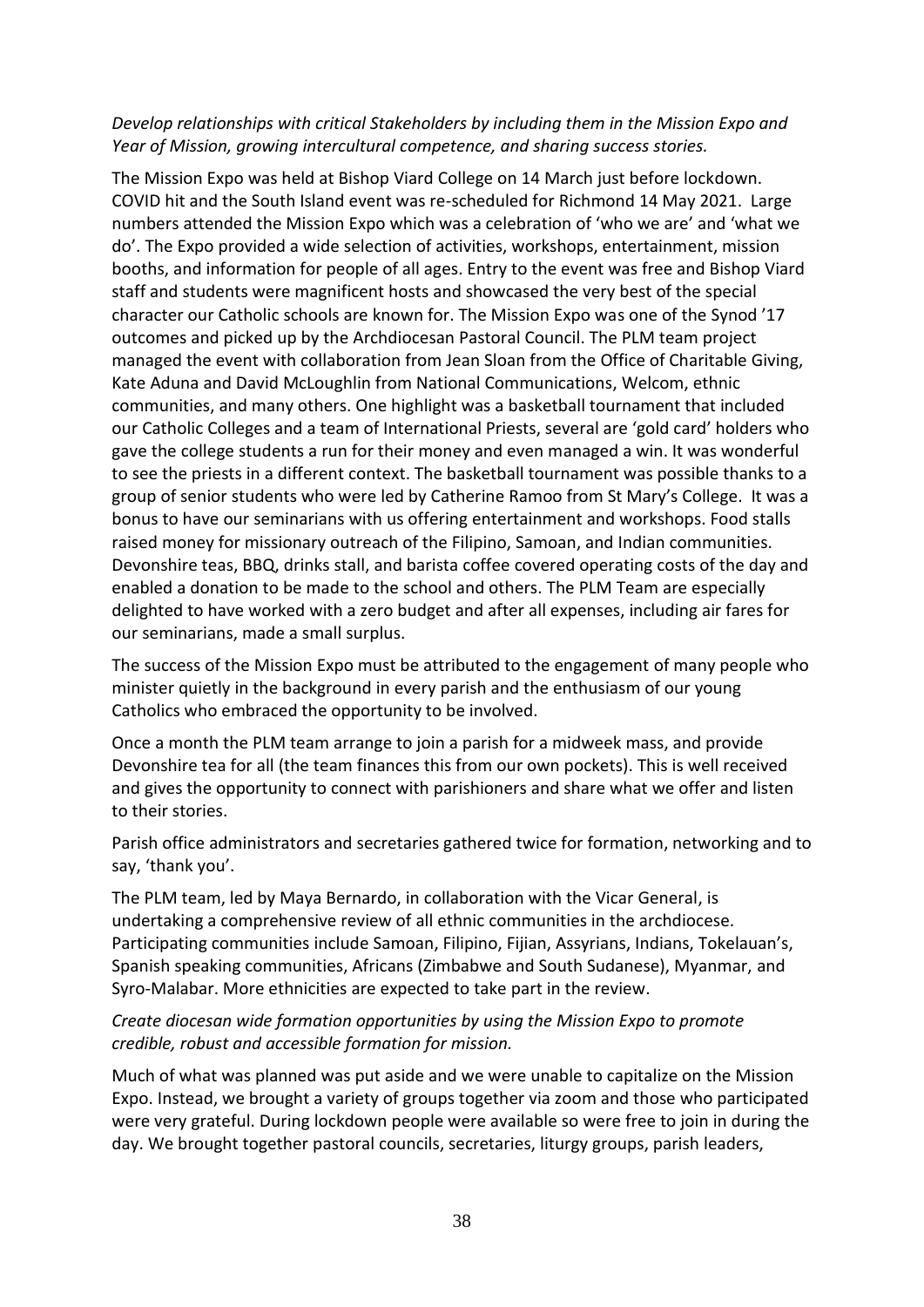clergy, and others. It was an opportunity to share ideas, challenges, learnings, and to support each other.

While much of the Stewardship and ALPHA plans needed to be cancelled there was a Stewardship/Home of Compassion reflection day in February and later in the year two *Lectio Divina* workshops were held and communication with parishes offering to facilitate days in their parish to help build community.

*Grow leadership – in number and capacity by building on priorities 1 and 2 and by recognising, affirming, and celebrating people and groups who demonstrate excellent leadership.* 

There were two Ministry Formation Days for those in formal leadership and both were well attended. In February, Michael Mangan with Frs Patrick Bridgman and James Lyons ran a day on Liturgy with Children. In October, a group of Filipino, Samoan, and Indian clergy led a day on Celebrating Cultural Diversity.

A six-week reflection programme 'Developing a Spirituality of Service' first offered in 2019 continued in 2020. This was one of the Synod 2017 recommendations.

The PLM team with a mandate from the Archdiocesan Pastoral Council, developed a prayer resource on *Evangelii Gaudium*. This resource invites us to reflect on the wisdom of *Evangelii Gaudium* and explore ways to translate its message to revitalise parishes and communities. Parishes and communities can download this from the Archdiocesan website: [https://www.wn.catholic.org.nz/adw\\_resource/praying-with-joy-of-the-gospel-adw/](https://www.wn.catholic.org.nz/adw_resource/praying-with-joy-of-the-gospel-adw/)

Despite the limitations of the lockdown, eight candidates presented their Pastoral Projects covering the parishes of Te Wairua Tapu (Petone, Waiwhetu, Eastbourne, Wainuiomata), St. Theresa's Plimmerton, Star of the Sea (Blenheim), Holy Trinity (Miramar, Seatoun, Kilbirnie) and Our Lady of Hope (Tawa, Titahi Bay). Projects ranged from engaging with non-Catholics in the parish, teaching senior parishioners in the use of social media, delivery of Spirituality of Service programme, development of a formation programme for lay ministers and development of a parish database. Launch Out Candidates are: Telesia Alaimoana, Lisa Beech, Margaret Bearsley, Patricia Lynch, Jude McKee, Mely Kartawidjaya, Bernadette Patelesio and Victoria Raw. They were supported by their mentors: Bridget Taumoepeau, Cecily McNeill, Kevin Crighton, Mary Margaret Schuck (RIP), Mary Jackson Kay, and Susan Apathy.

Spiritual Formation activities for the year include prayer days, a retreat, candidates writing their theological reflection in the Launch Out Letter (LOL newsletter) and attending regular spiritual direction.

Theological formation of candidates involves taking up qualifications from Te Kupenga Catholic Institute. This year Telesia Alaimoana finished the New Zealand Diploma in Christian Studies-Christian Leadership Strand.

#### **Priorities for 2021**

The PLM Office will merge with Family and Young Church Ministries to become the Church Mission Department.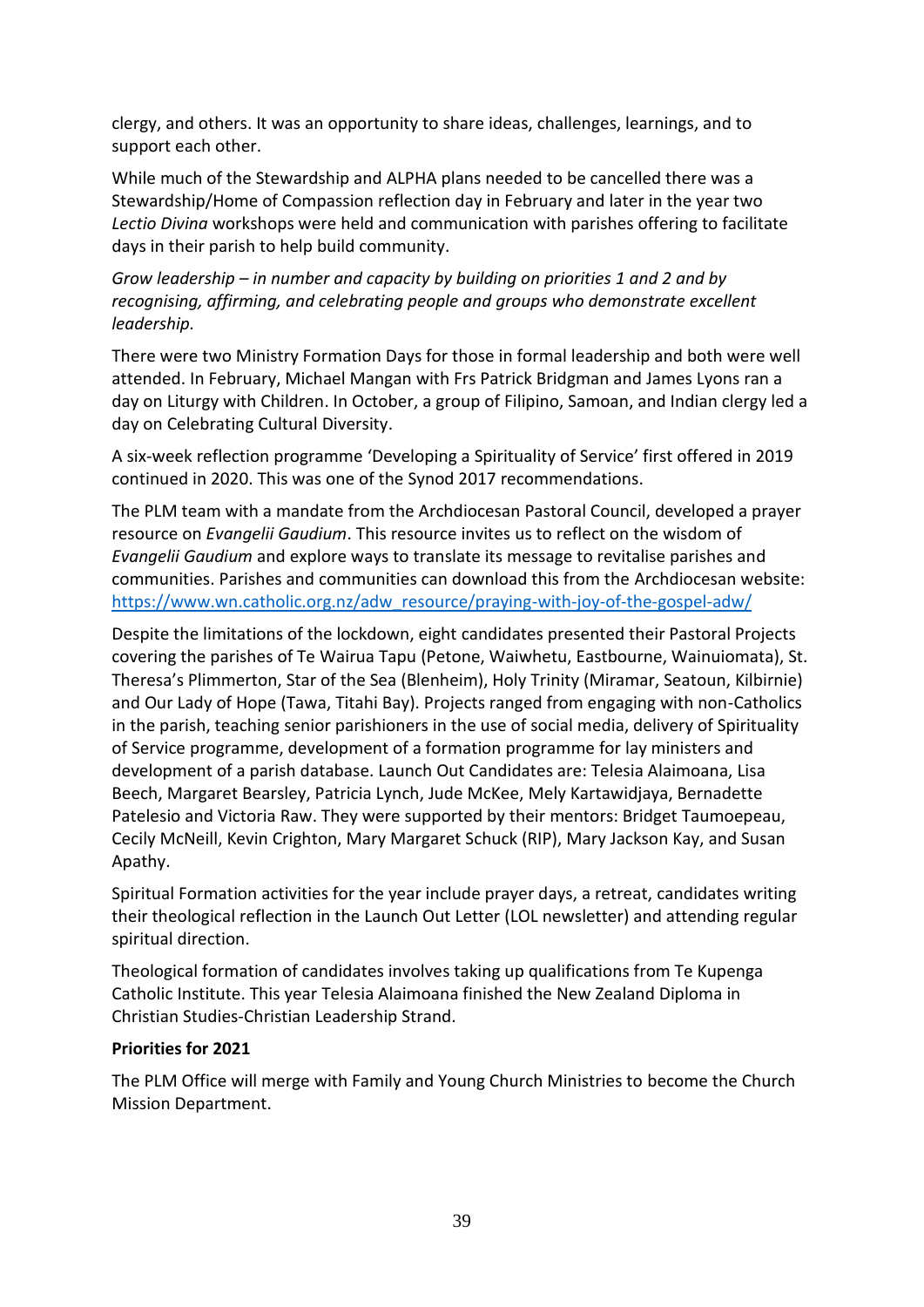"Always, but especially in these times of pandemic, it is important to grow in our daily ability to widen our circle, to reach out to others who, albeit physically close to us, are not immediately part of our 'circle of interests". *(Pope Francis, Mission Sunday 2021,).* 

**Mary-Ann Greaney Director, Parish Leadership Ministry December 2020**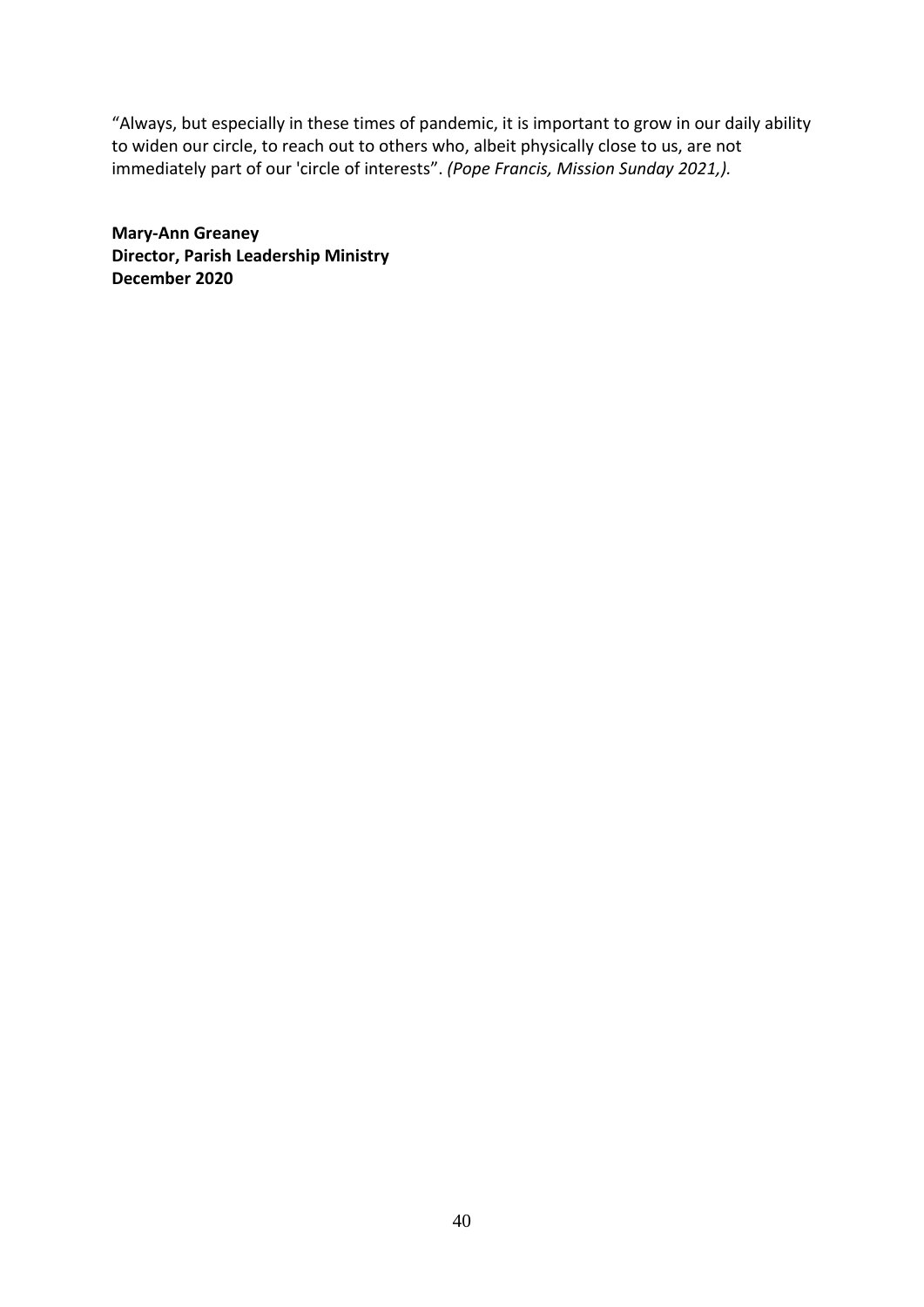# **Catholic Social Services Annual Report 2020**

"At the very heart of the gospel is life in community and engagement with others." *Evangelii Gaudium* 17

The focus of Catholic Social Services for 2020 was to develop and implement a new model for our agency that was in line with the aspirations of the 2017 synod "*Go you are sent*". Like everyone else we started 2020 with energy and hope. We had gathered as a whole team to dream and plan; we were ready for 2020.

#### **And then there was lockdown**…

Being locked down at home, many of our priorities had to be put on hold while we figured out how best to respond to the needs in our communities in a whole new way.

Because of lockdown Catholic Social Services learnt how to utilize the small resources we had and still respond to the needs of the community. Lockdown lasted one month and seven days which isn't that long, but the impact on the staff at Catholic Social Services was more significant than that short amount of time might indicate.

We were not an agency resourced to work from home- so sorting that was a priority. Everyone had to change the way we connected with our clients and our community.

Many of our social work clients came from refugee backgrounds. Lockdown highlighted their increased vulnerability and isolation resulting in raised levels of fear and anxiety. Our social workers Jess Harward and Eru Fox with the help of paid interpreters kept in constant contact with their clients to reassure them and respond to their needs. Jess also pulled together a resource of agencies that provided essential assistance during lockdown.

Hospital Chaplains Elizabeth Wootton, Kathryn Van Woerkom and Marie Paurini were unable to be in the hospital at all until we had returned to level one. Chaplains continued to pray with people in hospital by using hospital phones and the patients' mobiles and PD's. Being present to patients, their families and hospital staff this way required adapting to new rhythms and routines, at a time when face to face contact was not possible.

Seasons For growth Coordinator, Katrin Eickhorst, also used technology to reach out to her Seasons Companions. Katrin as part of our agency response, made many calls into parishes and ran workshops via Zoom.

Clergy Health Care coordinator Linda McGregor reached out to many of our priests especially older and retired priests reassuring them that she was only a phone call away.

For Paul Alsford, the Community Facilitator, lockdown was a significant shift. With borders closed, all planned refugee resettlement projects for the year were cancelled. So instead he reached out into the community finding where the needs were and who CSS could work alongside to try and meet those needs. He played a significant role in coordinating the Archdiocesan response and made the connection to significant groups both needing and providing assistance.

One group to emerge were people in New Zealand on temporary work visas who had either lost work or placed on reduced income. This impacted their ability to cover essentials, food, rent, power and connection with their families at home. Catholic Social Services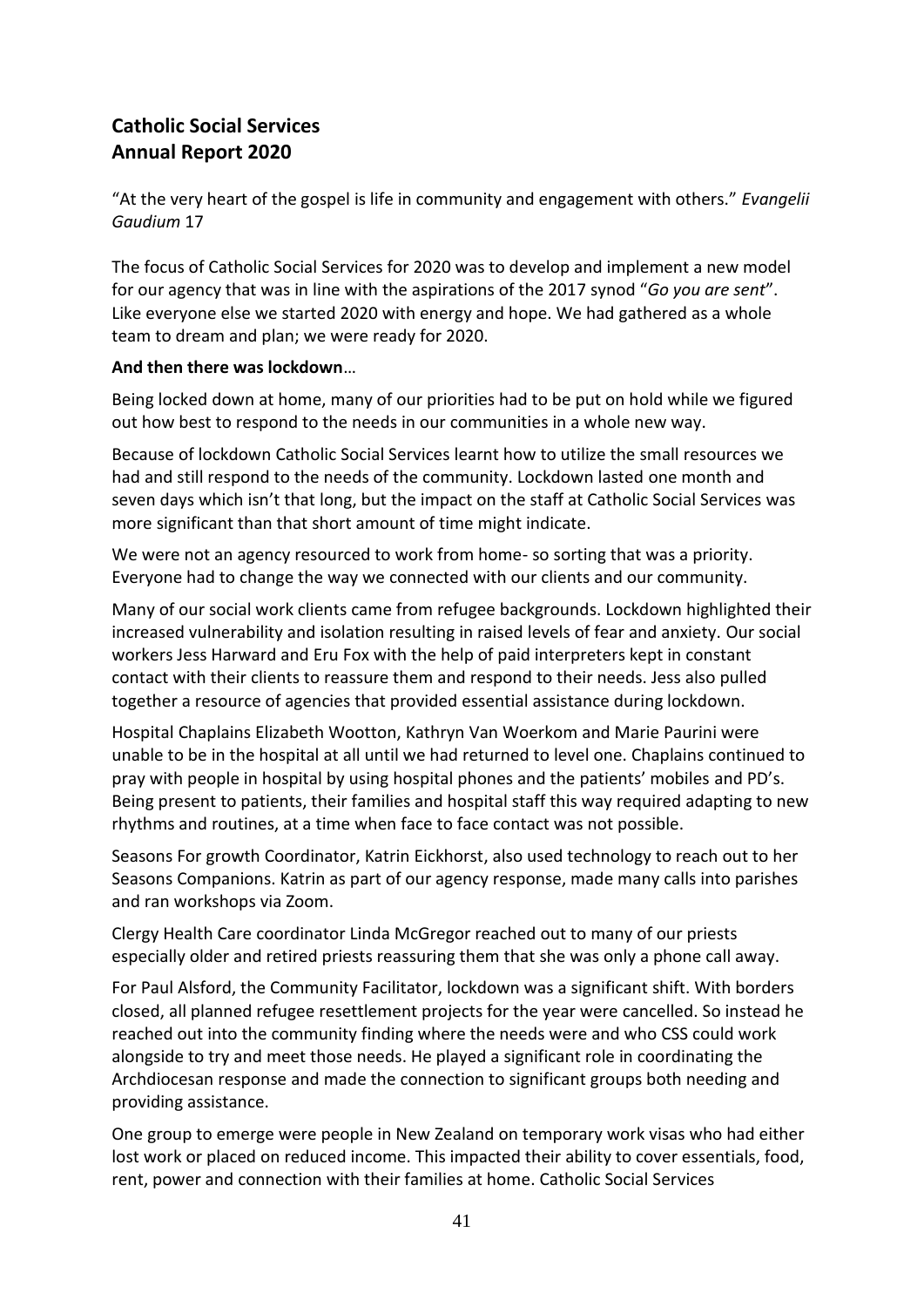collaborated with the Filipino Chaplaincy, St Vincent de Paul and Challenge 2000 to provide food parcels, warmer winter clothing/bedding and funding for phone top up cards.

Vivien Chiu our administrator kept up the day to day administration as well as participating in our agency response by telephoning many of our 1000 club members. Together with other staff Vivien prepared several successful funding applications that meant we had resources to provide ongoing interpreting services, cell phone top-ups, supermarket vouchers, masks and hand sanitiser.

During Lockdown Catholic Social Services was responsible for distributing funds from a Tindall Grant. This was distributed to the following grassroots organisations supporting people with the greatest need.

- Greenstone Doors who distributed baby goods to new parents. Grant assisted with meeting petrol costs of volunteers delivering these goods.
- Upper Hutt Housing Trust which supports people who are homeless into accommodation. The contribution supported this network to remain connected, and to top up emergency supplies if required.
- Catholic Community in Naenae to meet essential unmet needs in the Naenae and Taita communities.
- Sisters of Compassion, Westport to assist Sr Lusiana Raratini maintain connections with elderly and disabled people of the community, including food contributions where needed.
- Te Aro Health Centre who provide health care to some of the most vulnerable people in the central city, including taxis for people otherwise unable to travel to the health centre for flu vaccinations.

During lockdown Catholic Social Services volunteered at the Compassion Soup Kitchen, packing meals for the daily meal service. We also coordinated an Archdiocesan response to assist Kahungunu Whānau Services to house nine households with the provision of complete house lots - beds, dining tables, linen, blankets, kitchen and household goods.

#### **Back to some normalcy**

Once we were in Level 2 Catholic Social Services staff returned to the office. Two new chaplains were recruited. Kate Sanders O'Connor was appointed to work as a Catholic Chaplain in Wellington Hospital, and Falefou Sio as Catholic Chaplain to Arohata and Rimutaka prisons, both great additions to our team.

Linda, the Clergy Health Care Coordinator, was able to work face to face with our clergy again and between January and December walked the end of life journey with five of our priests.

Throughout 2020 Catholic Social Services continued building our good reputation particularly our work with former refugees. As a result of this our social workers have seen an increase in referrals to assist people with refugee backgrounds. Our work with Strengthening Families has expanded out from Wellington to the Hutt Valley. Since lockdown a noticeable trend has been an increase in the numbers of people requesting support to find permanent housing. Many people are losing their tenancies and are forced into temporary or emergency accommodation.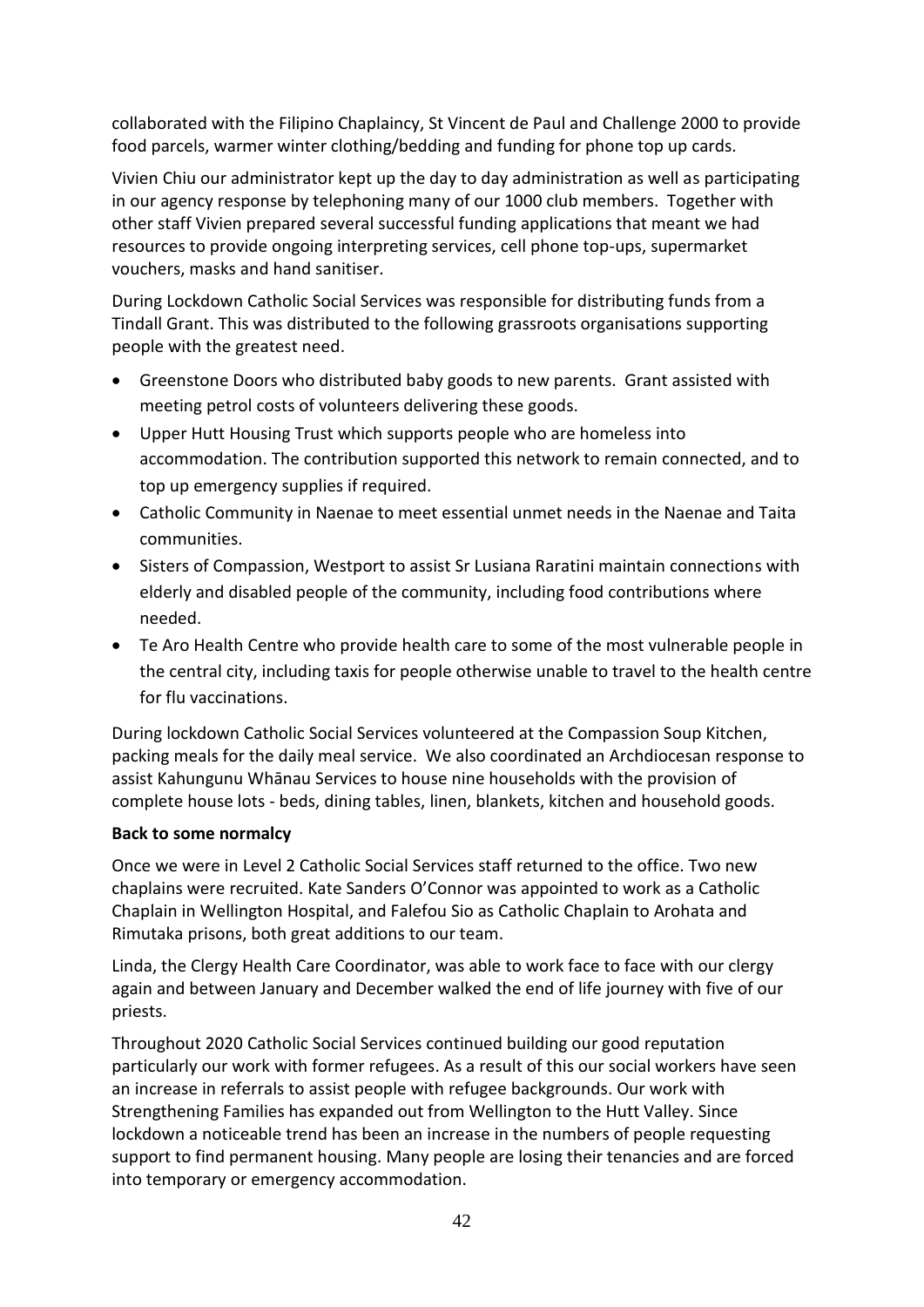In 2020, thirty-two new Seasons for Growth Companions were trained bringing the total of the companions in the Archdiocese to eighty. Fifteen schools participated in the 2020 training programme, and fifty people were companioned. Katrin, the Seasons coordinator was also able to run group re-connector workshops for Companions across the Archdiocese.

Post Lockdown meant that the work of the Community Facilitator could resume with a focus across several fronts:

- The completion of the Community Partnership model of practice for CSS.
- Co-development, co-ownerships and co delivery of Volunteer/Befriender training with Changemakers
- Re connecting and assisting parishes who are working on their mission and looking for ways to deliver a safe and sophisticated response in their communities.
- Building connections with community groups eg Kahungunu Whanau Services, Upper Hutt Housing Trust, Benefit Education Services Trust, Challenge 2000, the Archdiocese Ecology Justice and Peace Commission, Red Cross, Greenstone Doors, St Vincent de Paul Wellington, Changemakers, Volunteer Wellington and Be Collective. Finding ways our organisation can collaborate and assist in their service delivery.
- Lock in Benefit Impact Week with 2 parishes, Levin and Ōtaki plus another Impact specifically for the Deaf Community to run in Levin March, April and May 2021.

#### **Focus for 2021**

- Establishment of the Community Partnerships Model as a pilot in at least two parishes.
- Expansion of the refugee resettlement project by offering a fully functioning CSS Volunteer programme, in collaboration with Changemakers.
- Volunteers working alongside Catholic Social Services social workers, supporting people who have longer term needs.
- Seasons for Growth Programme running in all Catholic Schools and enhancing. Bereavement Ministries in all Parishes.
- Provision of a high standard of all Social Work Delivery.
- Operate as an authentic Tiriti O Waitangi partner and be an ally to Kaupapa Maori Social Service organisations in the Archdiocese.
- Supporting the mission of the Archdiocese of Wellington through the work of Wellington Catholic Social Services.

#### **Thank you**

We acknowledge that change is never easy, it can be slow and frustrating but we continue anyway, to uphold the *Mana* and the *Wairua* of the 2017 Synod – *Go you are sent.*

To our donors, volunteers and of course our Catholic Social Services Kaimahi: Ngā whakamoemiti ki te Atua kia koutou, me o awhina mahi ki ngā mahi maha.

**Mauri Ora! Karen Holland Kaiarahi, Catholic Social Services**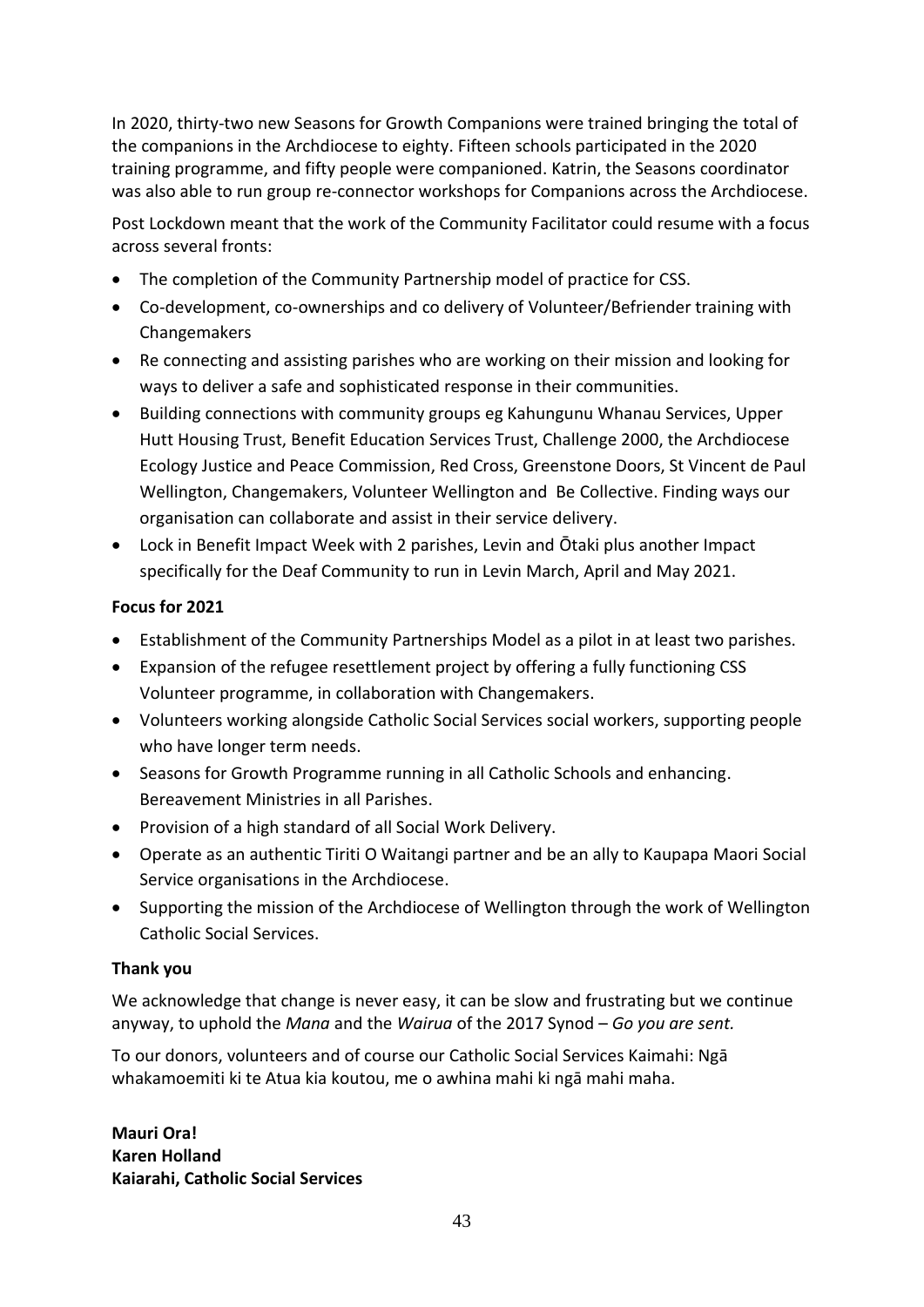# **Safeguarding Annual report 2020**

Safeguarding is promoting an environment within all the faith communities which respects and acknowledges the dignity of everyone, and where people feel valued and safe.

We are all responsible for developing safe practices at all levels within the Church. Safeguarding applies to volunteers as well as to employees, priests, religious, lay pastoral leaders and anyone in ministry which involves children or vulnerable adults. An important aspect of safeguarding is responding to concerns of harm or abuse.

Safeguarding programmes and practices were introduced in the Archdiocese of Wellington in 2018. The Archdiocese works in collaboration with the National Office for Professional Standards (NOPS) and with the other dioceses in Aotearoa New Zealand to ensure that safeguarding is applied across the whole country.

#### **Programme in 2020**

In 2020 Safeguarding Adviser Brendy Weir facilitated the second Safeguarding workshop in parishes, with the first workshop having been completed in all parishes in 2019. While everyone was welcome to attend, the second round of Safeguarding Workshops focused on pastoral team members, pastoral council members, parish administrators / secretaries and volunteers who work with children, young people, and adults who may be vulnerable. Many of the workshops were conducted by Zoom as the result of the COVID-19 lockdown.

In the second half of 2020 Brendy worked with parishes to carry out a review of their safeguarding processes and practices. Virtually all parishes had completed the review by the end of the year. She also worked with Catholic organizations who needed assistance with safeguarding policies and practices.

#### **Programme for 2021**

Sadly for the Archdiocese Brendy Weir chose to retire at the end of 2020. Her child protection, social work and safeguarding knowledge and experience gave the Archdiocese a great start in introducing safeguarding. The network of trained Safeguarding Administrators in parishes are continuing the work where it matters, on the ground. The Archdiocese expects to appoint a new Safeguarding Adviser towards the end of March.

In May-June 2021 there will be a review of the Archdiocese's safeguarding processes and practice conducted by NOPS. The outcome of the review will help in planning the programme for the rest of the year.

**Anne Dickinson Project Assistant, Cardinal's Office February 2021**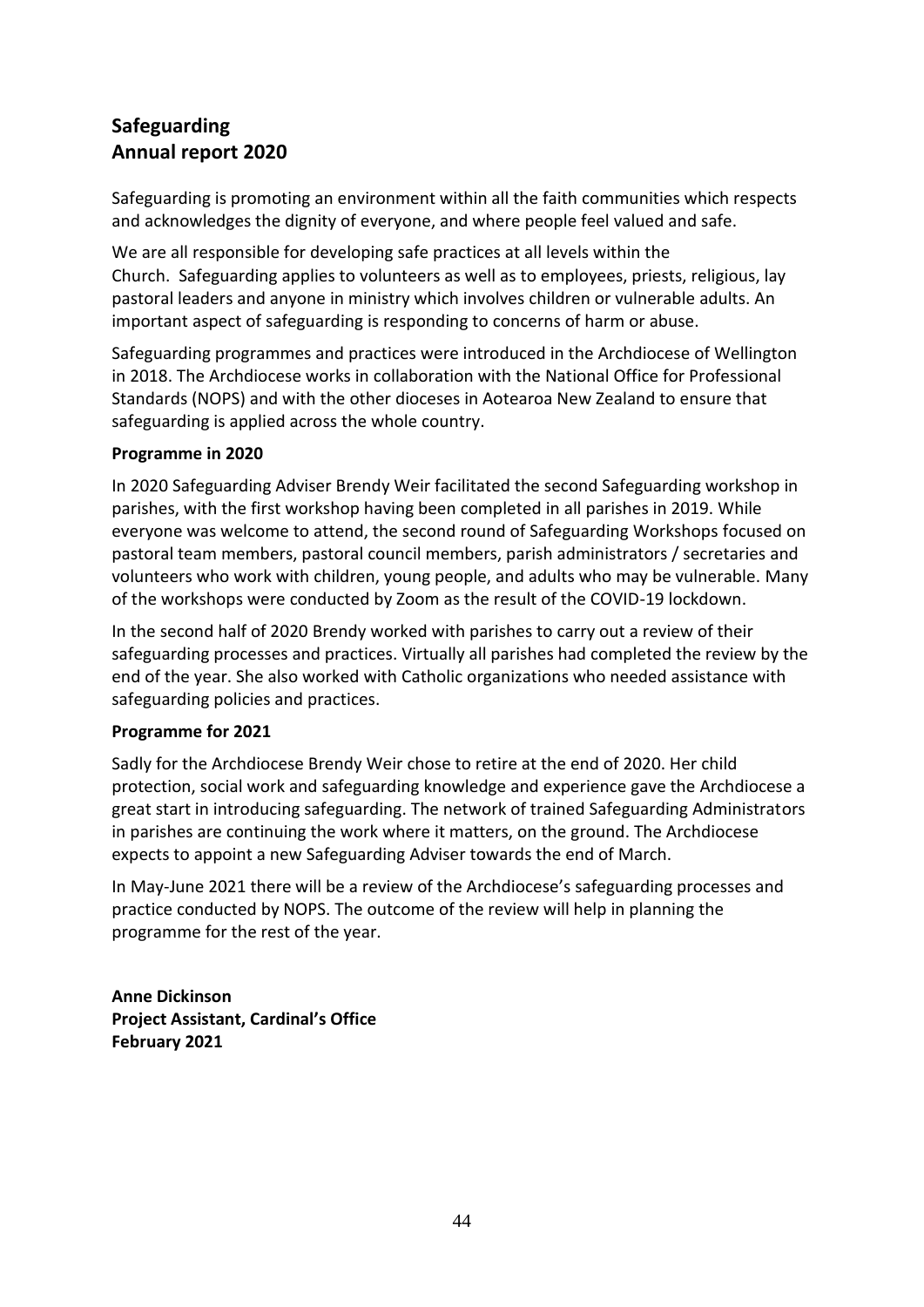# **Seasons for Growth Annual Report 2020**

The Seasons for Growth suite of programmes is wholly owned by MacKillop Family Services in Melbourne, Australia. Cardinal John Dew, of the Archdiocese of Wellington, has signed a New Zealand Licence agreement with MacKillop Family Services. Cardinal Dew has appointed members to a Licence Council to assist him in carrying out the requirements of the Licence.

The Licence Council members are: Sian Own RSJ (Chair), Sue Devereux, Chris Procter-Abraham, Brian Dawson and Peter Barton.

The role of the Licence Council is to understand and monitor the conditions of the Licence. This means ensuring standards and quality control procedures are in place, ensuring there is an infrastructure in place for delivery of the programmes, appointing Trainers, and ensuring that the policies and procedures set down by MacKillop Family Services are adhered to. The Licence Council also has responsibility for the Master Trainer whose role is the appointing, mentoring, and support of all the Trainers. The Council role is of governance of the terms of the Licence rather than a management role. Decisions on promotion, new outreaches, and ways of delivering the programme are the tasks of the Network of Trainers who discuss together their issues, plans and ways of cooperating with each other.

#### **Licence Council Report**

The Licence Council held 4 formal meetings (3 by Zoom) in 2020.

New Agency Agreements were approved for Manawanui Cluster 10 RTLB in South Auckland, and for the Whangamata Community Services Trust.

Two new Trainers were accredited and welcomed into the network of Trainers: Lauren Butler from the Catholic diocese of Christchurch, and Mandy Greer from REAP Central Otago. Leona Garchow from Hamilton resigned as she has moved to central Otago. She will support Mandy in setting up the adult programme.

Many programmes were cancelled or interrupted due to COVID-19. Some were begun before lockdown and restarted afterwards. We were fortunate as a country that we could still meet face to face for training and programmes after the middle of the year. Extra training was delivered to Companions on supporting children and young people during the pandemic.

Zoom became a popular communication system and Trainers met throughout the year to simply catch up with each other, share any concerns, and learn of new developments. Some reconnectors with Companions were also held online.

Sue Devereux joined Trainers in Australia to deliver online training as all their face-to-face training ceased for the year. This also provided a greater understanding of how the programme can operate online and its advantages and disadvantages.

Plans were advanced for a bi-cultural framework for Seasons for Growth. Led by Chris Procter-Abraham and Mairangi Brown-Sadlier, with the support of Stand Tū Māia, a plan was written and approved. Key relationships were established, and a budget approved. Following the accessing of financial sponsorship, 2021 will see the experience and views of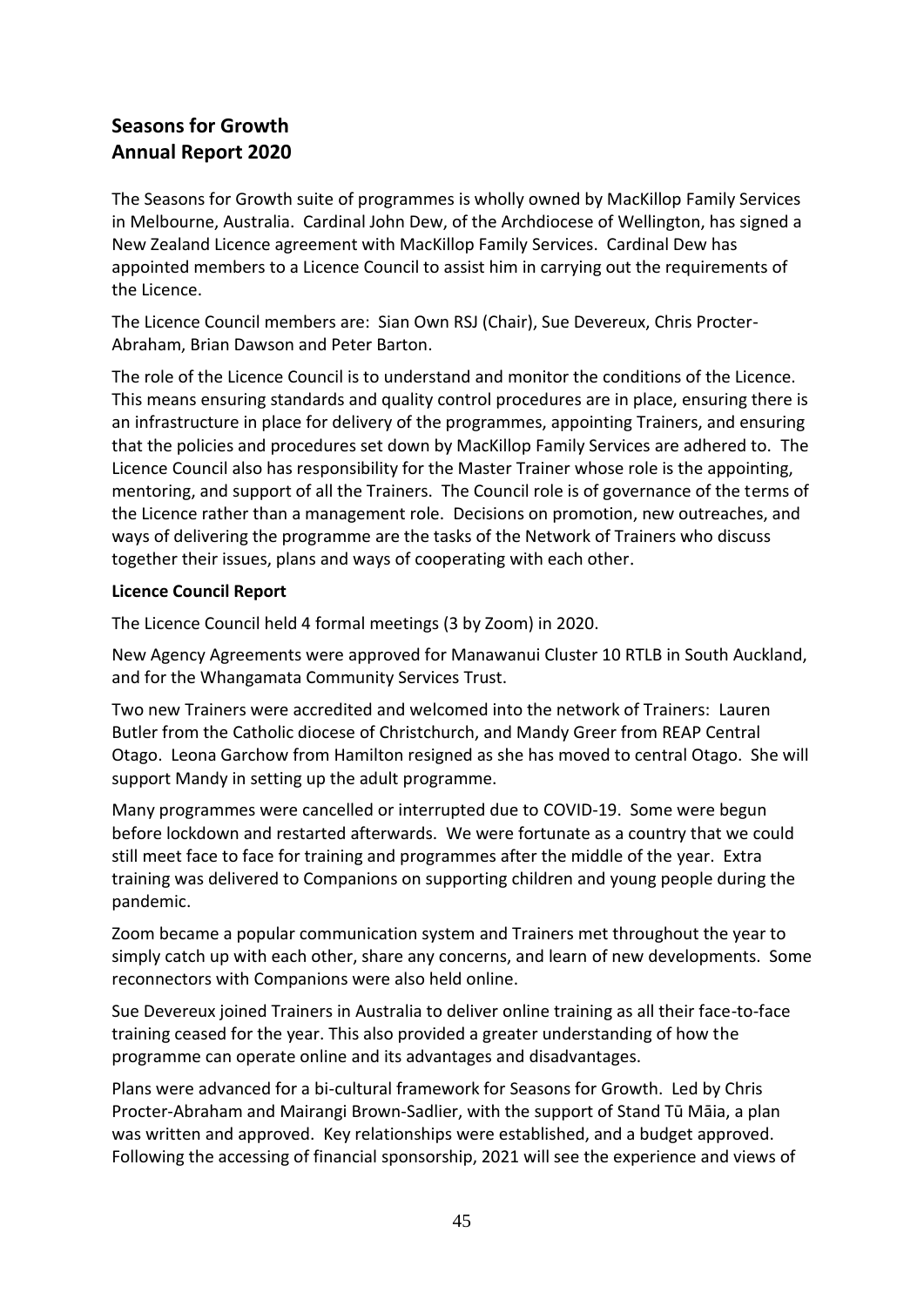the reference group, SFG Maori Companions, and wider, beginning to be collated into a working document.

The Trainers' accreditation system was developed further and now provides a more complete database.

A meeting was held with Akari Miyamoto, Lead Advisor, Service Support / Learning Support for the Ministry of Education. Two conversations were held about the place of SFG in the MOE wellness strategy.

#### **Participants in programmes**

During 2020 1531 young people and 377 adults participated in Seasons for Growth programmes across the country. 272 companions were trained.

#### **Chairperson's Report**

The year 2020 will be remembered for the many challenges posed to daily life of the CoVid-19 pandemic. Within the resulting uncertainty and fear the Seasons for Growth Aotearoa whānau, council members, trainers, and companions continued the ongoing work of walking alongside those suffering grief and loss in compassionate, adaptive, and appropriate ways. All involved in this mahi are to be commended for keeping going and supporting one another in this mahi.

The difference Seasons for Growth can make in the lives of people, both young and old can't be quantitatively measured but the narrative is clear from both the positive feedback and the increasing request for new trainers and agency agreements.

While an encouraging sign of development and meeting of needs these requests also present challenges to the licence council with no staff, in terms of ensuring the integrity of the programme and support of Trainers and Companions. We heavily rely on the goodwill and generous heart of our Master Trainer Sue Devereux for whom we have much to be grateful.

In 2021 the additional tasks of the council will be financially based. To find the funding that will ensure the completion of the bi-cultural framework and to renegotiate with the licensee how the limited funding we hold from our proportion of the sales of journals, which supports the council is secured and managed.

I am immeasurably grateful to the other members of the licence council for their generous giving of time, experience and effort that makes sure that Seasons for Growth continues to serve in Aotearoa and grows its presence.

**Siân Owen RSJ Chair, Aotearoa New Zealand Seasons for Growth Licence Council February 2021**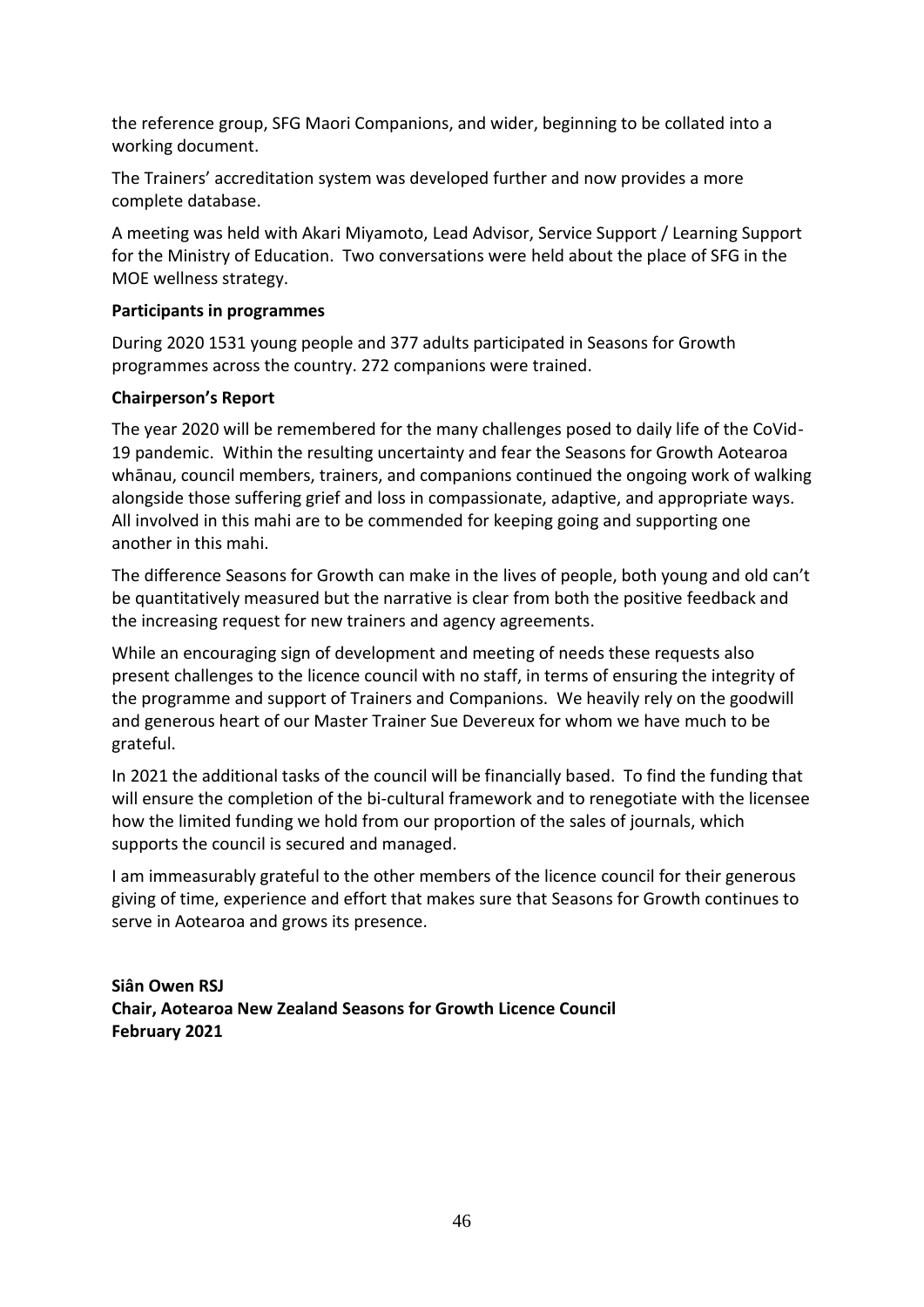# Office of the General Manager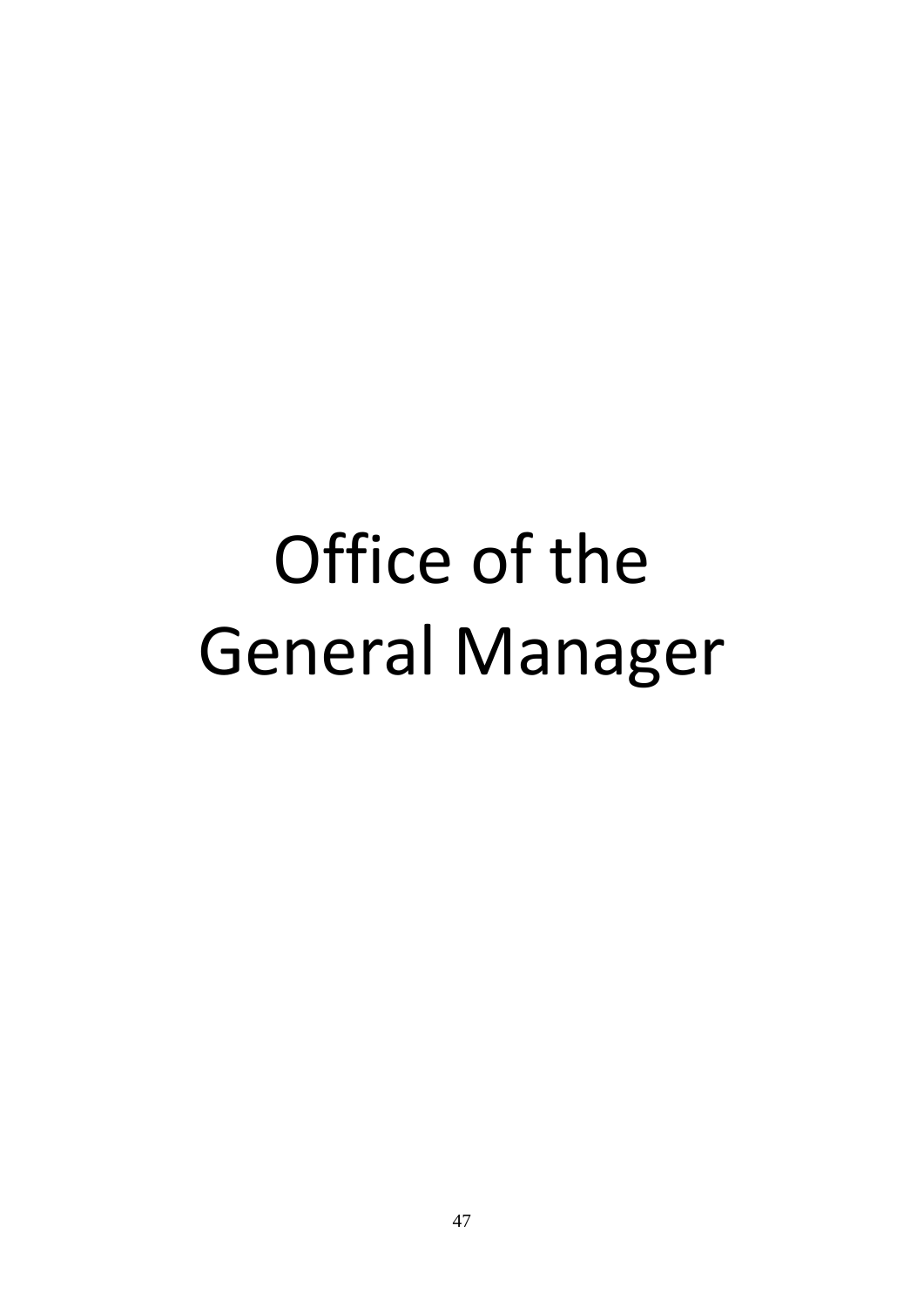# **General Manager Annual Report 2020**

The mission of everyone working for Cardinal John Dew in the Catholic Centre, and at Catholic Social Services locations, is to support him achieve his vision and mission for the Archdiocese.

The particular mission of the departments that make up the Office of the General Manager in 2020, is *the enablement of other Archdiocesan offices to have the resources to fulfil their missions, while also ensuring that we all work within our means. Both, however, have the added element of protecting the patrimony of the Church*: represented by our parishes, our schools, our Archdiocesan buildings, our investment assets, our funds handling, our lending and our Archdiocesan records and archival material.

Protecting patrimony includes sound financial and employment practices and the responsible management of the risks incurred in all that we do - in other words, *stewardship* of our resources*.* I note that Archdiocesan work is not funded from parish levies, rather it comes from the Archbishop's resources.

My own role as General Manager is focused on advising Cardinal John on a wide range of matters, undertaking special projects for him as required, and representing the Archdiocese on national bodies.

During 2020 we identified a need to review and reshape our staffing resource, to enable us to more fully focus the Archdiocese's resources in pursuit of the priority outcomes articulated at Synod 2017. This is a challenging process for all involved, as we pivot to a new structure aimed at continuing and increasing the support we provide for Cardinal John and the mission of the Church. The first phase of this change – changes to the directorate structure – was completed during 2020, and phase two – a review of staffing needs within each department – will occur early in 2021.

Like everyone in New Zealand and around the world, we had to adapt quickly to the arrival of COVID-19 in early 2020. Fortunately none of the Archdiocesan priests, staff or their families contracted the virus, but the virus did fundamentally change the way we live and work, and the way parishes operate. Hygiene was emphasised, travel was reduced, we became very familiar with Zoom and similar technologies, and most staff are now working from home one day a week.

Major areas of emphasis during 2020 included:

- ensuring we develop a budget and plan that makes appropriate provision for achieving Synod initiatives – we forecast a *substantial deficit budget for 2020/21 while we invested in sustaining our pastoral activities, and underwent structural changes to better focus our resources in the future more squarely on Synod 2017 outcomes*;
- supporting our response to the Royal Commission of Inquiry into Abuse in State and Faith-Based Care – *again we budgeted conservatively for external costs and have built capability to support Cardinal John and Tautoko, the national office*;
- building a closer working relationship with the Archdiocesan Catholic Foundation, leading to a better understanding of our respective roles, and how we can effectively support one another;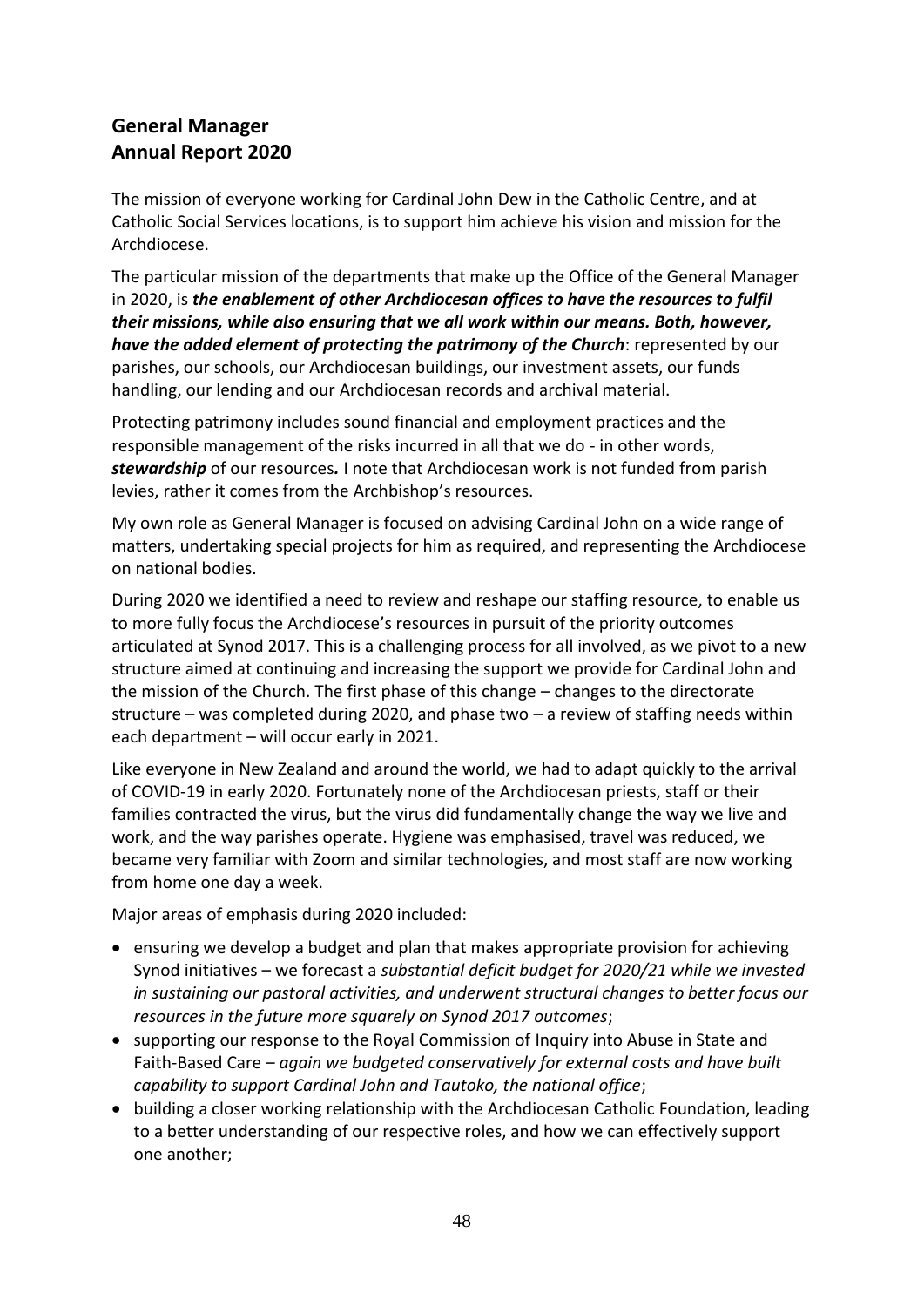- commencing work on the seismic remediation of Sacred Heart Cathedral. *Fundraising for this project, particularly in a COVID-19 world, has proven very challenging*;
- reviewing NZCEO's school funding arrangements culminating in confirmation by the New Zealand Catholic Bishops Conference in late 2020 of two national funding pools – one to provide support for the building of new schools, and additional classrooms in response to roll growth; and the second funding pool to provide support for major property maintenance and end of building life replacements. These two funding pools are expected to be in place commencing from the beginning of 2022.

#### **Thanks**

As I reflect on 2020, I can only record my deep appreciation to the many highly skilled people who have helped us, either on our various boards and committees, or by just being available to be called upon to assist, whether on contract or voluntarily. Without their expertise and generosity, we would not have successfully accomplished all that we have during 2020.

On a personal note I am very grateful for the warm welcome I have received to the Archdiocese – one objective when I commenced employment with the Archdiocese in February 2020 was to visit parishes and schools – not only to tap into the wealth of knowledge, passion and energy that resides within the people there, but more importantly to get to know these people. I am a firm believer that our ability to do great work together can only happen if we build a platform of positive and constructive relationships, we can only do good work together if we actually know each other, and know and respect our respective roles.

I would also like to pay special tribute to our Directors and staff, and to my Executive Assistant, Anne Mansell, for all her support for us all - without all their collective efforts, we could not have achieved anything like what we did during the year. Everyone's contributions during another challenging year have been much appreciated.

**John Prendergast General Manager February 2021**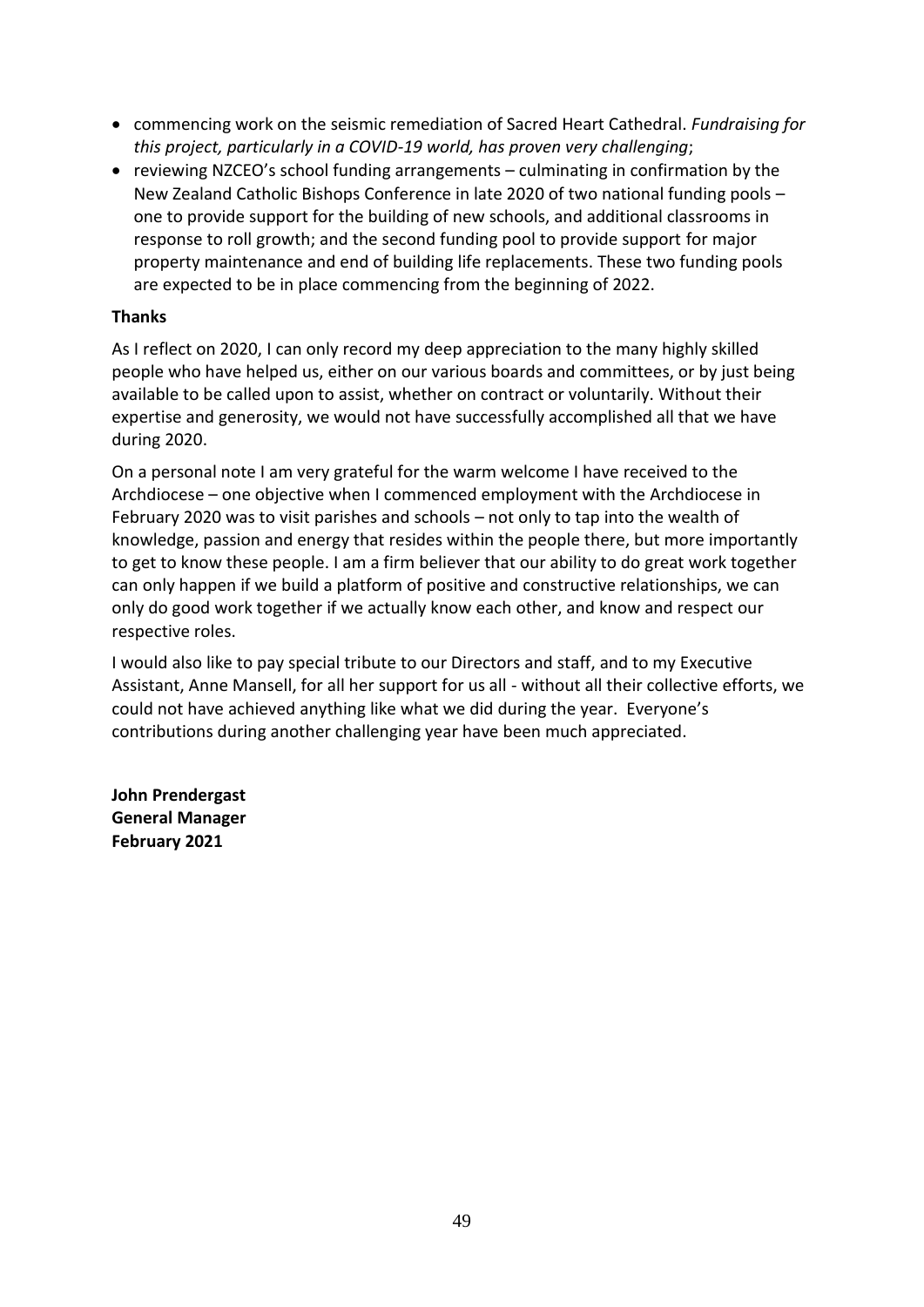### **Statement of the Archdiocesan Financial Administrator**

As Financial Administrator of the Archdiocesan of Wellington under Canon 494, my responsibility is 'to administer the goods of the diocese in accordance with the plan of the finance committee' (our Board of Administration). Much of this responsibility is effectively delegated to our Finance Department, and includes the provision of statements of income and expenditure, and the balance sheet of the Archdiocese. Such financial statements are produced as at 31 March each year and are available separately. Traditionally we have produced these financial statements without any non-financial reporting, however in future we will be required to produce a Statement of Service Performance, and are looking forward to this as it will promote a clearer understanding of the activities of the Archdiocese.

The financial performance of the Archdiocese in 2019/20 was satisfactory in terms of the core operation of Archdiocesan Offices, however property revaluations and significant expenditure on school properties resulted in an overall deficit being recorded. In calendar year 2020 mounting pressure on budgeted expenditure levels, plus deep concern about falling income particularly as a result of COVID-19, made for a challenging year, and a significant financial deficit was forecast. We were grateful to receive the government's wage subsidy, and this together with disciplined cost management and significant unbudgeted income from bequests saw us end 2020 ahead of budget.

At a structural level however, putting aside one-off income such as bequests and wage subsidies, the Archdiocese is spending more than it is earning to sustain its activities, and funding this through the use of reserves. Clearly this is not a sustainable situation long-term, and so during 2020 a review of our staffing structures and operations was instigated, to return the Archdiocese to a point where we are generating ongoing income from operational sources that is greater than expenditure, thus enabling us to add to, rather than reduce, Archdiocesan reserves.

The investment required in responding to the Royal Commission is currently significant, and we expect will be with us for some time, but ultimately will not form an ongoing component of our annual operating expenditure.

The levies collected from Parishes do not subsidise Archdiocesan offices – instead, these levies contribute to the cost of parish clergy (the Clergy Trust Fund), lay pastoral leaders operating in parishes, parish property insurance, the seminary and seminarians, training institutes, and hospital and prison chaplains - all of these processes are managed by the Finance Department on behalf of clergy and parishes.

A significant part of the work of the Finance Department includes the fiscal management in Catholic schools of policy one funding, and the collection and administration of attendance dues. Together, these represent more than half of the income and expenditure, and a much larger proportion of assets, represented in the annual financial statements of the Archdiocese.

The Finance Department has continued to support parishes with their formal financial reporting to Charities Services – these results are available online from the Charities Services website.

Our thanks go to all members of the Finance Department for their dedication and support over the past year.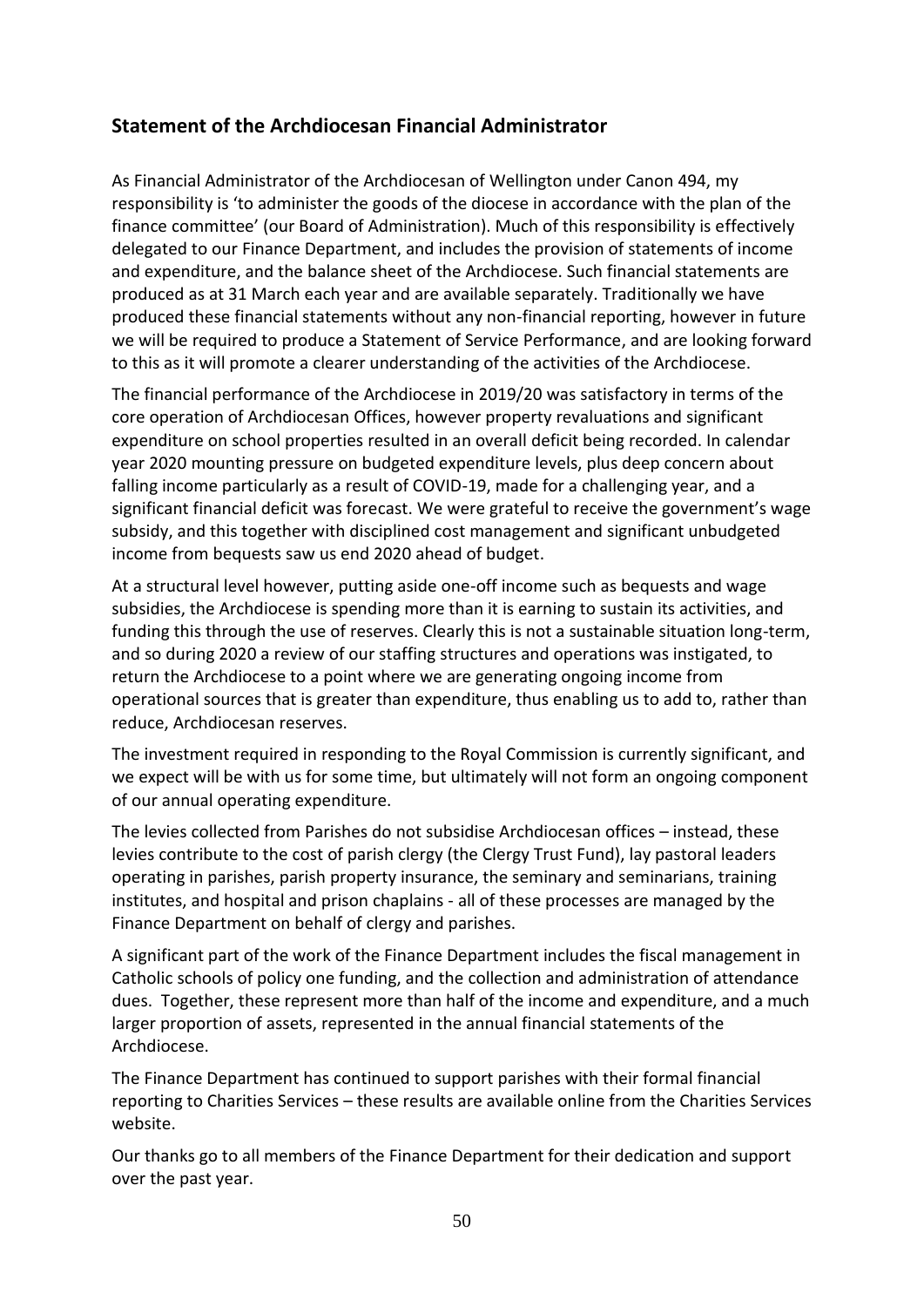The outlook for 2021/22 is challenging. We still need to find new sources of income if we are to sustain Cardinal John's priorities and the Synod goals, but our response to that challenge has commenced – changes in Archdiocesan staffing levels, exploration of ways we can increase the returns generated by our portfolio of investment assets, and a search for new income-generating sources is underway and we expect these three measures can together restore the Archdiocese to financial sustainability in the coming years.

**John Prendergast Archdiocesan Financial Administrator (Canon 494) February 2021**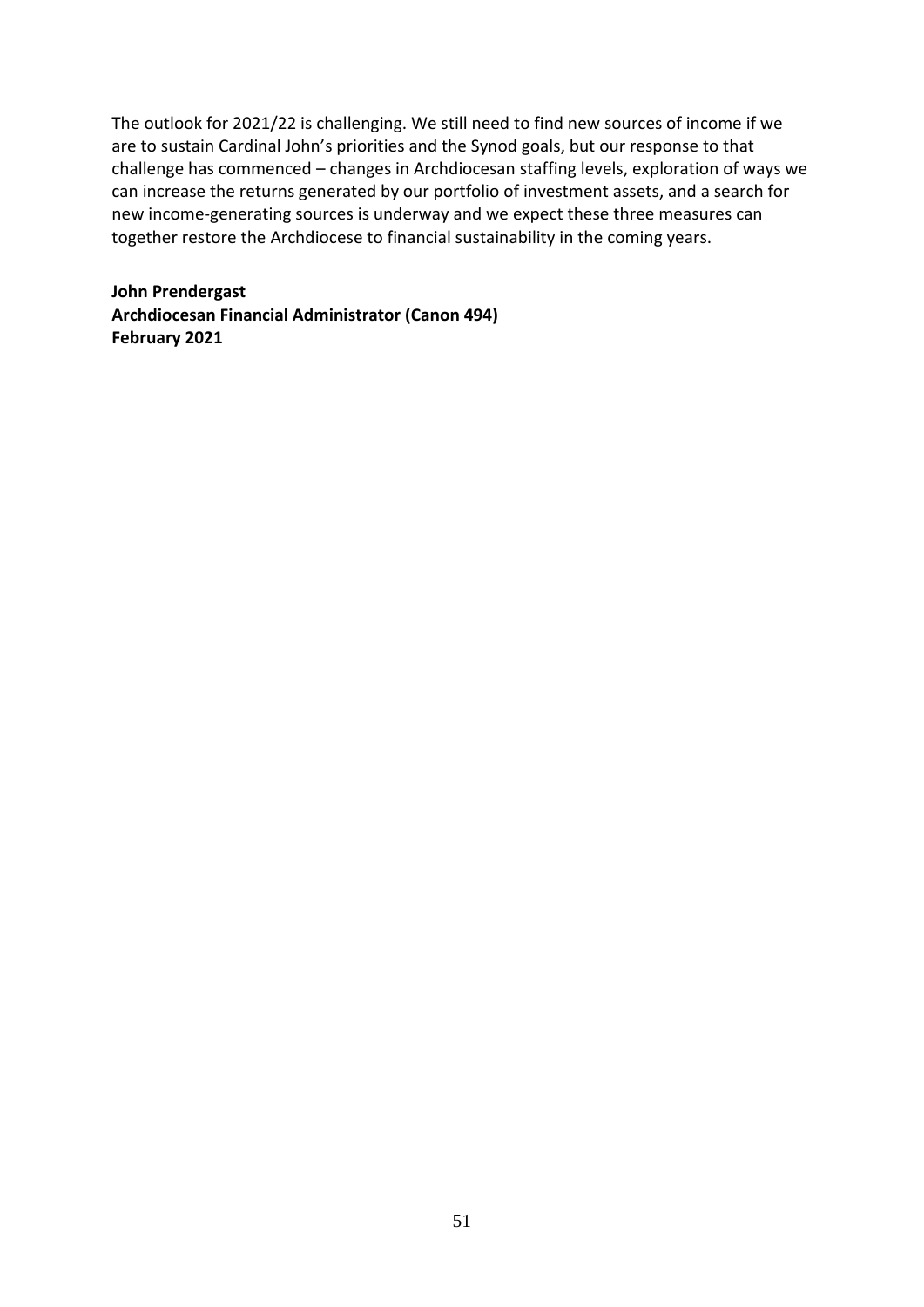# **Archdiocesan Archives Annual Report 2020**

The Archdiocesan Archives has not reported since 2017, when it was mentioned that the future management of the archives was under review. In that year Sister de Porres RSM retired and a review of the archives function was commissioned from an external consultant. A re-outfit of the second floor of the Catholic Centre required the placement of the archives in commercial storage. The library was also stored; this collection was transferred to Te Kupenga (TCI) in 2021. The Archdiocese no longer maintains a library service.

In February 2019, an archivist was appointed to establish a new archives space on the ground floor of Viard House, and to review the holdings to ensure that they merited preservation. This office was to be refocused as an administrative archive of records generated by the activities of the Archdiocese. This required appraisal of items collected as general sources on Catholic topics; of accidental survivals not necessarily of enduring value; and of records held on behalf of other organisations.

In the course of 2019, a stable environment was established using a heat pump and dehumidifier to keep the temperature to 18 degrees with a humidity of 50%. Insulating blinds were installed to reduce the effect of the windows on internal conditions. 120 shelf metres of existing shelving was assembled with anchoring cables to resist earthquake movement. Most archives were transferred from storage between June and December 2019. A reference desk for external researchers was set up in the Archives office.

An archives policy was drafted and reviewed with Cardinal John. Systems were established for transfers, reference enquiries, and the issue and return of archives. A review of the format and content of the archival descriptive finding aids was conducted.

78 reference queries were responded to in 2019, and 110 in 2020. The archivist also worked on behalf of the Royal Commission Response Team, including records research and compilation of lists of parish priests.

The priorities for 2020 were:

- Initial documentation for new descriptive system begun contextual entities of diocese, episcopacy, parish, record series
- Continued review of holdings
- Repackaging newspapers in acid-free boxes, files in acid-free folders
- Provision of records management advice records presentations developed, parish retention and disposal schedule presented to parish secretaries
- Continued contributions to Royal Commission response as required
- Provision of timely information to Archdiocesan offices as required
- Responses to public enquiries

Plans for 2021 include:

• Physical rearrangement of the collection by record series, in conjunction with documentation and packaging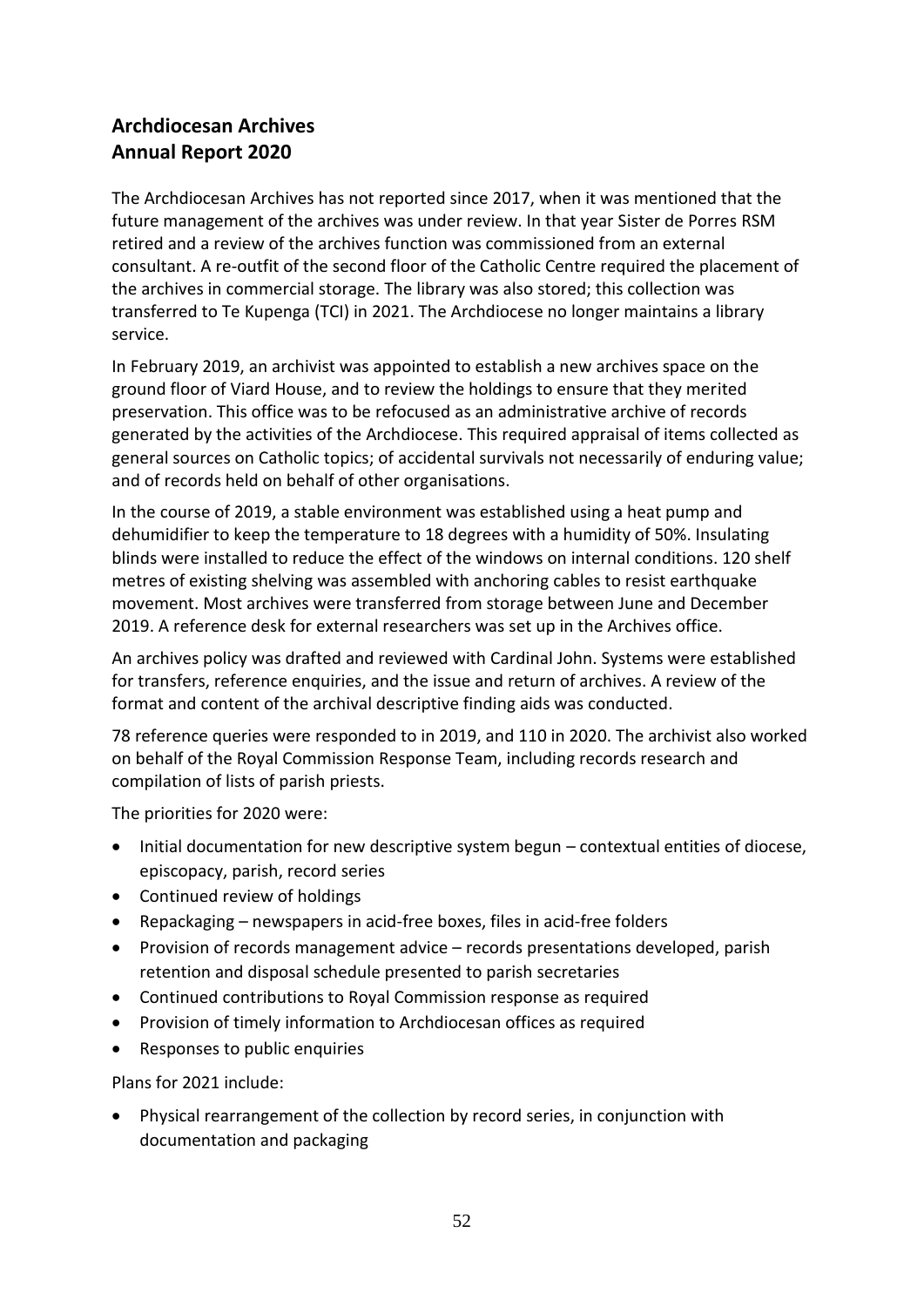- Documentation of all existing parishes and their immediate predecessors (establishment/disestablishment, boundary changes etc.)
- Consultation with Church Mission unit on parish retention and disposal schedule
- Extraction of duplicate/published information for reference collection in Archives Office
- Royal Commission update of parish priest lists to present
- Obtaining map cabinet for oversized storage (panoramic photos, art works, plans, posters)
- Completion of procedural and policy documents to assist on-going operation of the office on archival principles post-2021.

**Peter Holm Archivist February 2021**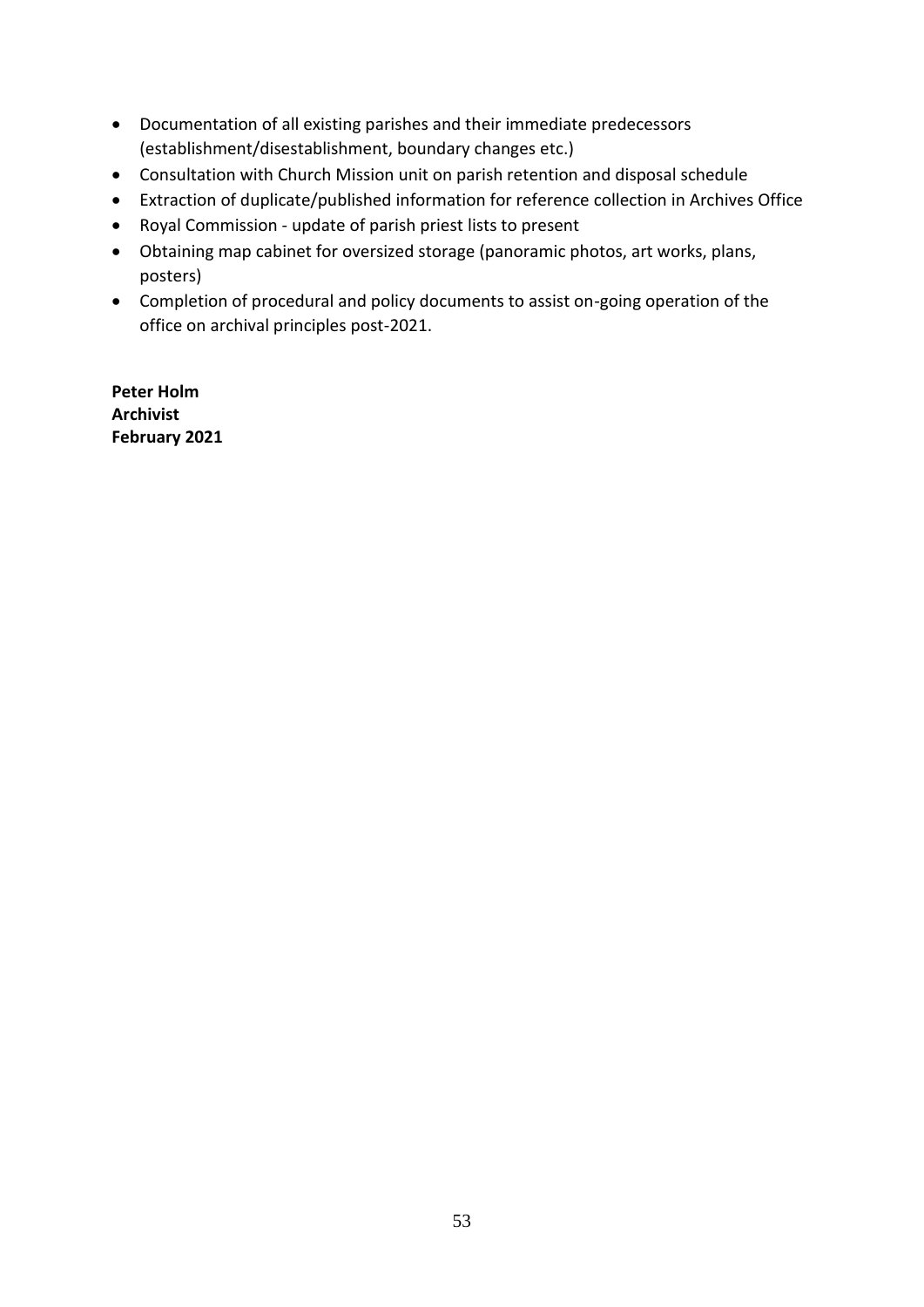### **Royal Commission Response Team Annual Report 2019-20**

The Royal Commission of Inquiry into Abuse in Care was established in 2018 and, in response, the Catholic Bishops and Congregational Leaders of Aotearoa New Zealand formed Te Rōpū Tautoko ("Tautoko") to manage and coordinate the response of the Catholic Church to the Royal Commission. As part of its commitment to the Royal Commission and Tautoko, the Archdiocese of Wellington created a Royal Commission Response Team ("Response Team"), led by Lesley Hooper and supported by researcher Elizabeth Berry and archivist Peter Holm.

The role of the response team is to undertake the necessary research to provide information in response to requests from the Royal Commission via Tautoko. This research requires reading and analysis of all Archdiocesan documents, both hardcopy and electronic, and including records, minutes and publications; in particular from 1950 to 1999, the period covered by the Royal Commission.

Under its terms of reference, the Royal Commission is due to present its final report to the Government in January 2023 and it is anticipated that the Response Team will be engaged until approximately mid-2022.

In 2019 the initial research was divided into three phases. Phase One was largely historical research and involved investigation into the type and extent of care in which the Archdiocese had been involved; not just for the period in question, but also earlier in the 20th century at the time some Orders established their care facilities within the Archdiocese.

Phase Two led to research into the extent of social care and welfare undertaken by the Archdiocese over the period 1950-1999. It reflected New Zealand's post-war attitudes to social welfare but also indicated a gradual change in those attitudes, and how the Archdiocese responded to the shift from long term institutional care to more community and family-based care and support. During this period the Archdiocese was responsible for the establishment of a number of residential care homes for mainly young adults deemed to be at risk by the Police, Courts and/or their families.

Phase Three research was focused on the contextual hearings where witnesses spoke to the Royal Commission on a range of topics to provide context to the wide-ranging scope of the Inquiry, including sexual, physical and psychological abuse of children and vulnerable adults in care. It also looked at the social, economic and cultural landscape of the period of the Inquiry and the attitudes prevailing towards disabled people and those with mental health issues.

As part of this Phase, the Response Team completed an in-depth analysis of over 200 complaints in order to provide Tautoko with a broad picture of the nature of the complaints, those involved in investigating complaints, the Archdiocesan response, any legal action, the final outcomes and any recommendations made. This information helped Tautoko prepare for the Royal Commission's Contextual Hearings in October and November 2019.